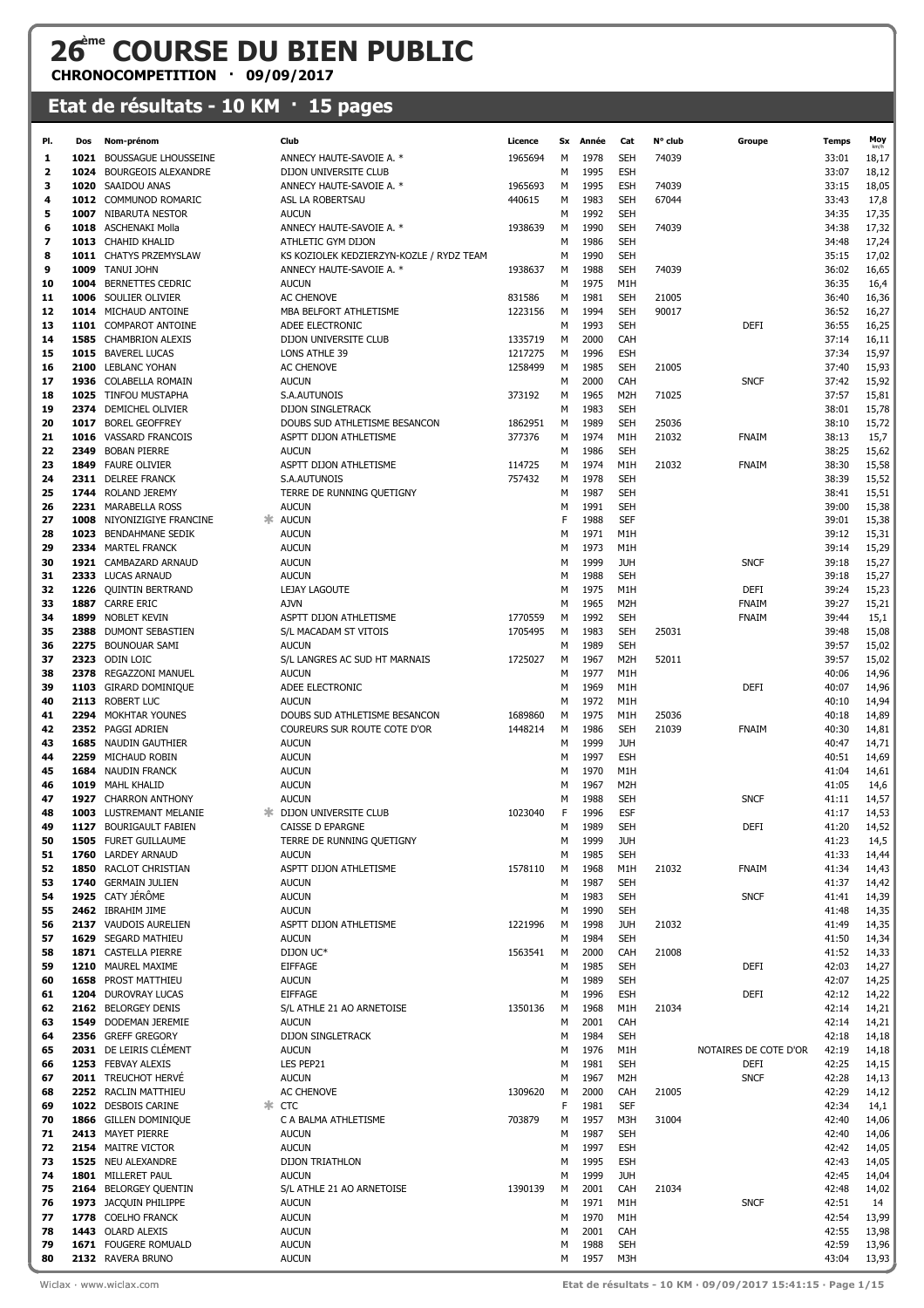| PI.        | Dos  | Nom-prénom                                     |    | Club                                   | Licence | Sx     | Année | Cat              | N° club | Groupe                | Temps | Moy            |
|------------|------|------------------------------------------------|----|----------------------------------------|---------|--------|-------|------------------|---------|-----------------------|-------|----------------|
| 81         | 1993 | PERRONE NICOLAS                                |    | <b>AUCUN</b>                           |         | M      | 1974  | M1H              |         | <b>SNCF</b>           | 43:04 | 13,93          |
| 82         | 2317 | <b>GRABER ALAIN</b>                            |    | <b>AUCUN</b>                           |         | м      | 1972  | M1H              |         |                       | 43:14 | 13,88          |
| 83         |      | 2120 PETRASZKO FLORENT                         |    | <b>AUCUN</b>                           |         | м      | 1985  | <b>SEH</b>       |         |                       | 43:17 | 13,86          |
| 84         |      | 2282 OLLIN ALEXANDRE                           |    | <b>AUCUN</b>                           |         | м      | 1999  | <b>JUH</b>       |         |                       | 43:25 | 13,82          |
| 85         |      | 1824 TATIGNY PASCAL                            |    | <b>AJVN</b>                            |         | м      | 1965  | M <sub>2</sub> H |         | FNAIM                 | 43:27 | 13,81          |
| 86         | 1975 | LACRUCHE JEAN-BAPTISTE                         |    | <b>AUCUN</b>                           |         |        | 1989  | <b>SEH</b>       |         | <b>SNCF</b>           | 43:32 |                |
|            |      | <b>RICHARD CYRILLE</b>                         |    |                                        |         | М      |       |                  |         |                       |       | 13,78          |
| 87         | 2409 |                                                |    | <b>AUCUN</b>                           |         | М      | 1974  | M1H              |         |                       | 43:35 | 13,77          |
| 88         | 2114 | PESCHER GUILLAUME                              |    | <b>AUCUN</b>                           |         | М      | 1988  | SEH              |         |                       | 43:36 | 13,76          |
| 89         |      | 2069 PESCHER DAVID                             |    | AO NIVERNAISE (NEVERS)                 | 280730  | М      | 1988  | SEH              | 58515   |                       | 43:41 | 13,74          |
| 90         | 1027 | <b>BRELAUD FETTOUMA</b>                        | ж. | <b>AC CHENOVE</b>                      | 717100  | F      | 1967  | M <sub>2F</sub>  | 21005   |                       | 43:46 | 13,71          |
| 91         |      | 1181 CELANT BRUNO                              |    | <b>DIJON CEREALES</b>                  |         | М      | 1961  | M <sub>2</sub> H |         | DEFI                  | 43:47 | 13,7           |
| 92         |      | 2262 MARTIN ROMAIN                             |    | <b>AUCUN</b>                           |         | м      | 1995  | <b>ESH</b>       |         |                       | 44:04 | 13,62          |
| 93         |      | 1417 PERDRIX LAURENT                           |    | <b>AUCUN</b>                           |         | М      | 1971  | M1H              |         |                       | 44:06 | 13,61          |
| 94         |      | 1831 JULLIOT FRANCKY                           |    | <b>AUCUN</b>                           |         | м      | 1990  | SEH              |         | FNAIM                 | 44:09 | 13,59          |
| 95         |      | 2297 CATELAIN ANTOINE                          |    | <b>AUCUN</b>                           |         | М      | 1985  | SEH              |         |                       | 44:13 | 13,57          |
| 96         |      | 1276 BARBE OLIVIER                             |    | <b>PARKER</b>                          |         | м      | 1974  | M1H              |         | DEFI                  | 44:16 | 13,55          |
| 97         | 1280 | LONGEPIERRE DAVID                              |    | <b>PARKER</b>                          |         | М      | 1972  | M1H              |         | DEFI                  | 44:16 | 13,55          |
| 98         |      | 2127 JOLY XAVIER                               |    | DIJON SINGLETRACK                      |         | М      | 1975  | M1H              |         |                       | 44:18 | 13,54          |
| 99         |      | 1129 COUCHETTE YVES                            |    | CAISSE D EPARGNE                       |         | М      | 1969  | M1H              |         | DEFI                  | 44:21 | 13,53          |
| 100        |      | 2243 BENEY SEBASTIEN                           |    | <b>AUCUN</b>                           |         | М      | 1974  | M1H              |         |                       | 44:24 | 13,51          |
| 101        |      |                                                |    |                                        |         |        | 1977  | M1H              |         |                       | 44:28 | 13,49          |
|            |      | 2153 PIERRON BENJAMIN                          |    | <b>AUCUN</b>                           |         | М      |       |                  |         |                       |       |                |
| 102        | 2330 | MAHDAOUI MOURAD                                |    | <b>AUCUN</b>                           |         | М      | 1979  | <b>SEH</b>       |         |                       | 44:30 | 13,48          |
| 103        |      | 1202 DEGREMONT GAETAN                          |    | <b>EIFFAGE</b>                         |         | М      | 1977  | M1H              |         | DEFI                  | 44:34 | 13,46          |
| 104        |      | 1222 HENRY MARC                                |    | LEJAY LAGOUTE                          |         | М      | 1979  | <b>SEH</b>       |         | DEFI                  | 44:37 | 13,45          |
| 105        |      | 1709 BENTALHA YOUNESS                          |    | <b>AUCUN</b>                           |         | М      | 1980  | SEH              |         |                       | 44:42 | 13,42          |
| 106        | 1470 | <b>BORGES ANTONIO</b>                          |    | <b>DIJON TRIATHLON</b>                 |         | М      | 1972  | M1H              |         |                       | 44:43 | 13,42          |
| 107        |      | 1107 PILLET FRANCOIS                           |    | ADEE ELECTRONIC                        |         | М      | 1989  | SEH              |         | DEFI                  | 44:46 | 13,4           |
| 108        | 2278 | PONNELLE COLINE                                | ж  | S/L ATHLE 21 AO ARNETOISE              | 1302665 | F      | 2001  | CAF              | 21034   |                       | 44:49 | 13,39          |
| 109        |      | 2426 PINARD TOM                                |    | <b>AUCUN</b>                           |         | М      | 2001  | CAH              |         |                       | 44:49 | 13,39          |
| 110        |      | 1885 DAVID GIANNI                              |    | <b>AUCUN</b>                           |         | м      | 1988  | <b>SEH</b>       |         | <b>FNAIM</b>          | 44:55 | 13,36          |
| 111        |      | 2257 SELLIER JEROME                            |    | DIJON TRIATHLON                        |         | м      | 1970  | M1H              |         |                       | 44:55 | 13,36          |
| 112        |      | 2331 DURANDE VICTOR                            |    | <b>AUCUN</b>                           |         | м      | 1991  | <b>SEH</b>       |         |                       | 44:56 | 13,35          |
| 113        |      | 2283 PERNIN THOMAS                             |    | <b>AUCUN</b>                           |         | М      | 1996  | ESH              |         |                       | 44:56 | 13,35          |
| 114        |      | 2152 CUPAIOLO KHALED                           |    | ATHLETIC GYM DIJON                     |         | м      | 1992  | <b>SEH</b>       |         |                       | 44:59 | 13,34          |
| 115        |      | 1396 BAGUE DIDIER                              |    | VAL DE GRAY MARATHON                   |         | М      | 1958  | M <sub>2</sub> H |         |                       | 45:03 | 13,32          |
| 116        |      | 1672 CARNEIRO DAVID                            |    | <b>AUCUN</b>                           |         | М      | 1984  | <b>SEH</b>       |         |                       | 45:10 | 13,28          |
| 117        |      | 1803 THOMAS FREDERIC                           |    | <b>DIJON TRIATHLON</b>                 |         | М      | 1971  | M1H              |         |                       | 45:12 | 13,27          |
| 118        |      | 1763 GALLET FRANCOIS                           |    | <b>SG HERICOURT</b>                    | 407551  | м      | 1953  | M3H              |         |                       | 45:12 |                |
|            |      | 1959 GAUTHIER FRÉDÉRIC                         |    |                                        |         |        |       |                  | 70006   |                       |       | 13,27          |
| 119        |      |                                                |    | <b>AUCUN</b>                           |         | М      | 1973  | M1H              |         | <b>SNCF</b>           | 45:14 | 13,26          |
| 120        |      | 2335 MORAIS NICOLAS                            |    | <b>AUCUN</b>                           |         | м      | 1990  | <b>SEH</b>       |         |                       | 45:16 | 13,25          |
| 121        |      | 1663 CORNEUX ALAIN                             |    | <b>AUCUN</b>                           |         | м      | 1968  | M1H              |         |                       | 45:22 | 13,23          |
| 122        |      | 1490 DRUT CHRISTOPHE                           |    | NUITS COURSE A PIED                    |         | M      | 1967  | M <sub>2</sub> H |         |                       | 45:25 | 13,21          |
| 123        |      | 1157 MORISOT JULIEN                            |    | CHAMBRE D AGRICULTURE COTE D OR        |         | М      | 1977  | M1H              |         | DEFI                  | 45:26 | 13,21          |
| 124        |      | 1155 DAGORN NICOLAS                            |    | CHAMBRE D AGRICULTURE COTE D OR        |         | м      | 1992  | <b>SEH</b>       |         | DEFI                  | 45:27 | 13,2           |
| 125        |      | 2272 REBOURG BERTRAND                          |    | RT <sub>2</sub> G                      |         | м      | 1988  | <b>SEH</b>       |         |                       | 45:31 | 13,18          |
| 126        |      | 1026 MAIRE CHLOE                               |    | DOUBS SUD ATHLETISME BESANCON          | 1461901 | F      | 1997  | ESF              |         |                       | 45:33 | 13,17          |
| 127        |      | 1126 BCHINI ANGELA                             |    | CAISSE D EPARGNE                       |         | F      | 1973  | M1F              |         | DEFI                  | 45:39 | 13,14          |
| 128        |      | 1769 VILLEGAS BAPTISTE                         |    | AMICALE DES SAPEUR POMPIER DE MONTBARD |         | M      | 1999  | <b>JUH</b>       |         |                       | 45:40 | 13,14          |
| 129        |      | 2235 DUGUET ANTOINE                            |    | <b>AUCUN</b>                           |         | м      | 1992  | <b>SEH</b>       |         |                       | 45:46 | 13,11          |
| 130        |      | 1637 GAILLARD ADRIEN                           |    | <b>AUCUN</b>                           |         | М      | 1989  | <b>SEH</b>       |         |                       | 45:47 | 13,11          |
| 131        |      | 1413 HENRY JEAN MICHEL                         |    | <b>AUCUN</b>                           |         | M      | 1966  | M <sub>2</sub> H |         |                       | 45:55 | 13,07          |
| 132        |      | 1251 DUPLESSY ROMUALD                          |    | LES PEP21                              |         | м      | 1973  | M1H              |         | DEFI                  | 45:56 | 13,06          |
| 133        |      | 1258 MASLOUHI ABDOUNOR                         |    | LES PEP21                              |         | м      | 1970  | M1H              |         | DEFI                  | 45:58 | 13,05          |
| 134        |      | 1117 PICARD FLORIAN                            |    | <b>AMPLIFON</b>                        |         | М      | 1979  | <b>SEH</b>       |         | DEFI                  | 45:58 | 13,05          |
| 135        |      | 1699 BAUDOUIN DAVID                            |    | <b>AUCUN</b>                           |         | М      | 1970  | M1H              |         |                       | 46:01 | 13,04          |
| 136        |      | 1932 CHERON AURÉLIEN                           |    | <b>AUCUN</b>                           |         | М      | 1984  | <b>SEH</b>       |         | <b>SNCF</b>           | 46:01 | 13,04          |
| 137        |      | 2008 SZABELSKI MAËL                            |    | <b>AUCUN</b>                           |         | М      | 1987  | <b>SEH</b>       |         | <b>SNCF</b>           | 46:03 | 13,03          |
| 138        |      | 1913 BONY CLAIRE                               | ж. | <b>AUCUN</b>                           |         | F      | 1998  | <b>JUF</b>       |         | <b>SNCF</b>           | 46:05 | 13,02          |
| 139        |      | 1548 DODEMAN FABRICE                           |    | <b>AUCUN</b>                           |         | М      | 1973  | M1H              |         |                       | 46:05 | 13,02          |
| 140        |      | 1832 MANGIN PASCAL                             |    | <b>AJVN</b>                            |         | М      | 1963  | M <sub>2</sub> H |         | FNAIM                 | 46:11 | 12,99          |
| 141        |      | 1900 ARNOUX EMMANUEL                           |    | <b>AUCUN</b>                           |         | М      | 1972  | M1H              |         | <b>SNCF</b>           | 46:16 | 12,97          |
| 142        |      | 1344 GRILLET NOËL                              |    | <b>AUCUN</b>                           |         | М      | 1962  | M <sub>2</sub> H |         |                       | 46:19 | 12,95          |
| 143        |      | 1599 DERBAY DOMINIQUE                          |    | <b>AUCUN</b>                           |         | М      | 1973  | M1H              |         |                       | 46:22 | 12,94          |
| 144        |      | 1579 DARET ROMAIN                              |    | <b>AUCUN</b>                           |         | М      | 1999  | <b>JUH</b>       |         |                       | 46:22 | 12,94          |
| 145        |      | 2276 CAMUS MICHAËL                             |    | <b>AUCUN</b>                           |         | М      | 1984  | <b>SEH</b>       |         |                       | 46:25 | 12,93          |
| 146        |      | 1130 DE OLIVEIRA JEREMY                        |    | CAISSE D EPARGNE                       |         | М      | 1990  | SEH              |         | DEFI                  | 46:31 | 12,9           |
| 147        |      | 1712 BRESSON THIERRY                           |    | <b>DIJON TRIATHLON</b>                 |         | М      | 1960  | M <sub>2</sub> H |         |                       | 46:31 | 12,9           |
| 148        |      | 2277 POUPON FLORIAN                            |    | <b>AUCUN</b>                           |         | М      | 1988  | <b>SEH</b>       |         |                       | 46:32 | 12,89          |
| 149        |      | 2215 RANDONNET XAVIER                          |    | <b>AUCUN</b>                           |         | М      | 1980  | <b>SEH</b>       |         |                       | 46:35 | 12,88          |
| 150        |      | 2290 MOYOT FLORENT                             |    | <b>AUCUN</b>                           |         | М      | 1991  | SEH              |         |                       | 46:35 | 12,88          |
| 151        |      | 2086 PAIS DE BARROS JEAN-PAUL                  |    | <b>AUCUN</b>                           |         | М      | 1967  | M <sub>2</sub> H |         |                       | 46:35 | 12,88          |
| 152        |      | 1028 MICHOT Audrey                             |    | S/L ATHLE 21 AO ARNETOISE              | 1189610 | F      | 1999  | <b>JUF</b>       | 21034   |                       | 46:36 | 12,88          |
|            |      |                                                |    |                                        |         |        | 1980  | <b>SEH</b>       |         |                       | 46:38 |                |
| 153<br>154 |      | 1522 DAUVERGNE FABIEN<br>2118 BONNOT DOMINIQUE |    | <b>AUCUN</b><br><b>AUCUN</b>           |         | М<br>М | 1960  | M <sub>2</sub> H |         |                       | 46:40 | 12,87<br>12,86 |
|            |      | 1277 CIESLIK MARC                              |    | <b>PARKER</b>                          |         |        | 1966  | M <sub>2</sub> H |         |                       | 46:42 |                |
| 155        |      |                                                |    |                                        |         | М      |       |                  |         | DEFI                  |       | 12,85          |
| 156        |      | 2050 LEVRAY DIDIER                             |    | <b>AUCUN</b>                           |         | М      | 1964  | M <sub>2</sub> H |         | NOTAIRES DE COTE D'OR | 46:43 | 12,84          |
| 157        |      | 2017 AYMONIER CÉDRIC                           |    | <b>AUCUN</b>                           |         | М      | 1975  | M1H              |         | NOTAIRES DE COTE D'OR | 46:43 | 12,84          |
| 158        |      | 2433 BAUDHOIN JULIEN                           |    | <b>AUCUN</b>                           |         | М      | 1975  | M1H              |         |                       | 46:44 | 12,84          |
| 159        |      | 1342 TIVERRIER LUDOVIC                         |    | LES COUREURS DE LA VINGEANNE           |         | М      | 1961  | M <sub>2</sub> H |         |                       | 46:45 | 12,83          |
| 160        |      | 1998 POULET SYLVAIN                            |    | <b>AUCUN</b>                           |         | М      | 1972  | M1H              |         | <b>SNCF</b>           | 46:46 | 12,83          |
| 161        |      | 1270 TERRILLON BENOIT                          |    | LES PEP21                              |         | М      | 1981  | <b>SEH</b>       |         | <b>DEFI</b>           | 46:46 | 12,83          |
| 162        |      | 1937 COULON RENALD                             |    | <b>AUCUN</b>                           |         | М      | 1982  | <b>SEH</b>       |         | <b>SNCF</b>           | 46:47 | 12,83          |
| 163        |      | 1696 NICOLAS HERVE                             |    | <b>AUCUN</b>                           |         | М      | 1961  | M <sub>2</sub> H |         |                       | 46:48 | 12,82          |
| 164        |      | 1383 SUARD CHRISTOPHE                          |    | <b>AUCUN</b>                           |         | м      | 1978  | <b>SEH</b>       |         |                       | 46:50 | 12,81          |
| 165        |      | 2136 CHEHADE QUENTIN                           |    | <b>AUCUN</b>                           |         | М      | 1988  | <b>SEH</b>       |         |                       | 46:54 | 12,79          |
| 166        |      | 1821 BRENEL GEORGES                            |    | AJVN                                   |         | м      | 1959  | M <sub>2</sub> H |         | <b>FNAIM</b>          | 46:57 | 12,78          |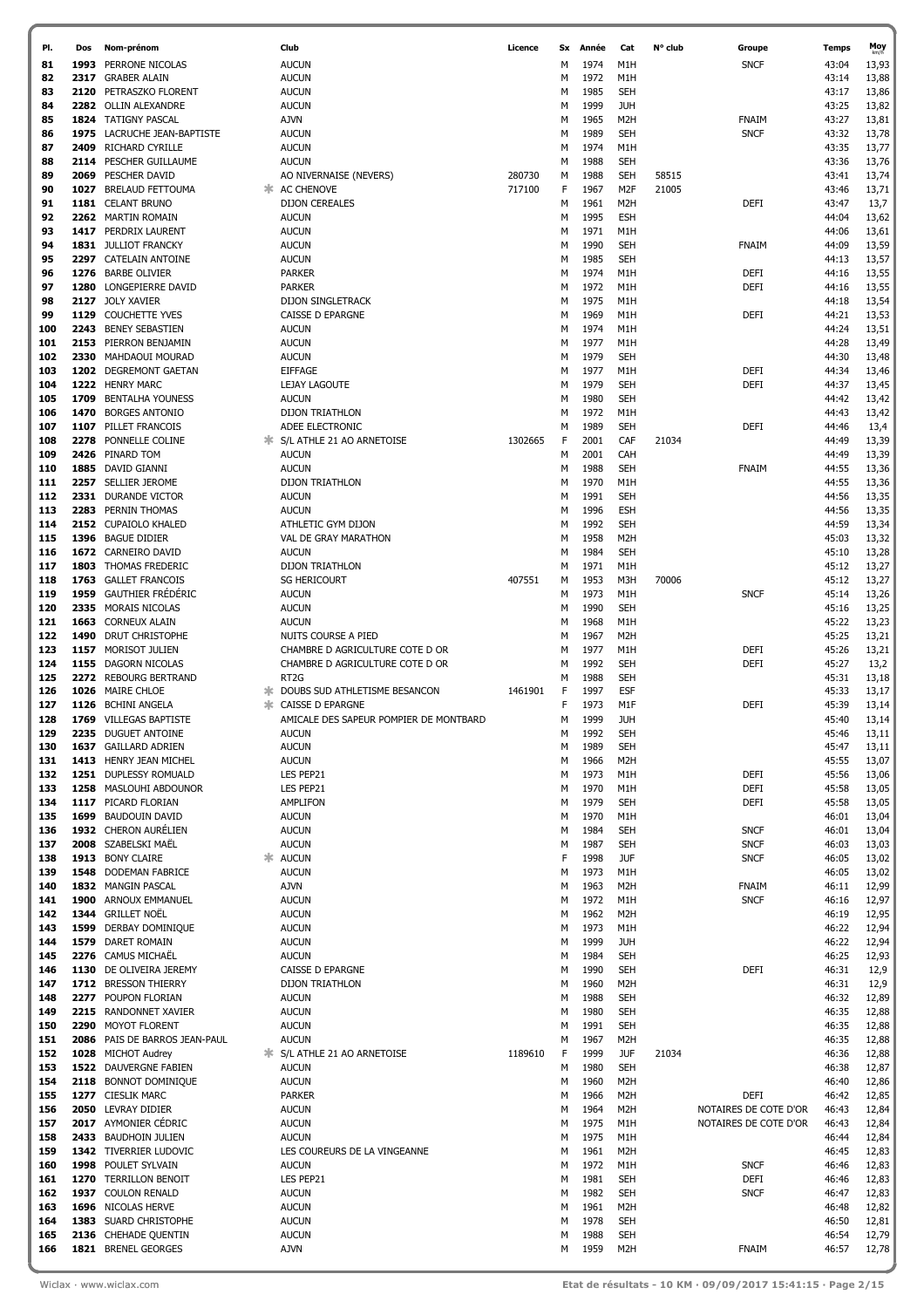| PI. | Dos | Nom-prénom                    |    | Club                          | Licence | Sx | Année | Cat              | N° club | Groupe       | Temps | Moy   |
|-----|-----|-------------------------------|----|-------------------------------|---------|----|-------|------------------|---------|--------------|-------|-------|
| 167 |     | 1132 MOUGIN MARC              |    | CAISSE D EPARGNE              |         | м  | 1984  | <b>SEH</b>       |         | <b>DEFI</b>  | 46:59 | 12,77 |
| 168 |     | 1541 DKHILI NORDINE           |    | <b>AUCUN</b>                  |         | м  | 1984  | <b>SEH</b>       |         |              | 47:01 | 12,76 |
| 169 |     | <b>1601 MANGEMATIN AMAURY</b> |    | COURIR A IZIER                |         | м  | 1999  | <b>JUH</b>       |         |              | 47:02 | 12,76 |
| 170 |     | 1578 WLODARCZYK MICKAEL       |    | <b>AUCUN</b>                  |         | м  | 1986  | <b>SEH</b>       |         |              | 47:04 | 12,75 |
|     |     |                               |    |                               |         |    |       |                  |         |              |       |       |
| 171 |     | 2253 RACLIN PHILIPPE          |    | <b>AUCUN</b>                  |         | м  | 1970  | M1H              |         |              | 47:04 | 12,75 |
| 172 |     | 1673 LACORRE DIDIER           |    | <b>AUCUN</b>                  |         | М  | 1962  | M <sub>2</sub> H |         |              | 47:04 | 12,75 |
| 173 |     | 1681 GERSET VIRGIL            |    | <b>AUCUN</b>                  |         | М  | 1992  | <b>SEH</b>       |         |              | 47:05 | 12,74 |
| 174 |     | 1976 LAMY NICOLAS             |    | <b>AUCUN</b>                  |         | М  | 1973  | M1H              |         | <b>SNCF</b>  | 47:06 | 12,74 |
| 175 |     | 1233 VIALELLE LANDRY          |    | LENNOXEMEA                    |         | М  | 1988  | <b>SEH</b>       |         | <b>DEFI</b>  | 47:10 | 12,72 |
| 176 |     | 2062 MARGAROLI ERIC           |    | <b>AC TALANT</b>              | 1267299 | М  | 1958  | M <sub>2</sub> H | 21033   |              | 47:14 | 12,7  |
| 177 |     | 2332 BRETON MATHILDE          |    | * AUCUN                       |         | F  | 1995  | <b>ESF</b>       |         |              | 47:14 | 12,7  |
| 178 |     | 1426 BRY TESSA                | ж. | <b>AUCUN</b>                  |         | F  | 1997  | <b>ESF</b>       |         |              | 47:17 | 12,69 |
| 179 |     | 1462 PISTRE VICTOR            |    | <b>AUCUN</b>                  |         | М  | 1994  | <b>SEH</b>       |         |              | 47:18 | 12,68 |
| 180 |     | 2178 FLEURY MARC              |    | <b>AUCUN</b>                  |         | М  | 1965  | M <sub>2</sub> H |         |              | 47:19 | 12,68 |
| 181 |     | 1317 MATHIEU JULIEN           |    | <b>AUCUN</b>                  |         | М  | 1978  | <b>SEH</b>       |         |              | 47:19 | 12,68 |
| 182 |     | 2293 OLIVEIRA CARLOS          |    | <b>AUCUN</b>                  |         | м  | 1975  | M1H              |         |              | 47:22 | 12,67 |
| 183 |     | 1125 BARRAUT EMMANUEL         |    | CAISSE D EPARGNE              |         | М  | 1983  | <b>SEH</b>       |         | <b>DEFI</b>  | 47:25 | 12,65 |
| 184 |     | 2321 DEMOULIN ANTHONY         |    | <b>AUCUN</b>                  |         | М  | 1972  | M1H              |         |              | 47:27 | 12,64 |
| 185 |     | 1288 RACINET MATHIEU          |    | RADIANCE GROUPE HUMANIS       |         | М  | 1988  | <b>SEH</b>       |         | <b>DEFI</b>  | 47:29 | 12,64 |
|     |     | 1762 BAILLOU GEOFFROY         |    | DIJON UC*                     | 1086786 |    | 1997  |                  |         |              | 47:30 |       |
| 186 |     |                               |    |                               |         | м  |       | <b>ESH</b>       | 21008   |              |       | 12,63 |
| 187 |     | 1784 GUILLEMIN ANTHONY        |    | <b>AUCUN</b>                  |         | М  | 1989  | <b>SEH</b>       |         |              | 47:32 | 12,62 |
| 188 |     | 1374 HERMET DAVID             |    | <b>AUCUN</b>                  |         | М  | 1984  | <b>SEH</b>       |         |              | 47:34 | 12,61 |
| 189 |     | 1141 BERNARD EMMANUEL         |    | CARSAT                        |         | М  | 1972  | M1H              |         | <b>DEFI</b>  | 47:35 | 12,61 |
| 190 |     | 2455 BOISSY JONATHAN          |    | <b>AUCUN</b>                  |         | М  | 1991  | <b>SEH</b>       |         |              | 47:36 | 12,61 |
| 191 |     | 2289 LECOT JORDAN             |    | <b>AUCUN</b>                  |         | М  | 1989  | <b>SEH</b>       |         |              | 47:37 | 12,6  |
| 192 |     | 1917 BRIFFAUT CÉDRIC          |    | <b>AUCUN</b>                  |         | м  | 1978  | <b>SEH</b>       |         | <b>SNCF</b>  | 47:43 | 12,57 |
| 193 |     | 1484 MAISONNET JULIEN         |    | TERRE DE RUNNING QUETIGNY     |         | М  | 1982  | <b>SEH</b>       |         |              | 47:44 | 12,57 |
| 194 |     | 2392 BRILLIARD CORENTIN       |    | <b>AUCUN</b>                  |         | М  | 1996  | <b>ESH</b>       |         |              | 47:44 | 12,57 |
| 195 |     | 2239 JONDOT PHILIPPE          |    | <b>AUCUN</b>                  |         | М  | 1978  | <b>SEH</b>       |         |              | 47:46 | 12,56 |
| 196 |     | 1531 CHATTENET SEBASTIEN      |    | <b>AUCUN</b>                  |         | М  | 1978  | <b>SEH</b>       |         |              | 47:47 | 12,56 |
| 197 |     | 1448 MOUBARAK YOUSSEF         |    | <b>AUCUN</b>                  |         | М  | 1980  | <b>SEH</b>       |         |              | 47:49 | 12,55 |
| 198 |     | 1205 GUILLAUME BERTRAND       |    | <b>EIFFAGE</b>                |         | М  | 1978  | <b>SEH</b>       |         | <b>DEFI</b>  | 47:51 | 12,54 |
| 199 |     | 2212 GUILLEMINOT XAVIER       |    | <b>AUCUN</b>                  |         | М  | 1975  | M1H              |         |              | 47:51 | 12,54 |
| 200 |     | 2112 ROBERT INGRID            | ж  | <b>AUCUN</b>                  |         | F  | 1977  | M1F              |         |              | 47:52 | 12,53 |
| 201 |     | 1682 BOURAS MAXIME            |    | <b>AUCUN</b>                  |         | м  | 1993  | <b>SEH</b>       |         |              | 47:53 | 12,53 |
| 202 |     | 2218 LEGUY JEREMY             |    | <b>AUCUN</b>                  |         | М  | 1994  | <b>SEH</b>       |         |              | 47:53 | 12,53 |
| 203 |     | 2410 COUPVENT MARCEAU         |    | <b>AUCUN</b>                  |         | М  | 1994  | <b>SEH</b>       |         |              | 47:57 | 12,51 |
| 204 |     | 1617 ALBAYRAK MUSTAFA         |    | <b>AUCUN</b>                  |         | М  | 1973  | M1H              |         |              | 47:59 | 12,5  |
| 205 |     | 1188 MARTIN CHRISTOPHE        |    | <b>DIJON CEREALES</b>         |         | М  | 1965  | M <sub>2</sub> H |         | <b>DEFI</b>  | 48:01 | 12,5  |
| 206 |     | 1231 GENCE STEPHANE           |    | LENNOXEMEA                    |         | М  | 1978  | <b>SEH</b>       |         | <b>DEFI</b>  | 48:03 | 12,49 |
| 207 |     | 1731 VILLOT CORENTIN          |    | <b>AUCUN</b>                  |         | М  | 1999  | <b>JUH</b>       |         |              | 48:06 | 12,47 |
| 208 |     | 1373 NICOLAS JEAN-PATRICK     |    | <b>AUCUN</b>                  |         | М  | 1984  | <b>SEH</b>       |         |              | 48:07 | 12,47 |
| 209 |     | 2249 PRETOT REMY              |    | TEAM GABET SPORT              |         | М  | 1956  | M3H              |         |              | 48:07 | 12,47 |
| 210 |     | 1458 RICHARD ERIC             |    | <b>AUCUN</b>                  |         | М  | 1973  | M1H              |         |              | 48:09 | 12,46 |
| 211 |     | 1352 GAUTHIER MANU            |    | <b>AUCUN</b>                  |         | М  | 1972  | M1H              |         |              | 48:10 | 12,46 |
| 212 |     | 1957 GALLET JÉRÔME            |    | <b>AUCUN</b>                  |         | M  | 1988  | <b>SEH</b>       |         | <b>SNCF</b>  | 48:17 | 12,43 |
| 213 |     | 2450 TUIS THOMAS              |    | <b>AUCUN</b>                  |         | M  | 1984  | <b>SEH</b>       |         |              | 48:20 | 12,41 |
| 214 |     | 2199 VALADE FABIEN            |    | <b>AUCUN</b>                  |         | M  | 1992  | <b>SEH</b>       |         |              | 48:22 | 12,41 |
| 215 |     | 2067 BRY ROMAIN               |    | <b>AUCUN</b>                  |         | M  | 1970  | M <sub>1</sub> H |         |              | 48:22 | 12,41 |
| 216 |     | 1554 CARDYN DAVID             |    | <b>AUCUN</b>                  |         | м  | 1983  | <b>SEH</b>       |         |              | 48:24 | 12,4  |
| 217 |     | 2338 PRIN HUGO                |    | <b>AUCUN</b>                  |         | M  | 1999  | <b>JUH</b>       |         |              | 48:24 | 12,4  |
| 218 |     | 1796 PARIS YVON               |    | <b>AUCUN</b>                  |         | м  | 1988  | <b>SEH</b>       |         |              | 48:24 | 12,4  |
| 219 |     | 1496 CROTET FLORENT           |    |                               |         | м  | 1964  | M <sub>2</sub> H |         |              | 48:25 |       |
|     |     | 2445 BEVING CHRISTOPHE        |    | <b>AUCUN</b>                  |         |    |       |                  |         |              |       | 12,39 |
| 220 |     |                               |    | <b>SENS TRIATHLON</b>         |         | м  | 1974  | M1H              |         |              | 48:26 | 12,39 |
| 221 |     | 1419 PARDIEU GREGORY          |    | <b>AUCUN</b>                  |         | M  | 1977  | M1H              |         |              | 48:28 | 12,38 |
| 222 |     | 1986 MOUGET CHRISTOPHE        |    | <b>AUCUN</b>                  |         | м  | 1978  | <b>SEH</b>       |         | <b>SNCF</b>  | 48:30 | 12,37 |
| 223 |     | 2255 CHAPUS LAURENT           |    | <b>AUCUN</b>                  |         | M  | 1979  | <b>SEH</b>       |         |              | 48:35 | 12,35 |
| 224 |     | 1864 PINSON MICHAEL           |    | <b>AUCUN</b>                  |         | М  | 1984  | <b>SEH</b>       |         |              | 48:37 | 12,34 |
| 225 |     | 2316 COMPAROT GILLES          |    | <b>AUCUN</b>                  |         | М  | 1965  | M <sub>2</sub> H |         |              | 48:38 | 12,34 |
| 226 |     | 2157 VILLEGAS PERRINE         | ж  | <b>AUCUN</b>                  | 1661754 | F  | 1998  | <b>JUF</b>       |         |              | 48:38 | 12,34 |
| 227 |     | 1005 PACOT LUCIE              |    | * AUCUN                       |         | F  | 1999  | <b>JUF</b>       |         |              | 48:38 | 12,34 |
| 228 |     | 2358 CARMINATI GILLES         |    | <b>AUCUN</b>                  |         | М  | 1964  | M <sub>2</sub> H |         |              | 48:39 | 12,33 |
| 229 |     | 2412 JACQUET CLARA            | ж. | DIJON UC*                     | 1289038 | F  | 1998  | <b>JUF</b>       | 21008   |              | 48:41 | 12,32 |
| 230 |     | 1534 GIRARD AMELIE            | ж  | ECRA CHATILLONNAIS            | 1872687 | F  | 1983  | <b>SEF</b>       | 21037   |              | 48:42 | 12,32 |
| 231 |     | 1858 MAROT MATHIEU            |    | <b>AUCUN</b>                  |         | М  | 1989  | <b>SEH</b>       |         | <b>FNAIM</b> | 48:42 | 12,32 |
| 232 |     | 2122 GOUVERNEUR AYMERIC       |    | <b>AUCUN</b>                  |         | М  | 1994  | <b>SEH</b>       |         |              | 48:48 | 12,3  |
| 233 |     | 1311 GUENET CYRIL             |    | <b>AUCUN</b>                  |         | М  | 1990  | <b>SEH</b>       |         |              | 48:48 | 12,3  |
| 234 |     | 2130 ROUBEYRIE CORENTIN       |    | <b>AUCUN</b>                  |         | М  | 2000  | CAH              |         |              | 48:51 | 12,28 |
| 235 |     | 1708 PICHON LUC               |    | <b>AUCUN</b>                  |         | М  | 1971  | M1H              |         |              | 48:55 | 12,27 |
| 236 |     | 1471 WAWRZYNIAK STEPHANE      |    | RIXHEIM TRI 132               |         | М  | 1975  | M1H              |         |              | 48:56 | 12,26 |
| 237 |     | 1593 GIBIERGE LILIAN          |    | <b>AUCUN</b>                  |         | М  | 1982  | <b>SEH</b>       |         |              | 48:57 | 12,26 |
| 238 |     | 1942 DEGUINGAND JEAN          |    | <b>AUCUN</b>                  |         | М  | 1989  | <b>SEH</b>       |         | <b>SNCF</b>  | 48:57 | 12,26 |
| 239 |     | 1702 PONZIO CHRISTOPHE        |    | <b>AUCUN</b>                  |         | М  | 1986  | <b>SEH</b>       |         |              | 48:58 | 12,25 |
| 240 |     | 2342 MARTIN JULIEN            |    | <b>AUCUN</b>                  |         | М  | 1993  | <b>SEH</b>       |         |              | 49:03 | 12,23 |
| 241 |     | 1387 MODUGNO CHLOÉ            | 氺  | <b>AUCUN</b>                  |         | F  | 1991  | <b>SEF</b>       |         |              | 49:04 | 12,23 |
| 242 |     | 1442 DEVESVRE PHILIPPE        |    | <b>AUCUN</b>                  |         | М  | 1974  | M1H              |         |              | 49:05 | 12,22 |
| 243 |     | 2229 DESVIGNES MICHAEL        |    | <b>AUCUN</b>                  |         | М  | 1985  | <b>SEH</b>       |         |              | 49:06 | 12,22 |
| 244 |     | 1947 DORMOY BRUNO             |    | <b>AUCUN</b>                  |         | м  | 1964  | M2H              |         | <b>SNCF</b>  | 49:07 | 12,22 |
| 245 |     | 1730 PELOTTE STEPHANE         |    | S/L LANGRES AC SUD HT MARNAIS | 1754878 | М  | 1970  | M1H              | 52011   |              | 49:07 | 12,22 |
| 246 |     | 1532 CHATTENET ANNE LAURE     |    | * AUCUN                       |         | F  | 1975  | M1F              |         |              | 49:07 | 12,22 |
| 247 |     | 1994 PHILIBERT ALEXIS         |    | <b>AUCUN</b>                  |         | М  | 1983  | <b>SEH</b>       |         | <b>SNCF</b>  | 49:13 | 12,19 |
| 248 |     | 1761 MÉNISSIER ALAIN          |    | <b>AUCUN</b>                  |         | М  | 1954  | M3H              |         |              | 49:16 | 12,18 |
| 249 |     | 1970 HUCHON JEREMY            |    | <b>AUCUN</b>                  |         | м  | 1982  | <b>SEH</b>       |         | <b>SNCF</b>  | 49:16 | 12,18 |
| 250 |     | 2217 ZAROUALA ALI             |    | AJ AUXERRE SECTION MARATHON   | 1546132 | м  | 1962  | M2H              | 89024   |              | 49:19 | 12,17 |
| 251 |     | 1463 PISTRE THIBAUD           |    | <b>AUCUN</b>                  |         | М  | 1991  | <b>SEH</b>       |         |              | 49:21 | 12,16 |
| 252 |     | 1562 DOROT MATTHIEU           |    | <b>AUCUN</b>                  |         | м  | 1978  | <b>SEH</b>       |         |              | 49:21 | 12,16 |

ſ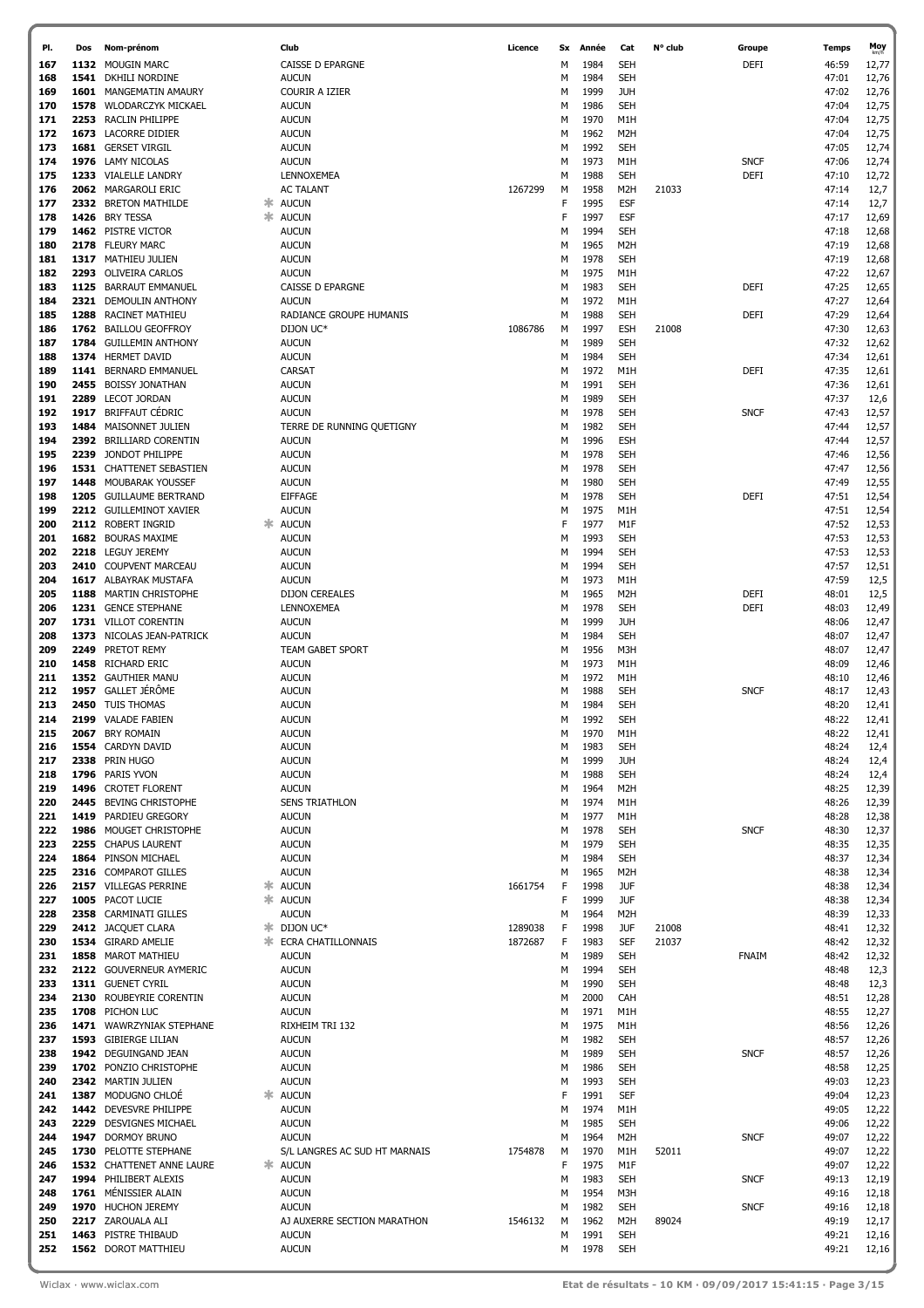| PI.        | Dos  | Nom-prénom                                         |    | Club                            | Licence | Sx     | Année        | Cat                                  | N° club | Groupe                | <b>Temps</b>   | Moy            |
|------------|------|----------------------------------------------------|----|---------------------------------|---------|--------|--------------|--------------------------------------|---------|-----------------------|----------------|----------------|
| 253        | 1614 | DOS REIS FERNANDES SEBASTIEN                       |    | <b>AUCUN</b>                    |         | м      | 1984         | <b>SEH</b>                           |         |                       | 49:22          | 12,15          |
| 254        |      | 2000 ROSSI ADA                                     |    | <b>AUCUN</b>                    |         | F      | 1978         | <b>SEF</b>                           |         | <b>SNCF</b>           | 49:22          | 12,15          |
| 255        |      | 1425 PUGEAUT ERIC                                  |    | <b>AJVN</b>                     |         | M      | 1966         | M <sub>2</sub> H                     |         |                       | 49:24          | 12,15          |
| 256        |      | 2001 ROSSI FERNANDO                                |    | <b>AUCUN</b>                    |         | M      | 1980         | <b>SEH</b>                           |         | <b>SNCF</b>           | 49:24          | 12,15          |
| 257        |      | 2312 MADONNA THOMAS                                |    | <b>AUCUN</b>                    |         | M      | 1975         | M1H                                  |         |                       | 49:28          | 12,13          |
| 258        |      | 2435 GEVREY GAËTAN                                 |    | <b>AUCUN</b>                    |         | M      | 1973         | M1H                                  |         |                       | 49:30          | 12,12          |
| 259        |      | 1538 PIMIENTA DAVID                                |    | <b>AUCUN</b>                    |         | M      | 1969         | M1H                                  |         |                       | 49:30          | 12,12          |
| 260<br>261 |      | 1346 HANIFI MARC<br>2314 SAUSSIER PHILIPP          |    | <b>AUCUN</b><br><b>AUCUN</b>    |         | M<br>M | 1970<br>1964 | M1H<br>M <sub>2</sub> H              |         |                       | 49:31<br>49:31 | 12,12<br>12,12 |
| 262        |      | 2096 GIROUD KARINE                                 |    | <b>CSLG DIJON RUNNING</b>       |         | F      | 1975         | M1F                                  |         | FNAIM                 | 49:31          | 12,12          |
| 263        |      | 1646 PODECHARD CYRILLE                             |    | <b>AUCUN</b>                    |         | M      | 1975         | M1H                                  |         |                       | 49:32          | 12,11          |
| 264        |      | 2401 MIRISKY GUILLAUME                             |    | <b>AUCUN</b>                    |         | M      | 1987         | <b>SEH</b>                           |         |                       | 49:33          | 12,11          |
| 265        |      | 1128 BOZOVIC DAVID                                 |    | CAISSE D EPARGNE                |         | M      | 1985         | <b>SEH</b>                           |         | <b>DEFI</b>           | 49:34          | 12,1           |
| 266        |      | 1716 NICOLAS PASCAL                                |    | <b>AUCUN</b>                    |         | M      | 1964         | M <sub>2</sub> H                     |         |                       | 49:36          | 12,1           |
| 267        |      | 1376 GUEUGNON DENIS                                |    | <b>AUCUN</b>                    |         | M      | 1974         | M1H                                  |         |                       | 49:38          | 12,09          |
| 268        |      | 2416 PAILLARD HERVE                                |    | <b>AUCUN</b>                    |         | M      | 1986         | <b>SEH</b>                           |         |                       | 49:39          | 12,08          |
| 269        |      | 1139 HUOT BRUNO                                    |    | <b>CARREFOUR</b>                |         | M      | 1989         | <b>SEH</b>                           |         | DEFI                  | 49:45          | 12,06          |
| 270        |      | 1482 GOUX MICHEL                                   |    | <b>AUCUN</b>                    |         | м      | 1963         | M <sub>2</sub> H                     |         |                       | 49:49          | 12,04          |
| 271        |      | 1329 CORDIER CHRISTIAN                             |    | <b>AUCUN</b>                    |         | м      | 1957         | M3H                                  |         |                       | 49:51          | 12,04          |
| 272        |      | 1715 FOUGERE KEVIN                                 |    | <b>AUCUN</b>                    |         | м      | 1985         | SEH                                  |         |                       | 49:53          | 12,03          |
| 273        |      | 1469 CLOUPEAU ANTHONY                              |    | <b>AUCUN</b>                    |         | м      | 1996         | <b>ESH</b>                           |         |                       | 49:53          | 12,03          |
| 274<br>275 |      | 1586 ROUBEAU PHILIPPE<br>1544 FERNANDES FREDERIC   |    | <b>AUCUN</b>                    |         | м      | 1971<br>1983 | M1H<br>SEH                           |         |                       | 49:54<br>49:55 | 12,02          |
| 276        |      | 1990 PEREZ VINCENT                                 |    | <b>AUCUN</b><br><b>AUCUN</b>    |         | м<br>м | 1981         | <b>SEH</b>                           |         | <b>SNCF</b>           | 49:59          | 12,02<br>12    |
| 277        |      | 1754 SAMMARTINO THIERRY                            |    | <b>AUCUN</b>                    |         | м      | 1970         | M1H                                  |         |                       | 50:00          | 12             |
| 278        |      | 1622 PERRIER CHRISTOPHE                            |    | TRIATHLON CLUB SEURROIS         |         | м      | 1975         | M1H                                  |         |                       | 50:00          | 12             |
| 279        |      | 1360 SPERANZA ENZO                                 |    | <b>AUCUN</b>                    |         | м      | 1998         | <b>JUH</b>                           |         |                       | 50:01          | 12             |
| 280        |      | 1451 CHAPE DOMINIQUE                               |    | <b>AUCUN</b>                    |         | м      | 1961         | M <sub>2</sub> H                     |         |                       | 50:02          | 11,99          |
| 281        | 1499 | <b>LINGELSER PATRICK</b>                           |    | <b>AUCUN</b>                    |         | м      | 1956         | M3H                                  |         |                       | 50:03          | 11,99          |
| 282        |      | 1530 BARBE THIERRY                                 |    | <b>AUCUN</b>                    |         | м      | 1957         | M3H                                  |         |                       | 50:06          | 11,98          |
| 283        |      | 2139 RIBEIRO LOIC                                  |    | <b>AUCUN</b>                    |         | М      | 1985         | <b>SEH</b>                           |         |                       | 50:09          | 11,96          |
| 284        |      | 1133 SCHERRER RAPHAEL                              |    | CAISSE D EPARGNE                |         | м      | 1985         | SEH                                  |         | DEFI                  | 50:10          | 11,96          |
| 285        |      | 1566 SEVERIN DAVID                                 |    | <b>AUCUN</b>                    |         | м      | 1974         | M1H                                  |         |                       | 50:10          | 11,96          |
| 286        |      | 1991 PERNOT BENOIT                                 |    | <b>AUCUN</b>                    |         | м      | 1969         | M1H                                  |         | <b>SNCF</b>           | 50:12          | 11,95          |
| 287        |      | 2307 OUSSAD FRÉDÉRIC                               |    | <b>AUCUN</b>                    |         | М      | 1985         | <b>SEH</b>                           |         |                       | 50:14          | 11,94          |
| 288<br>289 |      | 1610 MICHEL MATHIEU<br>1985 MORLAN CHRISTOPHE      |    | <b>AUCUN</b><br><b>AUCUN</b>    |         | м<br>М | 1987<br>1971 | SEH<br>M1H                           |         | <b>SNCF</b>           | 50:14<br>50:15 | 11,94<br>11,94 |
| 290        | 1649 | <b>BOSSU ALIX</b>                                  |    | <b>AUCUN</b>                    |         | м      | 1999         | <b>JUH</b>                           |         |                       | 50:15          | 11,94          |
| 291        | 1979 | LECH SÉBASTIEN                                     |    | <b>AUCUN</b>                    |         | м      | 1986         | <b>SEH</b>                           |         | <b>SNCF</b>           | 50:17          | 11,93          |
| 292        |      | 1102 FONTAINE CHARLY                               |    | ADEE ELECTRONIC                 | 1696122 | м      | 1962         | M <sub>2</sub> H                     |         | <b>DEFI</b>           | 50:17          | 11,93          |
| 293        |      | 1359 GEAY MAUD                                     | ж. | <b>AUCUN</b>                    |         | F      | 1979         | SEF                                  |         |                       | 50:18          | 11,93          |
| 294        |      | 1209 LOPES ROGER                                   |    | <b>EIFFAGE</b>                  |         | м      | 1965         | M <sub>2</sub> H                     |         | <b>DEFI</b>           | 50:21          | 11,92          |
| 295        |      | 1136 DELORIEUX FLORENT                             |    | <b>CARREFOUR</b>                |         | м      | 1970         | M1H                                  |         | <b>DEFI</b>           | 50:23          | 11,91          |
| 296        |      | 1345 LUGA JEAN                                     |    | <b>AUCUN</b>                    |         | м      | 1949         | M3H                                  |         |                       | 50:24          | 11,9           |
| 297        |      | 1217 VERNOTTE VINCENT                              |    | <b>EIFFAGE</b>                  |         | м      | 1985         | <b>SEH</b>                           |         | DEFI                  | 50:24          | 11,9           |
| 298        |      | 2343 FAVRE SEBASTIEN                               |    | <b>AUCUN</b>                    |         | м      | 1977         | M1H                                  |         |                       | 50:25          | 11,9           |
| 299        |      | 2210 PONCE ANTOINE                                 |    | <b>AUCUN</b>                    |         | м      | 1979         | <b>SEH</b>                           |         |                       | 50:26          | 11,9           |
| 300        |      | 1427 SAUVAGEOT BERNARD                             |    | ASPTT DIJON ATHLETISME          | 805998  | М      | 1947         | M4H                                  | 21032   |                       | 50:29          | 11,89          |
| 301<br>302 |      | 1459 CARNET ROLAND                                 |    | <b>AUCUN</b><br><b>☀ AUCUN</b>  |         | М<br>F | 1959<br>1987 | M <sub>2</sub> H<br>SEF              |         |                       | 50:31<br>50:32 | 11,88          |
| 303        |      | 1563 BARDIN MORGANE<br>1456 BOSSARD PASCAL         |    | <b>AUCUN</b>                    |         | м      | 1958         | M <sub>2</sub> H                     |         |                       | 50:35          | 11,87<br>11,86 |
| 304        |      | 2373 GILIBERTO PATRICK                             |    | <b>AUCUN</b>                    |         | м      | 1966         | M <sub>2</sub> H                     |         |                       | 50:36          | 11,86          |
| 305        |      | 1670 GAUTHERON NATHAN                              |    | <b>AUCUN</b>                    |         | м      | 2001         | CAH                                  |         |                       | 50:37          | 11,85          |
| 306        |      | 2461 POIRIER ADRIEN                                |    | TERRE DE RUNNING QUETIGNY       |         | м      | 1989         | <b>SEH</b>                           |         |                       | 50:40          | 11,84          |
| 307        |      | 1201 DE L'ESTOILLE XAVIER                          |    | <b>EIFFAGE</b>                  |         | м      | 1979         | <b>SEH</b>                           |         | <b>DEFI</b>           | 50:41          | 11,84          |
| 308        |      | 1653 LATOUR PHILIPPE                               |    | <b>AUCUN</b>                    |         | м      | 1967         | M <sub>2</sub> H                     |         |                       | 50:43          | 11,83          |
| 309        |      | 1785 JAMES AGNÈS                                   |    | <b>AUCUN</b>                    |         | F      | 1977         | M1F                                  |         |                       | 50:44          | 11,83          |
| 310        |      | 1742 RATTOT ANTHONY                                |    | <b>AUCUN</b>                    |         | м      | 1983         | <b>SEH</b>                           |         |                       | 50:44          | 11,83          |
| 311        |      | 2384 JAMES PIERRE-ETIENNE                          |    | <b>AUCUN</b>                    |         | м      | 1976         | M1H                                  |         |                       | 50:45          | 11,82          |
| 312        |      | 2407 SAUDON JONATHAN                               |    | <b>LUNAISENS</b>                |         | м      | 1988         | <b>SEH</b>                           |         |                       | 50:47          | 11,81          |
| 313<br>314 |      | <b>2040</b> GUICHARD BAPTISTE<br>2385 COLIN DAMIEN |    | <b>AUCUN</b><br><b>AUCUN</b>    |         | м<br>м | 1988<br>1982 | <b>SEH</b><br><b>SEH</b>             |         | NOTAIRES DE COTE D'OR | 50:47<br>50:51 | 11,81<br>11,8  |
| 315        |      | 2039 GOURDE PATRICK                                |    | <b>AUCUN</b>                    |         | м      | 1975         | M1H                                  |         | NOTAIRES DE COTE D'OR | 50:53          | 11,79          |
| 316        |      | 1510 DESCLERC JEAN-CHRSTOPHE                       |    | <b>AUCUN</b>                    |         | м      | 1967         | M <sub>2</sub> H                     |         |                       | 50:53          | 11,79          |
| 317        |      | 1865 MODICA GRE GORY                               |    | <b>AUCUN</b>                    |         | м      | 1981         | <b>SEH</b>                           |         |                       | 50:54          | 11,79          |
| 318        |      | 1180 BORNIER DORIAN                                |    | <b>DIJON CEREALES</b>           |         | м      | 1992         | <b>SEH</b>                           |         | <b>DEFI</b>           | 50:55          | 11,78          |
| 319        |      | 1488 BINET FRANCOIS                                |    | <b>AUCUN</b>                    |         | м      | 1964         | M <sub>2</sub> H                     |         |                       | 50:56          | 11,78          |
| 320        |      | 2208 DAVRY AURELIA                                 |    | <b>DIJON SINGLETRACK</b>        |         | F      | 1979         | <b>SEF</b>                           |         |                       | 50:57          | 11,78          |
| 321        |      | 2271 MALNOURY JULIEN                               |    | RT <sub>2</sub> G               |         | М      | 1990         | <b>SEH</b>                           |         |                       | 50:59          | 11,77          |
| 322        |      | 2202 GEREAU JEAN YVES                              |    | <b>AUCUN</b>                    |         | м      | 1966         | M <sub>2</sub> H                     |         |                       | 51:00          | 11,76          |
| 323        |      | 1296 WATELET ETIENNE                               |    | UTC AEROSPACE SYSTEMS           |         | м      | 1971         | M1H                                  |         | <b>DEFI</b>           | 51:04          | 11,75          |
| 324        |      | 2066 SEGAUX HERVE                                  |    | <b>AUCUN</b>                    |         | м      | 1965         | M <sub>2</sub> H                     |         |                       | 51:04          | 11,75          |
| 325<br>326 |      | 1299 THEURET GERARD                                |    | LE BIEN PUBLIC                  |         | M      | 1967<br>1975 | M <sub>2</sub> H                     |         | <b>DEFI</b>           | 51:05          | 11,75          |
| 327        |      | 1322 MUSSARD THIERRY<br>1108 ROUET YANNICK         |    | <b>AUCUN</b><br>ADEE ELECTRONIC |         | м<br>м | 1962         | M1H<br>M <sub>2</sub> H              |         | <b>DEFI</b>           | 51:05<br>51:07 | 11,75<br>11,74 |
| 328        |      | 1648 VIEL FLORENT                                  |    | <b>AUCUN</b>                    |         | м      | 1970         | M1H                                  |         |                       | 51:08          | 11,73          |
| 329        |      | 1410 COURANT FREDERIC                              |    | ASPTT DIJON ATHLETISME          | 1863163 | м      | 1969         | M1H                                  | 21032   |                       | 51:08          | 11,73          |
| 330        |      | 1737 GANIER RAPHAE                                 |    | <b>AUCUN</b>                    |         | м      | 1977         | M1H                                  |         |                       | 51:10          | 11,73          |
| 331        |      | 1713 CARTERON JACQUES                              |    | NUITS COURSE A PIED             |         | м      | 1961         | M <sub>2</sub> H                     |         |                       | 51:10          | 11,73          |
| 332        |      | 2028 CHRESTIAN GÉRARD                              |    | <b>AUCUN</b>                    |         | м      | 1969         | M1H                                  |         | NOTAIRES DE COTE D'OR | 51:17          | 11,7           |
| 333        |      | 2126 DUMONT LEO                                    |    | <b>AUCUN</b>                    |         | м      | 1994         | <b>SEH</b>                           |         |                       | 51:17          | 11,7           |
| 334        |      | 2279 FRANZI ERIC                                   |    | <b>AUCUN</b>                    |         | м      | 1979         | <b>SEH</b>                           |         |                       | 51:18          | 11,7           |
| 335        |      | 1999 PYON DAVID                                    |    | <b>AUCUN</b>                    |         | м      | 1971         | M1H                                  |         | <b>SNCF</b>           | 51:18          | 11,7           |
| 336        |      | 1870 BARTHELEMY THOMAS                             |    | <b>AUCUN</b>                    |         | м      | 1989         | <b>SEH</b>                           |         |                       | 51:19          | 11,69          |
| 337<br>338 |      | 1628 VINCENZI PATRICK<br>1438 CAILLOT RAYMOND      |    | <b>AUCUN</b><br><b>AUCUN</b>    |         | м<br>м | 1961<br>1963 | M <sub>2</sub> H<br>M <sub>2</sub> H |         |                       | 51:23<br>51:25 | 11,68<br>11,67 |
|            |      |                                                    |    |                                 |         |        |              |                                      |         |                       |                |                |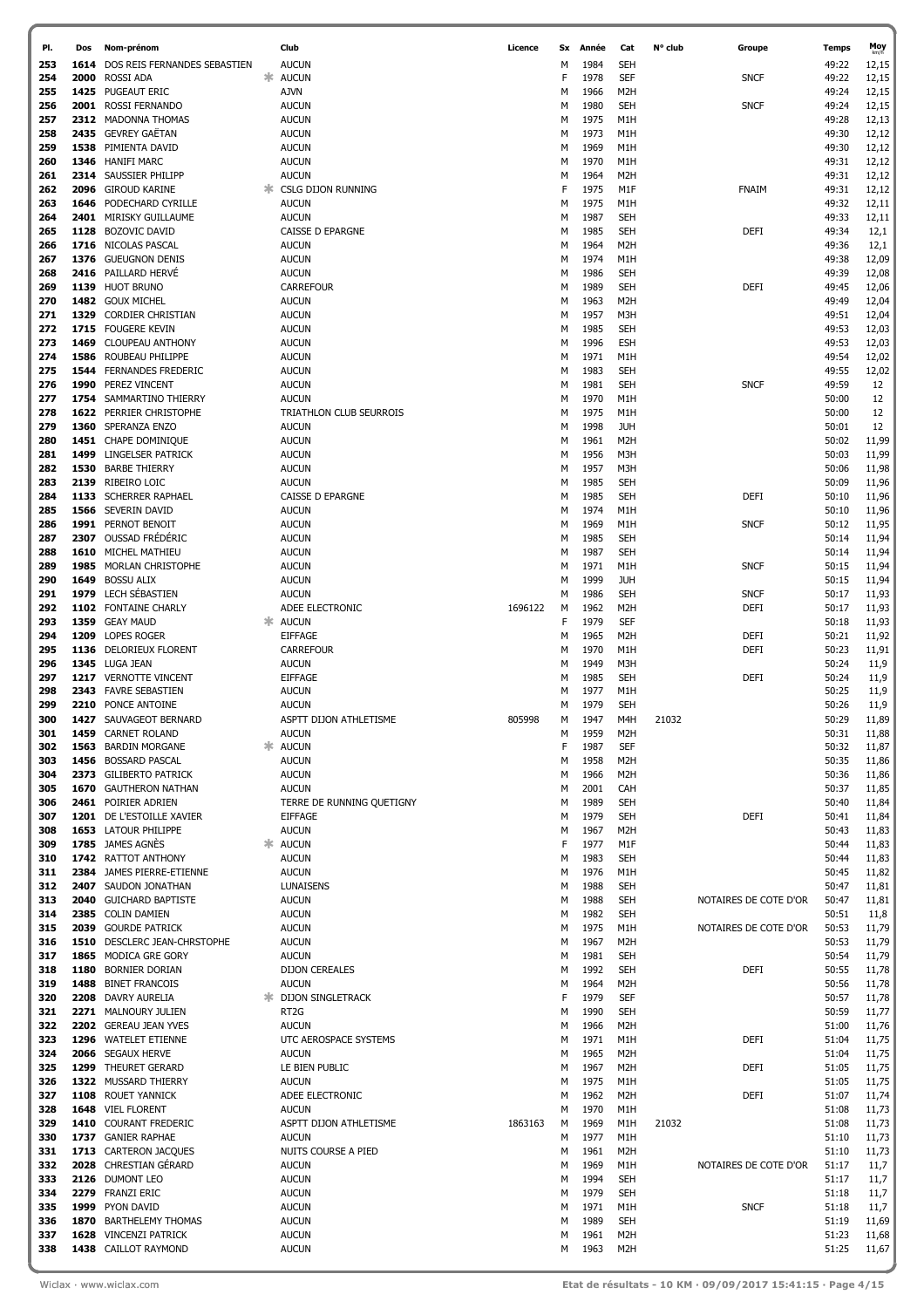| PI. | Dos  | Nom-prénom                     |   | Club                                   | Licence | Sx | Année | Cat              | N° club | Groupe                | <b>Temps</b> | Moy   |
|-----|------|--------------------------------|---|----------------------------------------|---------|----|-------|------------------|---------|-----------------------|--------------|-------|
| 339 |      | 2078 MONNOT GILBERT            |   | TALANT SPORT ORIENTATION               |         | м  | 1962  | M2H              |         |                       | 51:27        | 11,66 |
| 340 |      | 2172 CACHON LUC                |   | <b>AUCUN</b>                           |         | M  | 1965  | M <sub>2</sub> H |         |                       | 51:28        | 11,66 |
|     |      |                                |   |                                        |         |    |       |                  |         |                       |              |       |
| 341 |      | 2088 DUCAROUGE BRUNO           |   | <b>DIJON TRIATHLON</b>                 |         | M  | 1967  | M2H              |         |                       | 51:31        | 11,65 |
| 342 |      | 2431 MALACARNE DIDIER          |   | CHENOVE TRIATHLON CLUB                 |         | M  | 1961  | M <sub>2</sub> H |         |                       | 51:35        | 11,63 |
| 343 |      | 2363 KERNIN LOIC               |   | <b>AUCUN</b>                           |         | М  | 1976  | M1H              |         |                       | 51:36        | 11,63 |
| 344 |      | 2261 BOURCIER LAURENT          |   | <b>AUCUN</b>                           |         | M  | 1966  | M <sub>2</sub> H |         |                       | 51:37        | 11,62 |
| 345 |      | 1170 BERTHOU ERIC              |   | <b>CROSSJECT</b>                       |         | M  | 1979  | <b>SEH</b>       |         | DEFI                  | 51:39        | 11,62 |
| 346 |      | 2155 CHOPARD-LALLIER THIBAUT   |   | <b>AUCUN</b>                           |         | M  | 1987  | <b>SEH</b>       |         |                       | 51:43        | 11,6  |
| 347 |      | 2064 CHOUKRANE EMILIE          |   | <b>* DOUBS SUD ATHLETISME BESANCON</b> | 1965899 | F  | 1981  | <b>SEF</b>       | 25036   |                       | 51:44        | 11,6  |
| 348 |      | 1723 DELILLE CHRISTOPHE        |   | <b>AUCUN</b>                           |         | M  | 1974  | M1H              |         |                       | 51:44        | 11,6  |
|     |      |                                |   |                                        |         |    |       |                  |         |                       |              |       |
| 349 |      | 1753 PROCHWIEZ CAMILLE         |   | * AUCUN                                |         | F  | 1998  | <b>JUF</b>       |         |                       | 51:45        | 11,59 |
| 350 |      | 2429 ODIN SEVERINE             |   | * S/L LANGRES AC SUD HT MARNAIS        | 1730973 | F  | 1973  | M1F              | 52011   |                       | 51:45        | 11,59 |
| 351 |      | 1235 DAVID CHRISTELLE          |   | <b>* LES COMPAGNONS CONSTRUCTEURS</b>  |         | F  | 1977  | M1F              |         | DEFI                  | 51:45        | 11,59 |
| 352 |      | 1219 BORSATO NICOLAS           |   | LEJAY LAGOUTE                          |         | M  | 1977  | M1H              |         | DEFI                  | 51:46        | 11,59 |
| 353 |      | 2428 ODIN BRICE                |   | S/L LANGRES AC SUD HT MARNAIS          | 1582729 | M  | 1969  | M1H              | 52011   |                       | 51:46        | 11,59 |
| 354 |      | 1399 CHEVALIER HUBERT          |   | <b>AUCUN</b>                           |         | M  | 1963  | M <sub>2</sub> H |         |                       | 51:47        | 11,59 |
| 355 |      | 1361 LETENDU AURORE            |   | * AUCUN                                |         | F  | 1980  | <b>SEF</b>       |         |                       | 51:49        | 11,58 |
| 356 |      | 1394 MUNNIER NICOLAS           |   | <b>AUCUN</b>                           |         | М  | 1974  | M1H              |         |                       | 51:49        | 11,58 |
|     |      |                                |   |                                        |         |    |       |                  |         |                       |              |       |
| 357 |      | 2085 BILLY AUDREY              |   | * AUCUN                                |         | F  | 1994  | <b>SEF</b>       |         |                       | 51:50        | 11,58 |
| 358 |      | 1755 BONNET FLORENT            |   | <b>AUCUN</b>                           |         | М  | 1980  | <b>SEH</b>       |         |                       | 51:55        | 11,56 |
| 359 |      | 2418 SEGUIN THIBAUT            |   | <b>AUCUN</b>                           |         | м  | 1997  | ESH              |         |                       | 51:55        | 11,56 |
| 360 |      | 1896 LE FLANCHEC JEAN FRANCOIS |   | LFK MYFIIT                             |         | м  | 1985  | <b>SEH</b>       |         | <b>FNAIM</b>          | 51:56        | 11,55 |
| 361 |      | 1558 GUEGAN EDWIGE             |   | <b>* ECRA CHATILLONNAIS</b>            | 1534007 | F  | 1971  | M1F              | 21037   |                       | 51:59        | 11,54 |
| 362 |      | 2072 GIRARD PASCAL             |   | <b>AUCUN</b>                           |         | М  | 1963  | M <sub>2</sub> H |         |                       | 51:59        | 11,54 |
| 363 | 1940 | <b>DEFAUX YANNICK</b>          |   | <b>AUCUN</b>                           |         | М  | 1972  | M1H              |         | <b>SNCF</b>           | 52:00        | 11,54 |
| 364 |      | 2406 TRIBAULT LOUIS            |   | <b>AUCUN</b>                           |         | М  | 1989  | <b>SEH</b>       |         |                       | 52:01        | 11,53 |
| 365 |      | 1645 DELCEY SYLVAIN            |   | <b>ACR DIJON</b>                       |         | м  | 1980  | <b>SEH</b>       |         |                       | 52:05        | 11,52 |
|     |      |                                |   |                                        |         |    |       |                  |         |                       |              |       |
| 366 |      | 1705 TRIVULCE CLAUDE           |   | <b>AUCUN</b>                           |         | М  | 1959  | M <sub>2</sub> H |         |                       | 52:06        | 11,52 |
| 367 |      | 2387 PRIN JOEL                 |   | <b>AUCUN</b>                           |         | м  | 1964  | M <sub>2</sub> H |         |                       | 52:07        | 11,51 |
| 368 |      | 1336 DUTOYA FRANÇOIS-XAVIER    |   | <b>AUCUN</b>                           |         | М  | 1973  | M1H              |         |                       | 52:08        | 11,51 |
| 369 |      | 1223 LIAGRE BENOIT             |   | LEJAY LAGOUTE                          |         | М  | 1981  | <b>SEH</b>       |         | DEFI                  | 52:09        | 11,51 |
| 370 |      | 2325 GIVRY FREDERIC            |   | <b>AUCUN</b>                           |         | М  | 1980  | <b>SEH</b>       |         |                       | 52:09        | 11,51 |
| 371 |      | 1746 BORNIER BAPTISTE          |   | <b>AUCUN</b>                           |         | м  | 1989  | <b>SEH</b>       |         |                       | 52:10        | 11,5  |
| 372 | 1779 | <b>BODILIS NICOLAS</b>         |   | <b>AUCUN</b>                           |         | М  | 1979  | <b>SEH</b>       |         |                       | 52:10        | 11,5  |
| 373 |      | 1481 MARLOT AURÉLIEN           |   | <b>AUCUN</b>                           |         | м  | 1989  | <b>SEH</b>       |         |                       | 52:10        | 11,5  |
| 374 |      | 2319 PLANÇON CLÉMENT           |   | <b>AUCUN</b>                           |         | М  | 1989  | <b>SEH</b>       |         |                       | 52:10        | 11,5  |
|     |      |                                |   |                                        |         |    |       |                  |         |                       |              |       |
| 375 |      | 1811 GUICHARD LAURENT          |   | <b>AUCUN</b>                           |         | М  | 1963  | M2H              |         | <b>FNAIM</b>          | 52:10        | 11,5  |
| 376 |      | 1995 PIZANA CYRIL              |   | <b>AUCUN</b>                           |         | М  | 1974  | M1H              |         | <b>SNCF</b>           | 52:11        | 11,5  |
| 377 |      | 2015 VIGOUREUX ANTOINE         |   | <b>AUCUN</b>                           |         | М  | 1977  | M1H              |         | <b>SNCF</b>           | 52:11        | 11,5  |
| 378 |      | 1542 SCHLAGETER FRANCK         |   | <b>AUCUN</b>                           |         | М  | 1973  | M1H              |         |                       | 52:11        | 11,5  |
| 379 |      | 1987 OLLIVIER SANDRA           |   | <b>* SEMUR ATHLETISME AVENTURE</b>     |         | F  | 1973  | M1F              |         | <b>SNCF</b>           | 52:12        | 11,49 |
| 380 |      | 1295 RAKIC MICHEL              |   | UTC AEROSPACE SYSTEMS                  |         | М  | 1969  | M1H              |         | DEFI                  | 52:12        | 11,49 |
| 381 |      | 1739 HOQUET ALEXANDRE          |   | <b>AUCUN</b>                           |         | м  | 1984  | <b>SEH</b>       |         |                       | 52:14        | 11,49 |
| 382 |      | 2073 NOUVEAU YANNICK           |   | <b>AUCUN</b>                           |         | м  | 1988  | <b>SEH</b>       |         |                       | 52:14        | 11,49 |
| 383 |      | 2099 REMOND PASCAL             |   | ASPTT DIJON ATHLETISME                 | 476269  | М  | 1957  | M3H              | 21032   |                       | 52:15        | 11,48 |
|     |      |                                |   |                                        |         |    |       |                  |         |                       |              |       |
| 384 |      | 1978 LEBOEUF GHYSLAIN          |   | <b>AUCUN</b>                           |         | М  | 1969  | M1H              |         | <b>SNCF</b>           | 52:15        | 11,48 |
| 385 |      | 2121 THEVENIN CHRISTELLE       |   | * AUCUN                                |         | F  | 1970  | M1F              |         |                       | 52:17        | 11,48 |
| 386 |      | 1633 PRADILLON SEBASTIEN       |   | <b>VS TROUHANS</b>                     |         | М  | 1977  | M1H              |         |                       | 52:17        | 11,48 |
| 387 |      | 1294 OLIVIER ROMAIN            |   | UTC AEROSPACE SYSTEMS                  |         | М  | 1994  | <b>SEH</b>       |         | <b>DEFI</b>           | 52:18        | 11,47 |
| 388 |      | 2211 MORIN MATHIEU             |   | <b>AUCUN</b>                           |         | М  | 1992  | <b>SEH</b>       |         |                       | 52:18        | 11,47 |
| 389 |      | 2298 MARTIN ETIENNE            |   | <b>AUCUN</b>                           |         | М  | 1977  | M1H              |         |                       | 52:20        | 11,46 |
| 390 |      | 2110 JEAUGEY LAURIE            | ж | <b>AUCUN</b>                           |         | F  | 1993  | <b>SEF</b>       |         |                       | 52:21        | 11,46 |
| 391 |      | 2361 GAULT DAVID               |   | <b>AUCUN</b>                           |         | М  | 1979  | <b>SEH</b>       |         |                       | 52:21        | 11,46 |
| 392 |      | 1938 COULOT PAULINE            | ж | <b>AUCUN</b>                           |         | F  | 1988  | <b>SEF</b>       |         | <b>SNCF</b>           | 52:22        | 11,46 |
| 393 |      | 1961 GERMAIN EMMANUEL          |   | <b>AUCUN</b>                           |         | М  | 1981  | <b>SEH</b>       |         | <b>SNCF</b>           | 52:23        | 11,45 |
|     |      |                                |   |                                        |         |    |       |                  |         |                       |              |       |
| 394 |      | 1704 GUILLEMAIN FREDERIC       |   | <b>AUCUN</b>                           |         | М  | 1970  | M1H              |         |                       | 52:23        | 11,45 |
| 395 |      | 1848 VINCENT STEPHANE          |   | <b>AUCUN</b>                           |         | М  | 1973  | M1H              |         | <b>FNAIM</b>          | 52:24        | 11,45 |
| 396 |      | 2403 SIDOUX DAMIEN             |   | <b>AUCUN</b>                           |         | M  | 1982  | <b>SEH</b>       |         |                       | 52:24        | 11,45 |
| 397 |      | 1967 HAIFI MAHFOUD             |   | <b>AUCUN</b>                           |         | М  | 1967  | M2H              |         | <b>SNCF</b>           | 52:24        | 11,45 |
| 398 |      | 1243 ALBERT-BRUNET NATACHA     |   | * LES PEP21                            |         | F  | 1981  | <b>SEF</b>       |         | <b>DEFI</b>           | 52:25        | 11,45 |
| 399 |      | 1592 OBRECHT PHILIPPE          |   | ASSOCIATION BEAUNE ATHLETISME 21       | 1620078 | м  | 1966  | M <sub>2</sub> H | 21035   |                       | 52:29        | 11,43 |
| 400 |      | 2346 LOICHOT PIERRE ALAIN      |   | CHENOVE TRIATHLON CLUB                 |         | М  | 1970  | M1H              |         |                       | 52:29        | 11,43 |
| 401 |      | 2347 LOICHOT TOM               |   | <b>AUCUN</b>                           |         | М  | 1999  | <b>JUH</b>       |         |                       | 52:30        | 11,43 |
| 402 |      | 1232 REGENT CHRISTOPHE         |   | LENNOXEMEA                             |         | M  | 1974  | M1H              |         | DEFI                  | 52:31        | 11,42 |
| 403 |      | 1338 BOURIANT CLAIRE           | ж | <b>AUCUN</b>                           |         | F  | 1974  | M1F              |         |                       | 52:31        | 11,42 |
| 404 |      | 2150 BOISSON ANTHONY           |   | <b>AUCUN</b>                           |         | M  | 1989  | <b>SEH</b>       |         |                       | 52:32        | 11,42 |
| 405 |      | 1954 FRANCOIS JULIEN           |   | <b>AUCUN</b>                           |         | м  | 1977  | M1H              |         | <b>SNCF</b>           | 52:32        | 11,42 |
|     |      |                                |   |                                        |         |    | 1971  |                  |         |                       |              |       |
| 406 |      | 1472 BOTTAZZO FREDERIC         |   | <b>AUCUN</b>                           |         | M  |       | M1H              |         |                       | 52:34        | 11,41 |
| 407 |      | 2102 DENIS ANNE                | ж | <b>AUCUN</b>                           |         | F  | 1978  | <b>SEF</b>       |         |                       | 52:35        | 11,41 |
| 408 |      | 1514 GONI MICKAEL              |   | <b>AUCUN</b>                           |         | М  | 1998  | <b>JUH</b>       |         |                       | 52:35        | 11,41 |
| 409 |      | 2246 GOUX VICTOR               |   | <b>AUCUN</b>                           |         | М  | 1994  | <b>SEH</b>       |         |                       | 52:36        | 11,41 |
| 410 |      | 2129 BINETTI MARGAUX           |   | <b>AUCUN</b>                           |         | F  | 1994  | <b>SEF</b>       |         |                       | 52:36        | 11,41 |
| 411 |      | 1508 GUENON LAURENT            |   | <b>AUCUN</b>                           |         | M  | 1967  | M <sub>2</sub> H |         |                       | 52:41        | 11,39 |
| 412 |      | 2300 BETES NICOLAS             |   | <b>AUCUN</b>                           |         | М  | 1985  | <b>SEH</b>       |         |                       | 52:43        | 11,38 |
| 413 |      | 1560 DELFERRIERE REMI          |   | <b>AUCUN</b>                           |         | М  | 2000  | CAH              |         |                       | 52:43        | 11,38 |
| 414 |      | 1435 DESGREZ VINCENT           |   | <b>AUCUN</b>                           |         | М  | 1995  | <b>ESH</b>       |         |                       | 52:45        | 11,37 |
|     |      |                                |   | * AUCUN                                |         |    |       |                  |         |                       |              |       |
| 415 |      | 2052 MALFETTES JULIE           |   |                                        |         | F  | 1984  | SEF              |         | NOTAIRES DE COTE D'OR | 52:46        | 11,37 |
| 416 |      | 1817 CHARTIER REMI             |   | <b>AUCUN</b>                           |         | М  | 1971  | M1H              |         | <b>FNAIM</b>          | 52:47        | 11,37 |
| 417 |      | 2390 BONDOUX ROMAIN            |   | <b>AUCUN</b>                           |         | М  | 1991  | <b>SEH</b>       |         |                       | 52:48        | 11,36 |
| 418 |      | 1718 AHMED BELKACEM ABDELKADER |   | ASPTT DIJON ATHLETISME                 | 1427616 | М  | 1959  | M2H              | 21032   | MENEUR D'ALLURE       | 52:49        | 11,36 |
| 419 |      | 1717 KOUNCY EL ARBY            |   | <b>GRAND CHALON ATHLETISME</b>         |         | М  | 1971  | M1H              |         | MENEUR D'ALLURE       | 52:50        | 11,36 |
| 420 |      | 2159 ROIDOR JEAN-BENOÎT        |   | <b>AUCUN</b>                           |         | М  | 1974  | M1H              |         |                       | 52:54        | 11,34 |
| 421 |      | 1539 PRETET CLEMENT            |   | <b>AUCUN</b>                           |         | М  | 2000  | CAH              |         |                       | 52:54        | 11,34 |
| 422 |      | 1602 MANGEMATIN ANNE           |   | COURIR A IZIER                         |         | F  | 1971  | M1F              |         |                       | 52:55        | 11,34 |
| 423 |      | 2109 MARTIRE FLORIAN           |   | <b>AUCUN</b>                           |         | М  | 1992  | <b>SEH</b>       |         |                       | 52:55        | 11,34 |
|     |      | 1104 LANIER FRANCK             |   | ADEE ELECTRONIC                        |         | м  | 1967  | M2H              |         | DEFI                  | 52:56        | 11,34 |
| 424 |      |                                |   |                                        |         |    |       |                  |         |                       |              |       |

1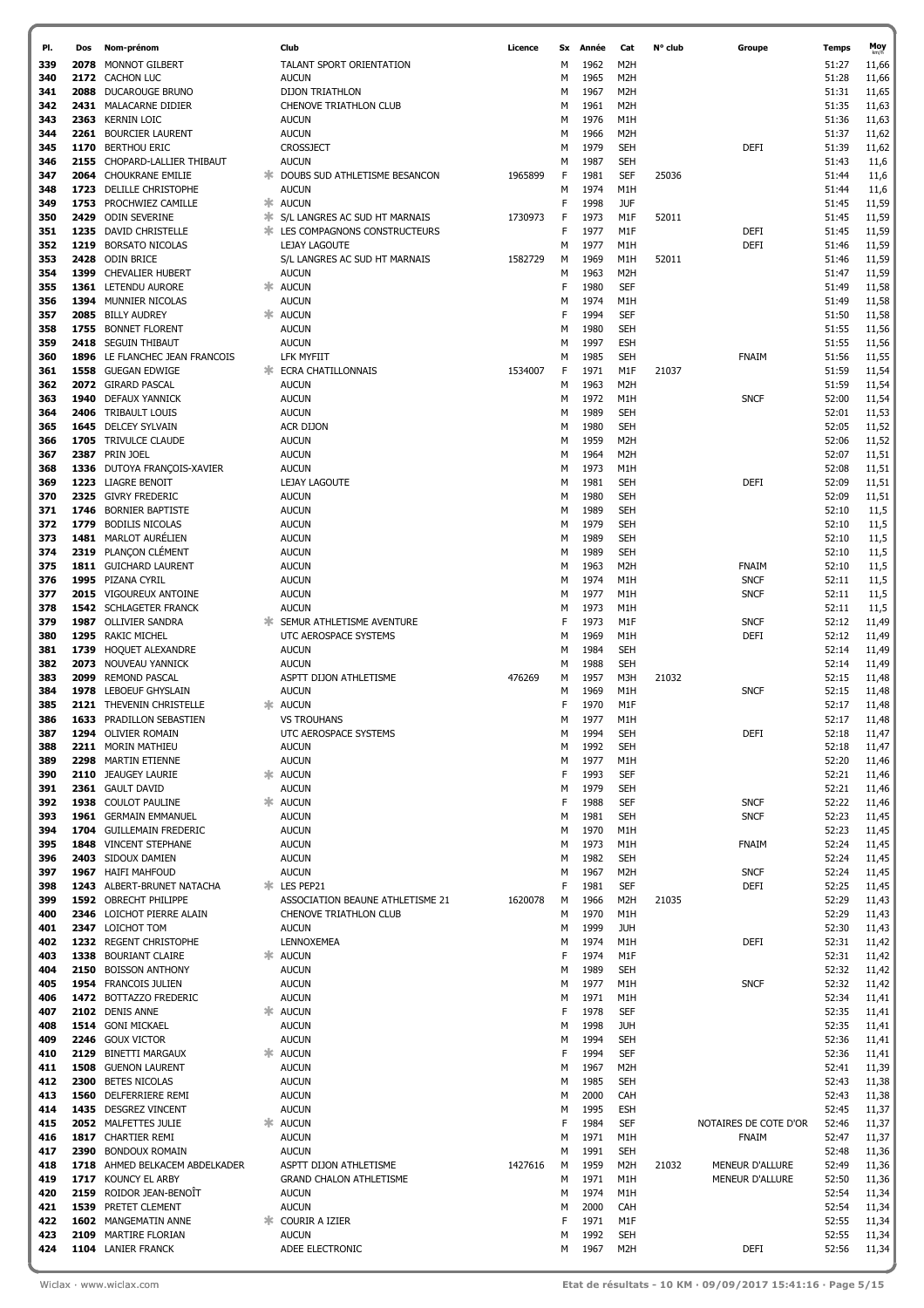| PI.        | Dos  | Nom-prénom                                               |    | Club                            | Licence | Sx     | Année        | Cat                            | N° club | Groupe                | Temps          | Moy            |
|------------|------|----------------------------------------------------------|----|---------------------------------|---------|--------|--------------|--------------------------------|---------|-----------------------|----------------|----------------|
| 425        |      | 1502 PALLEGOIX JULIEN                                    |    | <b>AUCUN</b>                    |         | м      | 1983         | <b>SEH</b>                     |         |                       | 52:58          | 11,33          |
| 426        |      | 2090 PLAN NICOLAS                                        |    | <b>AUCUN</b>                    |         | M      | 1989         | <b>SEH</b>                     |         |                       | 52:59          | 11,32          |
| 427        |      | 1570 LOPEZ MARC                                          |    | <b>DIJON TRIATHLON</b>          |         | M      | 1975         | M1H                            |         |                       | 53:00          | 11,32          |
| 428        |      | 2237 MOUTON SEVERINE                                     | ж  | <b>AUCUN</b>                    |         | F      | 1972         | M1F                            |         |                       | 53:02          | 11,31          |
| 429        | 2236 | <b>QUARRE FRANCIS</b>                                    |    | <b>AUCUN</b>                    |         | M      | 1967         | M2H                            |         |                       | 53:03          | 11,31          |
| 430        |      | 1316 CARLOT LUDOVIC                                      |    | TERRE DE RUNNING QUETIGNY       |         | М      | 1974         | M1H                            |         |                       | 53:04          | 11,31          |
| 431        |      | 1692 DA SILVA MARCI                                      |    | <b>AUCUN</b>                    |         | М      | 1980         | <b>SEH</b>                     |         |                       | 53:04          | 11,31          |
| 432        |      | 2393 DEBREUVE DAVY                                       |    | <b>AUCUN</b>                    |         | М      | 1982         | <b>SEH</b>                     |         |                       | 53:05          | 11,3           |
| 433        |      | 1398 CAILLIAU GUILLEMETTE                                | ж  | <b>AUCUN</b>                    |         | F      | 1985         | <b>SEF</b>                     |         |                       | 53:06          | 11,3           |
| 434        |      | 2119 POVEDA MARIE                                        | ж. | <b>DIJON SINGLETRACK</b>        |         | F      | 1986         | <b>SEF</b>                     |         |                       | 53:06          | 11,3           |
| 435        |      | 2395 BELIARD DIDIER                                      |    | <b>AUCUN</b>                    |         | М      | 1974         | M1H                            |         |                       | 53:07          | 11,3           |
| 436        |      | 2402 GUIGON MATHIEU                                      |    | <b>AUCUN</b>                    |         | М      | 1980         | <b>SEH</b>                     |         |                       | 53:07          | 11,3           |
| 437        |      | 1635 DUBOIS FREDERIC                                     |    | <b>AUCUN</b>                    |         | М      | 1976         | M1H                            |         |                       | 53:09          | 11,29          |
| 438        |      | 2463 ROFFI ANNABELLE                                     | Ж. | <b>AUCUN</b>                    |         | F      | 1988         | <b>SEF</b>                     |         |                       | 53:09          | 11,29          |
| 439        |      | 2355 DUVAL DANIEL                                        |    | <b>CROCO</b>                    | 785012  | М      | 1946         | M4H                            |         | <b>FNAIM</b>          | 53:09          | 11,29          |
| 440        |      | 2423 AUBERTIN WILLY                                      |    | <b>AUCUN</b>                    |         | М      | 1972         | M1H                            |         |                       | 53:10          | 11,29          |
| 441        |      | 2023 BOLATRE GÉRALD                                      |    | <b>AUCUN</b>                    |         | М      | 1966         | M <sub>2</sub> H               |         | NOTAIRES DE COTE D'OR | 53:11          | 11,28          |
| 442        |      | 1159 SCHWICK FRANCINE                                    |    | CHAMBRE D AGRICULTURE COTE D OR | 1760725 | F      | 1988         | <b>SEF</b>                     | 21038   | DEFI                  | 53:12          | 11,28          |
| 443        |      | 1507 MEO ANDRE                                           |    | <b>AUCUN</b>                    |         | М      | 1961         | M <sub>2</sub> H               |         |                       | 53:13          | 11,27          |
| 444        |      | 1941 DEGAND FRÉDÉRIC                                     |    | <b>AUCUN</b>                    |         | М      | 1970         | M1H                            |         | <b>SNCF</b>           | 53:14          | 11,27          |
| 445        |      | 1302 MEURIOT CHRISTELLE                                  |    | LES PEP21                       |         | F      | 1973         | M1F                            |         | <b>DEFI</b>           | 53:14          | 11,27          |
| 446        |      | 1565 HUGOT STEPHANE                                      |    | <b>AUCUN</b>                    |         | M      | 1978         | <b>SEH</b>                     |         |                       | 53:17          | 11,26          |
| 447        |      | 1400 RACLIN LAURENT                                      |    | <b>AUCUN</b>                    |         | М      | 1972         | M1H                            |         |                       | 53:18          | 11,26          |
| 448        |      | 1211 PASTEUR VINCENT                                     |    | <b>EIFFAGE</b>                  |         | М      | 1982         | <b>SEH</b>                     |         | DEFI                  | 53:18          | 11,26          |
| 449        |      | 1187 MARPAUX AURELIEN                                    |    | <b>DIJON CEREALES</b>           |         | М      | 1990         | <b>SEH</b>                     |         | <b>DEFI</b>           | 53:20          | 11,25          |
| 450        |      | 1347 CANET ALEXANDRE                                     |    | <b>AUCUN</b>                    |         | М      | 1986         | <b>SEH</b>                     |         |                       | 53:21          | 11,25          |
| 451        |      | 1729 MAGUER JEAN CLAUDE                                  |    | ACR DIJON                       | 1000143 | М      | 1946         | M4H                            | 21038   |                       | 53:21          | 11,25          |
| 452        |      | 1806 LECRIGNY PHILIPPE                                   |    | <b>AUCUN</b>                    |         | М      | 1967         | M2H                            |         | <b>FNAIM</b>          | 53:21          | 11,25          |
| 453        |      | 2328 LEMOINE STEPHANE                                    |    | COUREURS SUR ROUTE COTE D'OR    | 1440451 | М      | 1962         | M2H                            | 21039   |                       | 53:21          | 11,25          |
| 454        |      | 2094 JUMEAU OLIVIER                                      |    | <b>DIJON TRIATHLON</b>          |         | М      | 1965         | M2H                            |         |                       | 53:22          | 11,24          |
| 455        |      | 1837 MALUCELLI PATRICE                                   |    | <b>AUCUN</b>                    |         | M      | 1965         | M2H                            |         | <b>FNAIM</b>          | 53:23          | 11,24          |
| 456        |      | 1561 MAIRET GERALD                                       |    | <b>AUCUN</b>                    |         | M      | 1979         | <b>SEH</b>                     |         |                       | 53:25          | 11,23          |
| 457        |      | 1816 CHARTIER PATRICIA                                   |    | <b>AUCUN</b>                    |         | F      | 1971         | M1F                            |         | <b>FNAIM</b>          | 53:25          | 11,23          |
| 458        |      | 2466 JABOULET VERCHERRE ALEXANDRE                        |    | <b>BESANCON TRIATHLON</b>       |         | м      | 1977         | M1H                            |         |                       | 53:26          | 11,23          |
| 459        |      | 1859 FERNANDES SOPHIE                                    |    | <b>* DIJON SINGLETRACK</b>      |         | F      | 1990         | <b>SEF</b>                     |         | <b>FNAIM</b>          | 53:27          | 11,23          |
| 460        |      | <b>1590 CARRIERE CHRISTOPHE</b>                          |    | <b>AUCUN</b>                    |         | M      | 1977         | M1H                            |         |                       | 53:27          | 11,23          |
| 461        |      | 2084 GATA STEPHANE                                       |    | TERRE DE RUNNING QUETIGNY       |         | M      | 1976         | M1H                            |         |                       | 53:30          | 11,21          |
| 462        |      | 2284 CRAGNAZ JEROME                                      |    | <b>AUCUN</b>                    |         | M      | 1973         | M1H                            |         |                       | 53:31          | 11,21          |
| 463        |      | 1145 DEUZE ARNAUD                                        |    | CARSAT                          |         | M      | 1989         | <b>SEH</b>                     |         | <b>DEFI</b>           | 53:31          | 11,21          |
| 464        |      | 2452 BOUQUIN FREDERIC                                    |    | <b>AUCUN</b>                    |         | M      | 1979         | <b>SEH</b>                     |         |                       | 53:33          | 11,2           |
|            |      |                                                          |    |                                 |         | M      | 1954         | M3H                            |         |                       | 53:34          |                |
| 465<br>466 |      | 2149 TRIVULCE ROLAND<br>1487 GAY DIDIER                  |    | <b>AUCUN</b>                    |         | M      | 1959         | M <sub>2</sub> H               |         |                       | 53:34          | 11,2           |
|            |      | 1903 BASSAND PHILIPPE                                    |    | <b>AUCUN</b>                    |         | M      | 1958         |                                |         | <b>SNCF</b>           | 53:35          | 11,2           |
| 467<br>468 |      | 1460 BRENIAUX STEPHANE                                   |    | <b>AUCUN</b><br><b>AUCUN</b>    |         | M      | 1970         | M <sub>2</sub> H<br>M1H        |         |                       | 53:35          | 11,2<br>11,2   |
|            |      | 2357 COMPAROT CHARLINE                                   |    |                                 |         | F      | 1995         | ESF                            |         |                       | 53:37          |                |
| 469<br>470 | 1323 | BROUSSAIS-COLELLA ROMAIN                                 |    | <b>AUCUN</b><br><b>AUCUN</b>    |         | M      | 1981         | <b>SEH</b>                     |         |                       | 53:37          | 11,19          |
| 471        |      | 1749 SAINT GILLES BERTRAND                               |    |                                 |         |        |              | M <sub>2</sub> H               |         |                       | 53:37          | 11,19          |
| 472        |      | 1695 JARDIN THIERRY                                      |    | <b>AUCUN</b><br><b>AUCUN</b>    |         | м<br>M | 1962<br>1966 | M <sub>2</sub> H               |         |                       | 53:38          | 11,19          |
| 473        |      |                                                          |    |                                 |         |        |              |                                |         | <b>SNCF</b>           |                | 11,19          |
| 474        |      | 2005 SACQUARD GUILLAUME                                  |    | <b>AUCUN</b><br><b>AUCUN</b>    |         | М<br>м | 1986<br>1981 | <b>SEH</b><br><b>SEH</b>       |         |                       | 53:38          | 11,19          |
| 475        |      | 1839 GRUNER RAPHAEL                                      |    | <b>AUCUN</b>                    |         | F      | 1990         | <b>SEF</b>                     |         | FNAIM                 | 53:41          | 11,18          |
|            |      | 1358 VITOUX STEPHANIE                                    |    |                                 |         |        |              |                                |         |                       | 53:41          | 11,18          |
| 476        |      | 1836 MALUCELLI JEAN-LUC                                  |    | ECA                             | 1698392 | M      | 1965         | M <sub>2</sub> H               | 71010   | FNAIM                 | 53:42          | 11,17          |
| 477        |      | 1568 GUINFOLEAU FRANCK                                   |    | <b>AUCUN</b>                    |         | М      | 1968         | M1H                            |         |                       | 53:42          | 11,17          |
| 478        |      | 1357 CHRISTOPHE JEREMY                                   |    | <b>AUCUN</b>                    |         | М      | 1990         | <b>SEH</b>                     |         |                       | 53:43          | 11,17          |
| 479        |      | 1501 MANGIONE JEAN CLAUDE                                |    | <b>AUCUN</b>                    |         | М      | 1944         | M4H                            |         |                       | 53:47          | 11,16          |
| 480        |      | 2467 ***** DOSSARD INCONNU<br>2296 TABOURET MARIE-AMELIE |    |                                 |         |        |              |                                |         |                       | 53:50<br>53:50 | 11,15          |
| 481        |      |                                                          |    | * S/L ATHLE 21 AO ARNETOISE     | 1319424 | F<br>F | 2001<br>1991 | CAF<br><b>SEF</b>              | 21034   |                       |                | 11,15          |
| 482<br>483 |      | 2411 CHAPUIS INES<br>1625 ANCERY MANON                   |    | * AUCUN<br>* AUCUN              |         | F      | 1990         | <b>SEF</b>                     |         |                       | 53:51<br>53:52 | 11,14<br>11,14 |
|            |      |                                                          |    |                                 |         |        | 1966         |                                |         |                       |                |                |
| 484<br>485 |      | 2425 PINARD FRANÇOIS<br>1196 JOYEUX JEAN MARC            |    | <b>AUCUN</b><br><b>DORAS</b>    |         | М<br>М | 1991         | M <sub>2</sub> H<br><b>SEH</b> |         | DEFI                  | 53:53<br>53:53 | 11,14<br>11,14 |
| 486        |      | 1518 CHAPPA GILLES                                       |    | <b>AUCUN</b>                    |         | М      | 1970         | M1H                            |         |                       | 53:57          | 11,12          |
| 487        |      | 1846 MATHEY CHRISTOPHE                                   |    | PLOMBIÈRES ATHLETIC SPORT       |         | М      | 1968         | M1H                            |         | <b>FNAIM</b>          | 53:58          | 11,12          |
| 488        |      | 1301 CAZENAVE MATTHIEU                                   |    | LE BIEN PUBLIC                  |         | М      | 1969         | M1H                            |         | <b>DEFI</b>           | 53:59          | 11,11          |
| 489        |      | 1165 GENTY GERARD                                        |    | CIC                             |         | М      | 1960         | M <sub>2</sub> H               |         | DEFI                  | 53:59          | 11,11          |
| 490        |      | 1166 MOUNFARID KARIM                                     |    | CIC                             |         | М      | 1984         | <b>SEH</b>                     |         | DEFI                  | 54:00          | 11,11          |
| 491        |      | 1274 VINCENT DOROTHEE                                    | Ж. | LES PEP21                       |         | F      | 1982         | <b>SEF</b>                     |         | DEFI                  | 54:01          | 11,11          |
| 492        |      | 1665 ETTORI DAVID                                        |    | ASGU                            | 1852958 | М      | 1976         | M1H                            | 58020   |                       | 54:03          | 11,1           |
| 493        |      | 2301 MONOT DAMIEN                                        |    | <b>AUCUN</b>                    |         | М      | 1978         | <b>SEH</b>                     |         |                       | 54:03          | 11,1           |
| 494        |      | 1343 TOMASINI DENISE                                     | ж. | <b>AUCUN</b>                    |         | F      | 1957         | M3F                            |         |                       | 54:03          | 11,1           |
| 495        |      | 1453 MOREAU SOPHIE                                       |    | <b><del></del></b> AUCUN        |         | F      | 1980         | SEF                            |         |                       | 54:04          | 11,1           |
| 496        |      | 2448 PHILIPPE ELISE                                      | ∗. | <b>AUCUN</b>                    |         | F      | 1989         | SEF                            |         |                       | 54:05          | 11,09          |
| 497        |      | 2219 BARAT FLORIE                                        |    | * AUCUN                         |         | F      | 1980         | SEF                            |         |                       | 54:05          | 11,09          |
| 498        |      | 1175 GUICHARD BENOIT                                     |    | CROSSJECT                       |         | М      | 1987         | <b>SEH</b>                     |         | <b>DEFI</b>           | 54:05          | 11,09          |
| 499        |      | 1503 DESSOLY CYRIL                                       |    | <b>AUCUN</b>                    |         | М      | 1988         | <b>SEH</b>                     |         |                       | 54:06          | 11,09          |
| 500        |      | 2286 GUTFRIND LEO                                        |    | AJVN                            |         | М      | 2000         | CAH                            |         |                       | 54:13          | 11,07          |
| 501        |      | 2012 VAILLANT GEOFFROY                                   |    | <b>AUCUN</b>                    |         | М      | 1979         | <b>SEH</b>                     |         | <b>SNCF</b>           | 54:13          | 11,07          |
| 502        |      | 2171 PRAYER DOMINIQUE                                    |    | <b>DIJON TRIATHLON</b>          |         | М      | 1967         | M2H                            |         |                       | 54:16          | 11,06          |
| 503        |      | 1825 BELDJILALI MILOUD                                   |    | <b>AUCUN</b>                    |         | М      | 1967         | M <sub>2</sub> H               |         | <b>FNAIM</b>          | 54:20          | 11,04          |
| 504        |      | 2404 VARREAUX NICOLAS                                    |    | <b>G&amp;C TRAIL CLUB</b>       |         | М      | 1982         | <b>SEH</b>                     |         |                       | 54:25          | 11,03          |
| 505        |      | 2075 CIDDA JEREMIE                                       |    | <b>AUCUN</b>                    |         | М      | 1983         | <b>SEH</b>                     |         |                       | 54:25          | 11,03          |
| 506        |      | 1798 CIDDA NATHANAEL                                     |    | <b>AUCUN</b>                    |         | М      | 1985         | <b>SEH</b>                     |         |                       | 54:26          | 11,02          |
| 507        |      | 2093 BOURGUET SANDRINE                                   |    | <b><del></del></b> AUCUN        |         | F      | 1970         | M1F                            |         |                       | 54:27          | 11,02          |
| 508        |      | 2405 HASNAOUI GREGORY                                    |    | <b>AUCUN</b>                    |         | М      | 1979         | <b>SEH</b>                     |         |                       | 54:35          | 10,99          |
| 509        |      | 1256 GARNIER LAURE                                       |    | <b>* LES PEP21</b>              |         | F      | 1985         | <b>SEF</b>                     |         | DEFI                  | 54:38          | 10,98          |
| 510        |      | 1292 FORESTIER MAUD                                      |    | * UTC AEROSPACE SYSTEMS         |         | F      | 1981         | <b>SEF</b>                     |         | <b>DEFI</b>           | 54:38          | 10,98          |
|            |      |                                                          |    |                                 |         |        |              |                                |         |                       |                |                |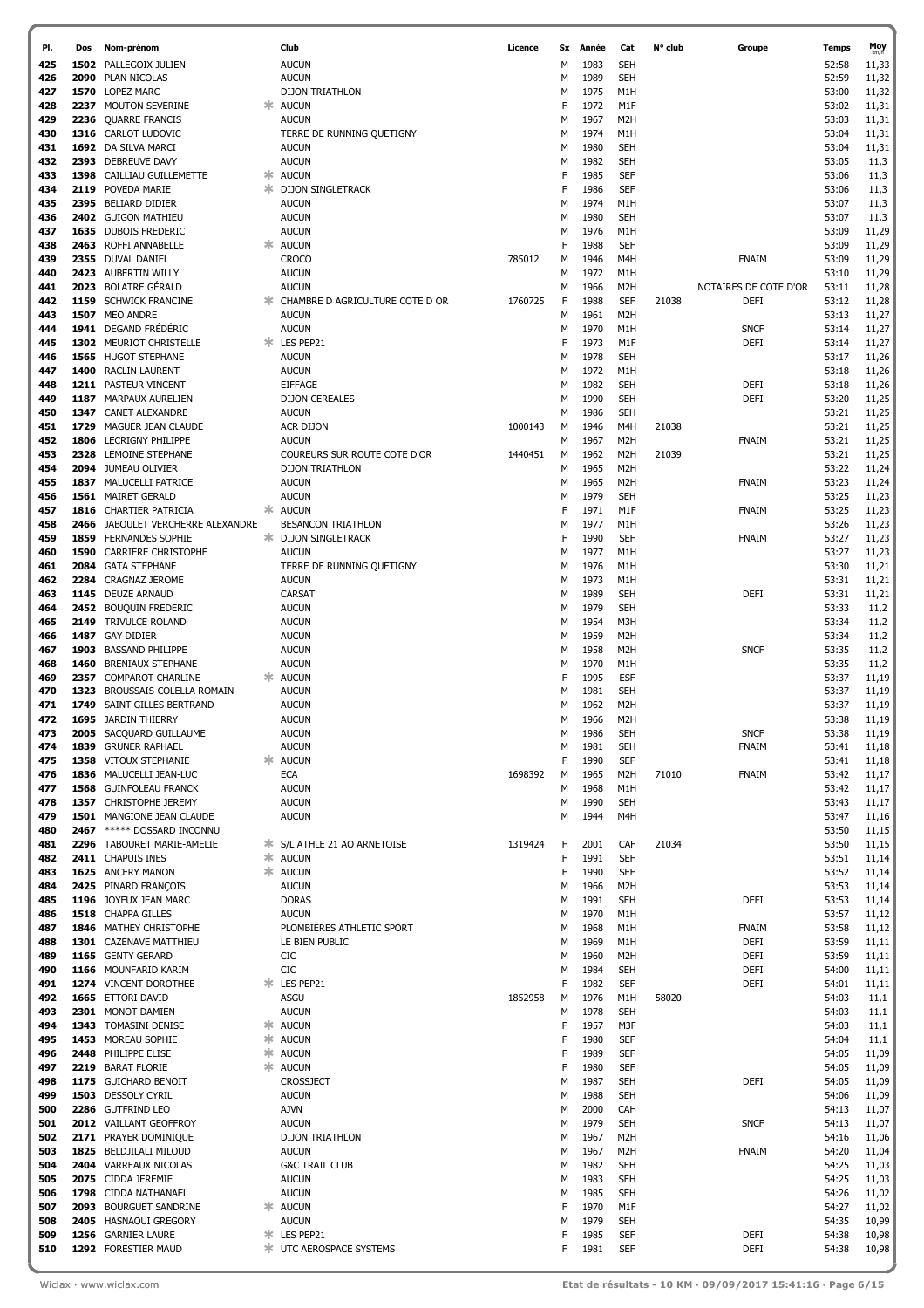| PI.        | Dos  | Nom-prénom                                      |    | Club                                         | Licence |        | Sx Année     | Cat                            | N° club | Groupe                      | Temps          | Moy            |
|------------|------|-------------------------------------------------|----|----------------------------------------------|---------|--------|--------------|--------------------------------|---------|-----------------------------|----------------|----------------|
| 511        | 2460 | <b>JUSSIER EMERIC</b>                           |    | <b>AUCUN</b>                                 |         | м      | 1988         | <b>SEH</b>                     |         |                             | 54:40          | 10,98          |
| 512        | 1687 | PERROT PHILIPPE                                 |    | <b>AUCUN</b>                                 |         | М      | 1970         | M1H                            |         |                             | 54:43          | 10,97          |
| 513        | 2397 | <b>CHARVE FRANCOIS</b>                          |    | LOVE & UNITY                                 |         | М      | 1987         | <b>SEH</b>                     |         |                             | 54:45          | 10,96          |
| 514<br>515 |      | 2341 JOUFFREY CECILE<br>1367 CACHON RÉMY        |    | <b>AUCUN</b><br>CHENOVE TRIATHLON CLUB       |         | F<br>М | 1992<br>1963 | SEF<br>M <sub>2</sub> H        |         |                             | 54:45<br>54:46 | 10,96          |
| 516        |      | 2225 CHAUDON GERARD                             |    | <b>TEAM GERARD</b>                           |         | М      | 1966         | M <sub>2</sub> H               |         |                             | 54:46          | 10,96<br>10,96 |
| 517        |      | 1402 TARRAGON CHRISTOPHE                        |    | <b>AUCUN</b>                                 |         | М      | 1971         | M1H                            |         |                             | 54:46          | 10,96          |
| 518        | 1660 | <b>BERGET SIMON</b>                             |    | <b>AUCUN</b>                                 |         | М      | 1991         | <b>SEH</b>                     |         |                             | 54:46          | 10,96          |
| 519        |      | 1144 DESBOIS JEROME                             |    | CARSAT                                       |         | М      | 1979         | SEH                            |         | <b>DEFI</b>                 | 54:46          | 10,96          |
| 520        |      | 1881 TISSANDIER THOMAS                          |    | <b>AUCUN</b>                                 |         | М      | 1988         | <b>SEH</b>                     |         | <b>FNAIM</b>                | 54:47          | 10,95          |
| 521        |      | 1630 MOHAMEDI OUASSILA                          |    | <b>AUCUN</b>                                 |         | F      | 1987         | <b>SEF</b>                     |         |                             | 54:47          | 10,95          |
| 522<br>523 |      | 1407 VEYSSET GERARD<br>1912 BLANC EMMANUEL      |    | <b>AUCUN</b><br><b>AUCUN</b>                 |         | М<br>М | 1957<br>1973 | M3H<br>M1H                     |         | <b>SNCF</b>                 | 54:47<br>54:49 | 10,95<br>10,95 |
| 524        |      | 1564 FABER MICHAEL                              |    | <b>AUCUN</b>                                 |         | М      | 1973         | M1H                            |         |                             | 54:52          | 10,94          |
| 525        |      | 1872 GARNIER JEAN-BAPTISTE                      |    | <b>SPARK</b>                                 |         | М      | 1991         | <b>SEH</b>                     |         |                             | 54:58          | 10,92          |
| 526        |      | 2442 LEGROS THIERRY                             |    | <b>AUCUN</b>                                 |         | М      | 1978         | <b>SEH</b>                     |         |                             | 55:01          | 10,91          |
| 527        |      | 1138 GENTY JEAN BAPTISTE                        |    | <b>CARREFOUR</b>                             |         | м      | 1990         | <b>SEH</b>                     |         | DEFI                        | 55:02          | 10,9           |
| 528        |      | 2156 GAUCHER NATALIA                            |    | * AUCUN                                      |         | F      | 1991         | <b>SEF</b>                     |         |                             | 55:05          | 10,89          |
| 529<br>530 |      | 1642 TRONCIN JANNICK<br>2310 LEGER BENOIT       |    | <b>AUCUN</b><br><b>AUCUN</b>                 |         | м<br>М | 1970<br>1983 | M1H<br><b>SEH</b>              |         |                             | 55:07<br>55:07 | 10,89<br>10,89 |
| 531        | 2299 | <b>MONNET MARGUERITE</b>                        |    | * AC TALANT                                  | 1267292 | F      | 1961         | M <sub>2F</sub>                | 21033   |                             | 55:07          | 10,89          |
| 532        |      | 1392 POUTHIER RAPHAËLLE                         | ж. | <b>AUCUN</b>                                 |         | F      | 1993         | <b>SEF</b>                     |         |                             | 55:08          | 10,88          |
| 533        | 1847 | PERROT ISABELLE                                 | 氺  | PERROT                                       |         | F      | 1970         | M1F                            |         | <b>FNAIM</b>                | 55:08          | 10,88          |
| 534        |      | 2027 CHARLOT HUBERT                             |    | <b>AUCUN</b>                                 |         | м      | 1985         | SEH                            |         | NOTAIRES DE COTE D'OR       | 55:09          | 10,88          |
| 535        |      | 1420 GUENERET TONY                              |    | <b>AUCUN</b>                                 |         | М      | 1979         | <b>SEH</b>                     |         |                             | 55:10          | 10,88          |
| 536<br>537 |      | 1252 FAIVRE DAVID<br>1118 TERRIER HENRI         |    | LES PEP21<br>AMPLIFON                        |         | М<br>м | 1973<br>1988 | M1H<br><b>SEH</b>              |         | <b>DEFI</b><br><b>DEFI</b>  | 55:11<br>55:12 | 10,87<br>10,87 |
| 538        |      | 1230 GAY FRANCOIS                               |    | LENNOXEMEA                                   |         | М      | 1968         | M1H                            |         | <b>DEFI</b>                 | 55:12          | 10,87          |
| 539        | 2369 | REGARD JEAN-LUC                                 |    | <b>AUCUN</b>                                 |         | м      | 1961         | M <sub>2</sub> H               |         |                             | 55:13          | 10,87          |
| 540        |      | 2160 AFCHAIN BRUNO                              |    | <b>AUCUN</b>                                 |         | М      | 1968         | M1H                            |         |                             | 55:13          | 10,87          |
| 541        | 2003 | ROYER GUILLAUME                                 |    | <b>AUCUN</b>                                 |         | М      | 1981         | <b>SEH</b>                     |         | <b>SNCF</b>                 | 55:14          | 10,86          |
| 542        |      | 2441 MARHUENDA SAMUEL                           |    | <b>AUCUN</b>                                 |         | М      | 1988         | SEH                            |         |                             | 55:16          | 10,86          |
| 543<br>544 |      | 2324 GEBEL LAURENT<br>1634 FREYSZ MATHIEU       |    | <b>AUCUN</b><br>COUREURS SUR ROUTE COTE D'OR |         | М<br>М | 1978<br>1981 | <b>SEH</b><br>SEH              | 21039   |                             | 55:17<br>55:18 | 10,85<br>10,85 |
| 545        |      | 2161 ARDOUIN EMMA                               | ж. | <b>AUCUN</b>                                 |         | F      | 1985         | <b>SEF</b>                     |         |                             | 55:21          | 10,84          |
| 546        |      | 2007 SIMON LIONEL                               |    | <b>AUCUN</b>                                 |         | М      | 1985         | SEH                            |         | <b>SNCF</b>                 | 55:23          | 10,83          |
| 547        |      | 1934 CHERREY SYLVAIN                            |    | <b>AUCUN</b>                                 |         | М      | 1970         | M1H                            |         | <b>SNCF</b>                 | 55:24          | 10,83          |
| 548        |      | 2240 BARLOT VALÈRE                              |    | <b>AUCUN</b>                                 |         | М      | 1982         | <b>SEH</b>                     |         |                             | 55:28          | 10,82          |
| 549        | 1877 | <b>BAYLE ETIENNE</b>                            |    | <b>AUCUN</b>                                 |         | м      | 1968         | M1H                            |         | <b>FNAIM</b>                | 55:28          | 10,82          |
| 550<br>551 |      | 1924 CAS EMMANUEL<br>1822 LELIEVRE JOCELYNE     | ж. | <b>AUCUN</b><br><b>AUCUN</b>                 |         | М<br>F | 1972<br>1974 | M1H<br>M1F                     |         | <b>SNCF</b><br><b>FNAIM</b> | 55:32<br>55:33 | 10,8<br>10,8   |
| 552        | 2379 | <b>BEGUE OLIVIER</b>                            |    | <b>AUCUN</b>                                 |         | М      | 1976         | M1H                            |         |                             | 55:34          | 10,8           |
| 553        |      | 2065 CLOVET ELISE                               | ж  | SEMUR ATHLETISME AVENTURE                    | 1868338 | F      | 1987         | <b>SEF</b>                     | 21041   |                             | 55:35          | 10,79          |
| 554        |      | 1447 CHERUBINI JEROME                           |    | <b>AUCUN</b>                                 |         | М      | 1973         | M1H                            |         |                             | 55:36          | 10,79          |
| 555        |      | 1495 ALBRICHT BENJAMIN                          |    | <b>AUCUN</b>                                 |         | М      | 1990         | <b>SEH</b>                     |         |                             | 55:37          | 10,79          |
| 556        |      | 1782 RUFFENACH THIERRY                          |    | <b>AUCUN</b>                                 |         | М      | 1982         | <b>SEH</b>                     |         |                             | 55:38          | 10,78          |
| 557<br>558 |      | 1106 PERNODET ROMAIN<br>1788 ZAGO GREGORY       |    | ADEE ELECTRONIC<br><b>AUCUN</b>              |         | м<br>М | 1991<br>1991 | <b>SEH</b><br><b>SEH</b>       |         | <b>DEFI</b>                 | 55:39<br>55:43 | 10,78<br>10,77 |
| 559        |      | 2306 MAKAREWICZ LUDOVIC                         |    | <b>AUCUN</b>                                 |         | м      | 1972         | M1H                            |         |                             | 55:45          | 10,76          |
| 560        |      | <b>1651 PITOIS BAPTISTE</b>                     |    | <b>AUCUN</b>                                 |         | М      | 1994         | <b>SEH</b>                     |         |                             | 55:46          | 10,76          |
| 561        |      | 1786 MASSON TEDDY                               |    | <b>AUCUN</b>                                 |         | М      | 1964         | M <sub>2</sub> H               |         |                             | 55:48          | 10,75          |
| 562        |      | 2022 BESSON ANTOINE                             |    | <b>AUCUN</b>                                 |         | М      | 1959         | M <sub>2</sub> H               |         | NOTAIRES DE COTE D'OR       | 55:49          | 10,75          |
| 563        |      | 1140 LEFEVRE FRANCOIS                           |    | <b>CARREFOUR</b>                             |         | М      | 1974         | M1H                            |         | DEFI                        | 55:52          | 10,74          |
| 564<br>565 |      | 1148 GRANGE FABRICE<br>1714 CHAMBIN DANIEL      |    | CARSAT<br><b>ACR DIJON</b>                   |         | М<br>М | 1961<br>1948 | M <sub>2</sub> H<br>M3H        |         | <b>DEFI</b>                 | 55:53<br>55:55 | 10,74<br>10,73 |
| 566        |      | 1879 MILLIERE CHRISTELLE                        |    | <b>AJVN</b>                                  |         | F      | 1968         | M1F                            |         | <b>FNAIM</b>                | 55:55          | 10,73          |
| 567        |      | 1597 LE BIAN LOÏC                               |    | <b>AUCUN</b>                                 |         | М      | 1978         | <b>SEH</b>                     |         |                             | 55:57          | 10,72          |
| 568        |      | 2063 JANNIN CYRILLE                             |    | <b>AUCUN</b>                                 |         | М      | 1984         | <b>SEH</b>                     |         |                             | 55:57          | 10,72          |
| 569        |      | 1845 RONOT MARIE-PIERRE                         | ж. | <b>AJVN</b>                                  |         | F      | 1960         | M <sub>2F</sub>                |         | FNAIM                       | 55:58          | 10,72          |
| 570<br>571 |      | 1598 LE BIAN AURÉLIE<br>1988 PACOT THIERRY      |    | * AUCUN<br><b>AUCUN</b>                      |         | F<br>М | 1981<br>1967 | <b>SEF</b><br>M <sub>2</sub> H |         | <b>SNCF</b>                 | 55:58<br>55:59 | 10,72<br>10,72 |
| 572        |      | 1297 BLANCHET VINCENT                           |    | UTC AEROSPACE SYSTEMS                        |         | М      | 1989         | <b>SEH</b>                     |         | DEFI                        | 56:00          | 10,71          |
| 573        |      | 1812 POIDEVIN VINCENT                           |    | S/L ES VITRY LES REIMS                       | 1670415 | М      | 1962         | M <sub>2</sub> H               | 51034   | <b>FNAIM</b>                | 56:00          | 10,71          |
| 574        |      | 2006 SIMON GÉRARD                               |    | <b>AUCUN</b>                                 |         | М      | 1962         | M <sub>2</sub> H               |         | <b>SNCF</b>                 | 56:01          | 10,71          |
| 575        |      | 1552 BABY ALEXANDRE                             |    | <b>AUCUN</b>                                 |         | М      | 1991         | <b>SEH</b>                     |         |                             | 56:01          | 10,71          |
| 576        |      | 2368 LOPEZ HUGO                                 |    | <b>DIJON TRIATHLON</b>                       |         | М      | 2000         | CAH                            |         |                             | 56:02          | 10,71          |
| 577<br>578 |      | 2098 LAMPIN MARCEL<br>1838 TORROLLION JEAN MARC |    | TENNIS CLUB PLOMBIERES<br><b>AUCUN</b>       |         | М<br>М | 1954<br>1964 | M3H<br>M <sub>2</sub> H        |         | FNAIM                       | 56:03<br>56:03 | 10,7<br>10,7   |
| 579        |      | 1405 MADINIER CHAPPAT NATHALIE                  |    | * AUCUN                                      |         | F      | 1965         | M <sub>2F</sub>                |         |                             | 56:04          | 10,7           |
| 580        |      | 1827 DUFOUR PASCAL                              |    | <b>AJVN</b>                                  |         | М      | 1955         | M3H                            |         | FNAIM                       | 56:05          | 10,7           |
| 581        |      | 1497 FLEURY BERNARD                             |    | <b>AUCUN</b>                                 |         | М      | 1960         | M <sub>2</sub> H               |         |                             | 56:08          | 10,69          |
| 582        |      | 1618 MOINGEON GUY                               |    | <b>AUCUN</b>                                 |         | М      | 1947         | M4H                            |         |                             | 56:14          | 10,67          |
| 583<br>584 |      | 2035 EULER CHRISTIAN<br>1774 GAUTHARD PHILIPPE  |    | <b>AUCUN</b><br><b>AUCUN</b>                 |         | М<br>М | 1980<br>1960 | <b>SEH</b><br>M <sub>2</sub> H |         | NOTAIRES DE COTE D'OR       | 56:15<br>56:15 | 10,67<br>10,67 |
| 585        |      | 2313 BOUILLOT FABIEN                            |    | <b>AUCUN</b>                                 |         | М      | 1969         | M1H                            |         |                             | 56:16          | 10,66          |
| 586        |      | 2326 AVENEL INGRID                              | ж. | <b>AUCUN</b>                                 |         | F      | 1979         | <b>SEF</b>                     |         |                             | 56:16          | 10,66          |
| 587        |      | 2004 RUET PASCAL                                |    | <b>AUCUN</b>                                 |         | М      | 1992         | <b>SEH</b>                     |         | <b>SNCF</b>                 | 56:17          | 10,66          |
| 588        |      | 1609 CARLET DIMITRI                             |    | <b>AUCUN</b>                                 |         | М      | 1979         | <b>SEH</b>                     |         |                             | 56:17          | 10,66          |
| 589        |      | 1732 DARD PATRICE                               |    | <b>AUCUN</b>                                 |         | М<br>F | 1954<br>1993 | M3H<br><b>SEF</b>              |         |                             | 56:18          | 10,66          |
| 590<br>591 |      | 2181 DOUMERG MARIE<br>1631 MERCIER FABIENNE     | ж. | <b>*</b> AUCUN<br><b>AUCUN</b>               |         | F      | 1968         | M1F                            |         |                             | 56:19<br>56:19 | 10,65<br>10,65 |
| 592        |      | 1884 BROCHET JESSICA                            |    | * AUCUN                                      |         | F      | 1985         | <b>SEF</b>                     |         | <b>FNAIM</b>                | 56:20          | 10,65          |
| 593        |      | 2087 DROUIN GERARD                              |    | <b>AUCUN</b>                                 |         | М      | 1949         | M3H                            |         |                             | 56:21          | 10,65          |
| 594        |      | 1964 GUMUCHIAN CYRILLE                          |    | <b>AUCUN</b>                                 |         | М      | 1973         | M1H                            |         | <b>SNCF</b>                 | 56:22          | 10,64          |
| 595        |      | 2081 HUMBERT OLIVIER                            |    | <b>AUCUN</b>                                 |         | м      | 1972         | M1H                            |         |                             | 56:22          | 10,64          |
| 596        |      | 1429 JOHA SÉVERINE                              |    | * AUCUN                                      |         | F      | 1976         | M1F                            |         |                             | 56:26          | 10,63          |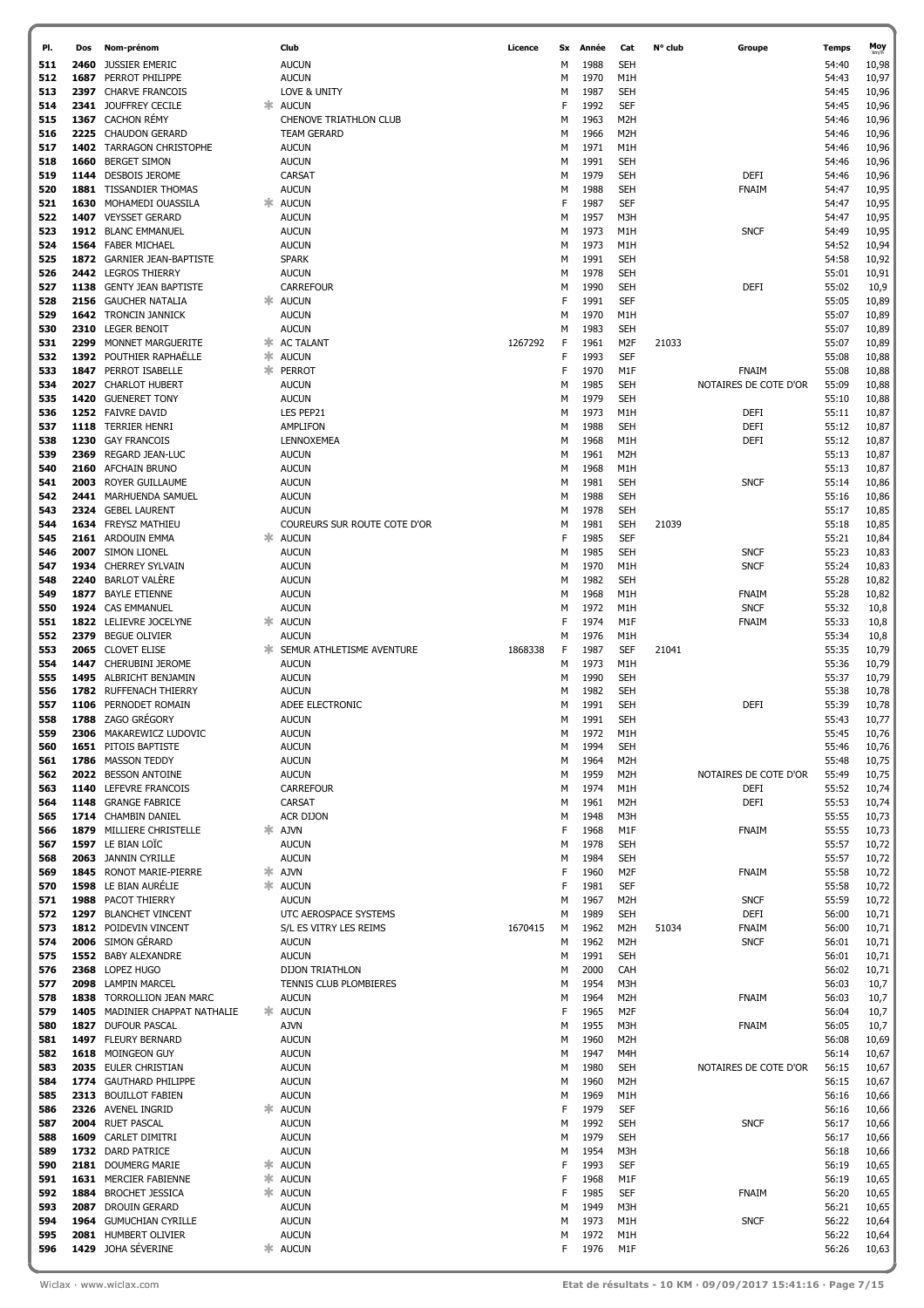| PI.        | Dos  | Nom-prénom                                      |    | Club                                         | Licence | Sx     | Année        | Cat                            | N° club | Groupe              | Temps          | Moy            |
|------------|------|-------------------------------------------------|----|----------------------------------------------|---------|--------|--------------|--------------------------------|---------|---------------------|----------------|----------------|
| 597        |      | 1968 HUARD DIDIER                               |    | <b>AUCUN</b>                                 |         | м      | 1961         | M <sub>2</sub> H               |         | <b>SNCF</b>         | 56:27          | 10,63          |
| 598        | 1239 | <b>GOUNORD HERVE</b>                            |    | LES COMPAGNONS CONSTRUCTEURS                 |         | М      | 1974         | M1H                            |         | DEFI                | 56:28          | 10,63          |
| 599        | 1234 | CAMPAL MAXIME                                   |    | LES COMPAGNONS CONSTRUCTEURS                 |         | M      | 1989         | <b>SEH</b>                     |         | DEFI                | 56:29          | 10,62          |
| 600        |      | 1408 DAMOND JEAN DOMINIQUE                      |    | <b>AUCUN</b>                                 |         | М      | 1957         | M3H                            |         |                     | 56:29          | 10,62          |
| 601<br>602 | 1409 | MATHIRON ANNE SOPHIE<br>1946 DJAAFER NABIL      | Ж. | <b>AUCUN</b><br><b>AUCUN</b>                 |         | F<br>М | 1985<br>1974 | <b>SEF</b><br>M1H              |         | <b>SNCF</b>         | 56:30<br>56:30 | 10,62<br>10,62 |
| 603        |      | 2366 DASTUGUE AURÉLIE                           | Ж. | <b>AUCUN</b>                                 |         | F      | 1990         | <b>SEF</b>                     |         |                     | 56:30          | 10,62          |
| 604        |      | 1119 ALIA HAYYAN                                |    | BURGUNDY SCHOOL OF BUSINESS                  |         | М      | 1984         | <b>SEH</b>                     |         | <b>DEFI</b>         | 56:31          | 10,62          |
| 605        |      | 2226 ARCHEREAU FRANCK                           |    | <b>AUCUN</b>                                 |         | М      | 1977         | M1H                            |         |                     | 56:32          | 10,61          |
| 606        |      | 1657 BARQUILLA SANDY                            |    | * AUCUN                                      |         | F      | 1990         | <b>SEF</b>                     |         |                     | 56:32          | 10,61          |
| 607        |      | 2142 MORIZOT THOMAS                             |    | <b>AUCUN</b>                                 |         | М      | 1988         | <b>SEH</b>                     |         |                     | 56:33          | 10,61          |
| 608        |      | 2421 CHANDIOUX JULIE                            |    | * AUCUN                                      |         | F      | 1991         | <b>SEF</b>                     |         |                     | 56:34          | 10,61          |
| 609        |      | 1611 MARION DIDIER                              |    | <b>AUCUN</b>                                 |         | М      | 1969         | M1H                            |         |                     | 56:34          | 10,61          |
| 610        |      | 1953 FOUSSE BENOIT                              |    | <b>AUCUN</b>                                 |         | М      | 1981         | <b>SEH</b>                     |         | <b>SNCF</b>         | 56:34          | 10,61          |
| 611        |      | 1652 AGATHON EMMANUEL                           |    | <b>AUCUN</b>                                 |         | М      | 1970         | M1H                            |         |                     | 56:38          | 10,59          |
| 612        |      | 1224 MAUGE GWENAËLLE<br>1162 COULANGE YANN      |    | <b>* LEJAY LAGOUTE</b><br>CIC                |         | F      | 1977<br>1983 | M1F<br><b>SEH</b>              |         | DEFI<br><b>DEFI</b> | 56:41<br>56:42 | 10,59          |
| 613<br>614 |      | 2014 VARLET PASCALE                             |    | <b>AUCUN</b>                                 |         | М<br>F | 1965         | M <sub>2F</sub>                |         | <b>SNCF</b>         | 56:44          | 10,58<br>10,58 |
| 615        |      | 1282 POIZOT SEBASTIEN                           |    | <b>PARKER</b>                                |         | М      | 1975         | M1H                            |         | <b>DEFI</b>         | 56:44          | 10,58          |
| 616        |      | 2340 BRIONES SYLVIE                             |    | * AUCUN                                      |         | F      | 1969         | M1F                            |         |                     | 56:45          | 10,57          |
| 617        |      | 2092 LALLOZ ALEXANDRE                           |    | <b>AUCUN</b>                                 |         | М      | 1968         | M1H                            |         |                     | 56:48          | 10,56          |
| 618        |      | 1363 BOISSELIER GILBERT                         |    | <b>AUCUN</b>                                 |         | М      | 1954         | M3H                            |         |                     | 56:49          | 10,56          |
| 619        |      | 1694 NEVEU STEPHEN                              |    | <b>AUCUN</b>                                 |         | М      | 1975         | M1H                            |         |                     | 56:50          | 10,56          |
| 620        |      | 2273 CARRIOT GEOFFREY                           |    | <b>AUCUN</b>                                 |         | М      | 1992         | <b>SEH</b>                     |         |                     | 56:51          | 10,55          |
| 621        |      | 2123 PIHET BERTILLE                             | ж. | <b>AUCUN</b>                                 |         | F      | 1979         | <b>SEF</b>                     |         |                     | 56:52          | 10,55          |
| 622        |      | 1271 THIRIET STEPHANIE                          |    | <b>* LES PEP21</b>                           |         | F      | 1978         | <b>SEF</b>                     |         | <b>DEFI</b>         | 56:53          | 10,55          |
| 623        |      | 1750 PERNET XAVIER                              |    | <b>AUCUN</b>                                 |         | М      | 1973         | M1H                            |         |                     | 56:53          | 10,55          |
| 624<br>625 |      | 2230 ANGELONE NICOLAS<br>1527 BOLOT STEPHANE    |    | <b>AUCUN</b><br><b>AUCUN</b>                 |         | М<br>М | 1979<br>1970 | <b>SEH</b><br>M1H              |         |                     | 56:57<br>56:59 | 10,54<br>10,53 |
| 626        |      | 1875 POIROT JEAN LUC                            |    | <b>AUCUN</b>                                 |         | м      | 1959         | M <sub>2</sub> H               |         |                     | 57:03          | 10,52          |
| 627        |      | 1851 BOUSCASSE NICOLAS                          |    | AUCUN                                        |         | м      | 1972         | M1H                            |         | FNAIM               | 57:05          | 10,51          |
| 628        |      | 1905 BEAUSOLEIL CHRISTELLE                      | Ж. | AUCUN                                        |         | F      | 1970         | M1F                            |         | <b>SNCF</b>         | 57:08          | 10,5           |
| 629        |      | 1873 SAUNDERS CLARE                             | ж. | LARKFIELD ATHLETIC CLUB                      |         | F      | 1961         | M2F                            |         |                     | 57:09          | 10,5           |
| 630        |      | 1326 NIEDERLANDER DANIEL                        |    | AUCUN                                        |         | м      | 1967         | M <sub>2</sub> H               |         |                     | 57:10          | 10,5           |
| 631        |      | 1638 GARNIER DE KERMERC'HOU ALBAN               |    | <b>AUCUN</b>                                 |         | м      | 1977         | M1H                            |         | FNAIM               | 57:10          | 10,5           |
| 632        |      | 2400 ROCHE MICHAEL                              |    | <b>AUCUN</b>                                 |         | м      | 1978         | <b>SEH</b>                     |         |                     | 57:12          | 10,49          |
| 633        |      | 1335 CARTER FRAN                                | ж. | <b>AUCUN</b>                                 |         | F      | 1961         | M <sub>2F</sub>                |         |                     | 57:13          | 10,49          |
| 634        |      | 1298 GILLES CECILE                              | ж. | LE BIEN PUBLIC                               |         | F      | 1969         | M1F                            |         | DEFI                | 57:15          | 10,48          |
| 635<br>636 |      | 1281 PETITJEAN LIONEL<br>1492 DUCROT CHRISTOPHE |    | <b>PARKER</b>                                |         | м<br>м | 1969<br>1972 | M1H<br>M1H                     |         | <b>DEFI</b>         | 57:15          | 10,48          |
| 637        |      | 1724 DELILLE RAVETTO CAROLINE                   |    | <b>AUCUN</b><br><b>AUCUN</b>                 |         | F      | 1977         | M1F                            |         |                     | 57:15<br>57:21 | 10,48<br>10,46 |
| 638        |      | 2117 AGUILAR DAVID                              |    | <b>AUCUN</b>                                 |         | м      | 1971         | M1H                            |         |                     | 57:21          | 10,46          |
| 639        |      | 2106 NASSIVERA MANUEL                           |    | <b>AUCUN</b>                                 |         | м      | 1971         | M1H                            |         |                     | 57:22          | 10,46          |
| 640        |      | 1172 DE GERAUVILLIERS LAURE                     |    | * CROSSJECT                                  |         | F      | 1991         | <b>SEF</b>                     |         | DEFI                | 57:23          | 10,46          |
| 641        |      | 1176 LOISEL THOMAS                              |    | <b>CROSSJECT</b>                             |         | м      | 1992         | <b>SEH</b>                     |         | DEFI                | 57:24          | 10,45          |
| 642        |      | 1520 QUEVAT DAMIEN                              |    | <b>AUCUN</b>                                 |         | М      | 1983         | <b>SEH</b>                     |         |                     | 57:24          | 10,45          |
| 643        |      | 1434 BABILLOTTE FABRICE                         |    | <b>AUCUN</b>                                 |         | м      | 1960         | M <sub>2</sub> H               |         |                     | 57:25          | 10,45          |
| 644        |      | 1179 BILBOT CECILE                              |    | <b>* DIJON CEREALES</b>                      |         | F      | 1970         | M1F                            |         | <b>DEFI</b>         | 57:27          | 10,44          |
| 645        |      | 2248 TODESCO CATHY                              |    | <b>* AUCUN</b>                               |         | F      | 1977         | M1F                            |         |                     | 57:28          | 10,44          |
| 646<br>647 |      | 2464 MEYER MYRIAM<br>1783 NEAULT JEAN-LUC       |    | <b>* AUCUN</b><br><b>AUCUN</b>               |         | F<br>М | 1984<br>1961 | <b>SEF</b><br>M <sub>2</sub> H |         |                     | 57:31<br>57:32 | 10,43<br>10,43 |
| 648        |      | 1186 JOBIC PASCAL                               |    | <b>DIJON CEREALES</b>                        |         | М      | 1972         | M1H                            |         | <b>DEFI</b>         | 57:32          | 10,43          |
| 649        |      | 1428 MESSOUSSA MEHDI                            |    | <b>AUCUN</b>                                 |         | М      | 1970         | M1H                            |         |                     | 57:33          | 10,43          |
| 650        |      | 1149 GUILLON BEATRICE                           | Ж. | CARSAT                                       |         | F      | 1980         | <b>SEF</b>                     |         | <b>DEFI</b>         | 57:34          | 10,42          |
| 651        |      | 1802 SEIGNEZ CINDY                              |    | <b>AUCUN</b>                                 |         | F      | 1983         | <b>SEF</b>                     |         |                     | 57:37          | 10,41          |
| 652        |      | 1105 LAUPER STEPHANE                            |    | ADEE ELECTRONIC                              |         | М      | 1974         | M1H                            |         | <b>DEFI</b>         | 57:38          | 10,41          |
| 653        |      | 1686 RAHAGA FY                                  |    | <b>AUCUN</b>                                 |         | М      | 1973         | M1H                            |         |                     | 57:38          | 10,41          |
| 654        |      | 1218 BALLALOUD JEAN BENOIT                      |    | LEJAY LAGOUTE                                |         | М      | 1977         | M1H                            |         | DEFI                | 57:41          | 10,4           |
| 655<br>656 |      | 1240 RIBAULT FREDERIC<br>2238 BOURROUX CEDRIC   |    | LES COMPAGNONS CONSTRUCTEURS<br><b>AUCUN</b> |         | М<br>М | 1973<br>1977 | M1H<br>M1H                     |         | <b>DEFI</b>         | 57:44<br>57:46 | 10,39<br>10,39 |
| 657        |      | 1854 ISSARTEL OLIVIER                           |    | <b>AJVN</b>                                  |         | М      | 1973         | M1H                            |         | <b>FNAIM</b>        | 57:49          | 10,38          |
| 658        |      | 1386 DUPONT SÉBASTIEN                           |    | <b>AUCUN</b>                                 |         | М      | 1982         | <b>SEH</b>                     |         |                     | 57:49          | 10,38          |
| 659        |      | 2383 CARRELET AURELIE                           |    | <b>AUCUN</b>                                 |         | F      | 1976         | M1F                            |         |                     | 57:51          | 10,37          |
| 660        |      | 1369 SAYASEN ALAIN                              |    | COURIR A SENNECEY                            |         | М      | 1961         | M <sub>2</sub> H               |         |                     | 57:52          | 10,37          |
| 661        |      | 1200 BLANCHARD LOÏC                             |    | <b>EIFFAGE</b>                               |         | М      | 1990         | <b>SEH</b>                     |         | DEFI                | 57:53          | 10,37          |
| 662        |      | 2074 LANGOUET THIERRY                           |    | <b>AUCUN</b>                                 |         | М      | 1962         | M <sub>2</sub> H               |         |                     | 57:54          | 10,36          |
| 663        |      | 1632 FERREIRA PASCAL                            |    | <b>AUCUN</b>                                 |         | М      | 1961         | M <sub>2</sub> H               |         |                     | 57:54          | 10,36          |
| 664        |      | 2242 MONTENOT CAROLINE                          | *  | <b>AUCUN</b>                                 |         | F      | 1977         | M1F                            |         |                     | 57:57          | 10,35          |
| 665<br>666 |      | 1595 BONIN MAUD<br>1909 BEUGRAS LAURENT         |    | <b>AUCUN</b><br><b>AUCUN</b>                 |         | F<br>М | 1988<br>1962 | <b>SEF</b><br>M <sub>2</sub> H |         | <b>SNCF</b>         | 57:58<br>57:58 | 10,35<br>10,35 |
| 667        |      | 2194 BAULARD DAMIEN                             |    | <b>AUCUN</b>                                 |         | М      | 1977         | M1H                            |         |                     | 57:59          | 10,35          |
| 668        |      | 1916 BRANGET BENJAMIN                           |    | <b>AUCUN</b>                                 |         | М      | 1990         | <b>SEH</b>                     |         | <b>SNCF</b>         | 57:59          | 10,35          |
| 669        |      | 1418 VAN MAELE NICOLAS                          |    | <b>AUCUN</b>                                 |         | М      | 1978         | <b>SEH</b>                     |         |                     | 57:59          | 10,35          |
| 670        |      | 2274 MASONI PAULINE                             |    | <b>AUCUN</b>                                 |         | F      | 1988         | <b>SEF</b>                     |         |                     | 58:01          | 10,34          |
| 671        |      | 1768 THOMAS JÉRÔME                              |    | <b>AUCUN</b>                                 |         | М      | 1984         | <b>SEH</b>                     |         |                     | 58:02          | 10,34          |
| 672        |      | 1580 MORI JÉRÔME                                |    | <b>AUCUN</b>                                 |         | М      | 1973         | M1H                            |         |                     | 58:03          | 10,34          |
| 673        |      | 1528 COURCAMBECK FREDERIQUE                     |    | * AUCUN                                      |         | F      | 1960         | M2F                            |         |                     | 58:03          | 10,34          |
| 674        |      | 2288 LEMOINE MAXIME                             |    | <b>AUCUN</b>                                 |         | М      | 1987         | <b>SEH</b>                     |         |                     | 58:07          | 10,32          |
| 675        |      | 1229 CAILLON GREGORY                            |    | LENNOXEMEA                                   |         | М      | 1977         | M1H                            |         | DEFI                | 58:07          | 10,32          |
| 676<br>677 |      | 1910 BIENMILLER ALAIN<br>2375 VOISIN ALEXIS     |    | <b>AUCUN</b><br><b>AUCUN</b>                 |         | М<br>М | 1964<br>1992 | M <sub>2</sub> H<br><b>SEH</b> |         | <b>SNCF</b>         | 58:08<br>58:09 | 10,32<br>10,32 |
| 678        |      | 1677 MASSON DELPHINE                            |    | <b>AUCUN</b>                                 |         | F      | 1980         | <b>SEF</b>                     |         |                     | 58:11          | 10,31          |
| 679        |      | 1815 BALDUCCI JEAN-PHILIPPE                     |    | <b>AUCUN</b>                                 |         | М      | 1972         | M1H                            |         | <b>FNAIM</b>        | 58:13          | 10,31          |
| 680        |      | 1163 DELORME GILLES                             |    | CIC                                          |         | М      | 1958         | M <sub>2</sub> H               |         | DEFI                | 58:14          | 10,3           |
| 681        |      | 1710 PRUDHOMME MICHEL                           |    | <b>AUCUN</b>                                 |         | М      | 1965         | M <sub>2</sub> H               |         |                     | 58:15          | 10,3           |
| 682        |      | 2430 JACQUET ALAIN                              |    | <b>AUCUN</b>                                 |         | м      | 1948         | M3H                            |         |                     | 58:15          | 10,3           |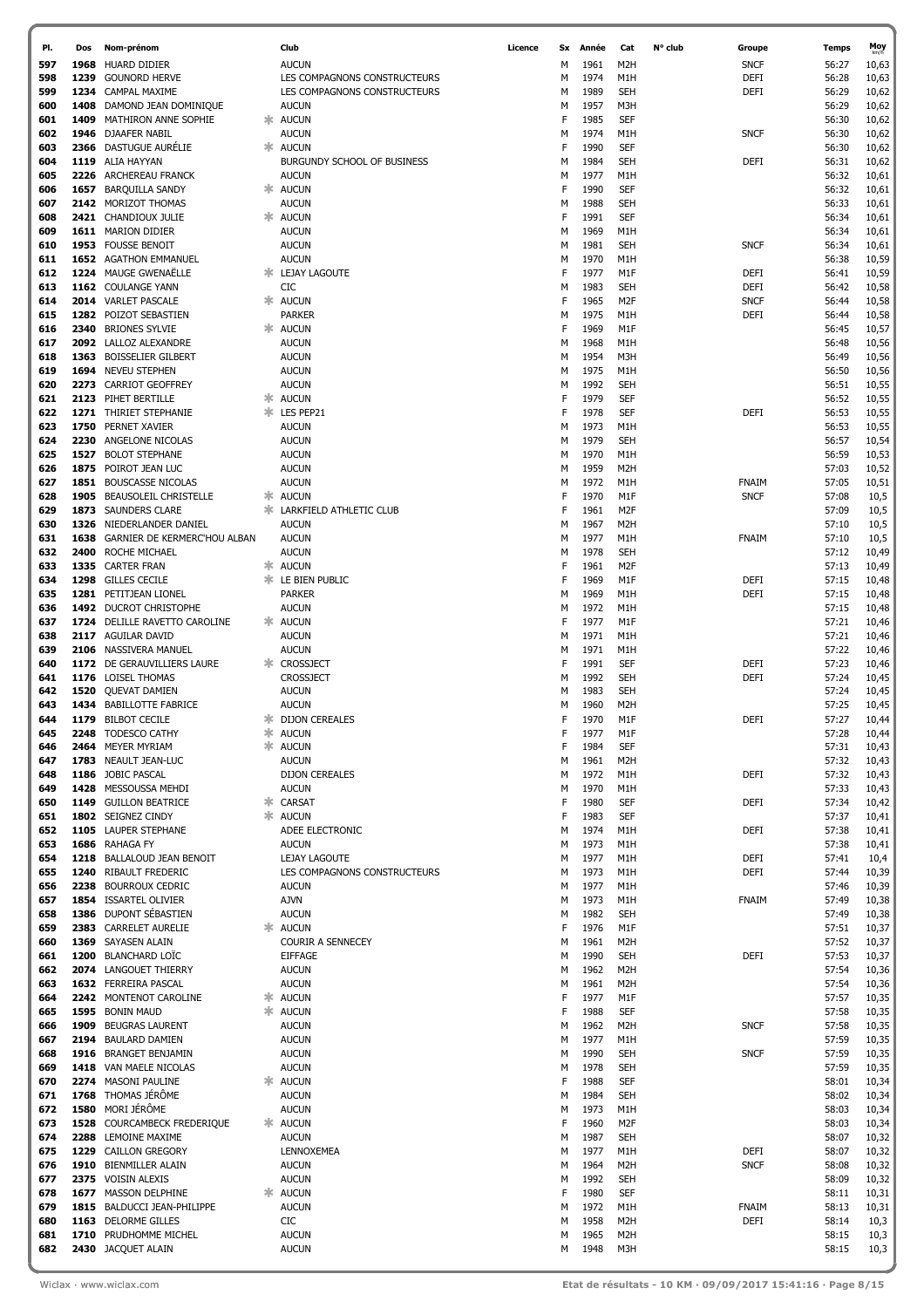| PI. | Dos | Nom-prénom                    |    | Club                           | Licence | <b>Sx</b> | Année | Cat              | N° club | Groupe                | Temps    | Moy<br><sub>km/h</sub> |
|-----|-----|-------------------------------|----|--------------------------------|---------|-----------|-------|------------------|---------|-----------------------|----------|------------------------|
| 683 |     | 1576 STIZ ANGELIQUE           | ж  | <b>AUCUN</b>                   |         | F         | 1981  | SEF              |         |                       | 58:17    | 10,29                  |
| 684 |     | 2417 MILESI FREDERIC          |    | <b>AUCUN</b>                   |         | М         | 1980  | <b>SEH</b>       |         |                       | 58:19    | 10,29                  |
| 685 |     | 1325 CHARLOT ERIC             |    | <b>AUCUN</b>                   |         | М         | 1965  | M <sub>2</sub> H |         |                       | 58:19    | 10,29                  |
| 686 |     | 1707 AMBROSIONI PASCAL        |    | <b>AUCUN</b>                   |         | М         | 1961  | M2H              |         |                       | 58:20    | 10,29                  |
| 687 |     | 1550 MARTIN LOIC              |    | <b>AUCUN</b>                   |         | М         | 1967  | M <sub>2</sub> H |         |                       | 58:20    | 10,29                  |
| 688 |     | 1167 PETITLAURENT ERIC        |    | CIC                            |         | М         | 1967  | M2H              |         | <b>DEFI</b>           | 58:22    | 10,28                  |
| 689 |     | 1654 BURDIN-PERRUSSEL ANTOINE |    | <b>AUCUN</b>                   |         | м         | 1998  | <b>JUH</b>       |         |                       | 58:26    | 10,27                  |
| 690 |     | 1780 FRANCOIS LUC             |    | <b>LES CARIBOUS</b>            |         | М         | 1963  | M <sub>2</sub> H |         |                       | 58:26    | 10,27                  |
|     |     |                               |    |                                |         |           |       |                  |         |                       |          |                        |
| 691 |     | 2046 JAYET LAURE              | ж. | <b>AUCUN</b>                   |         | F         | 1981  | SEF              |         | NOTAIRES DE COTE D'OR | 58:28    | 10,26                  |
| 692 |     | 1286 MATHIS LORRAINE          | ж  | RADIANCE GROUPE HUMANIS        |         | F         | 1979  | SEF              |         | DEFI                  | 58:28    | 10,26                  |
| 693 |     | 1185 GROSJEAN THIERRY         |    | <b>DIJON CEREALES</b>          |         | М         | 1965  | M <sub>2</sub> H |         | <b>DEFI</b>           | 58:28    | 10,26                  |
| 694 |     | 1289 SAGON ERIC               |    | RADIANCE GROUPE HUMANIS        |         | М         | 1966  | M2H              |         | <b>DEFI</b>           | 58:29    | 10,26                  |
| 695 |     | 2303 JANKOWSKA BETTY          | ж  | LES ALLIGATORS SEYNOD          |         | F         | 1985  | SEF              |         |                       | 58:29    | 10,26                  |
| 696 |     | 1582 PERNIN LAURA             | ж  | <b>AUCUN</b>                   |         | F         | 1992  | <b>SEF</b>       |         |                       | 58:29    | 10,26                  |
| 697 |     | 1689 ALIZON ROMAIN            |    | <b>AUCUN</b>                   |         | М         | 1991  | <b>SEH</b>       |         |                       | 58:30    | 10,26                  |
| 698 |     | 1212 QUILBOEUF ETIENNE        |    | <b>EIFFAGE</b>                 |         | М         | 1987  | <b>SEH</b>       |         | <b>DEFI</b>           | 58:31    | 10,25                  |
| 699 |     | 2041 GUILARD JEAN-CHARLES     |    | <b>AUCUN</b>                   |         | М         | 1965  | M <sub>2</sub> H |         | NOTAIRES DE COTE D'OR | 58:31    | 10,25                  |
| 700 |     | 1290 CLEON CHRISTOPHE         |    | UTC AEROSPACE SYSTEMS          |         | м         | 1972  | M1H              |         | <b>DEFI</b>           | 58:31    |                        |
|     |     |                               |    |                                |         |           |       |                  |         |                       |          | 10,25                  |
| 701 |     | 2133 RENARD SEBASTIEN         |    | AUCUN                          |         | М         | 1979  | <b>SEH</b>       |         |                       | 58:33    | 10,25                  |
| 702 |     | 1789 ESTIVAL JULIE            | ж  | <b>AUCUN</b>                   |         | F         | 1984  | <b>SEF</b>       |         |                       | 58:34    | 10,24                  |
| 703 |     | 1213 RENAUDIN AYMERIC         |    | <b>EIFFAGE</b>                 |         | м         | 1992  | <b>SEH</b>       |         | <b>DEFI</b>           | 58:37    | 10,24                  |
| 704 |     | 2135 ISAIE JEAN CHRISTOPHE    |    | <b>AUCUN</b>                   |         | м         | 1970  | M1H              |         |                       | 58:37    | 10,24                  |
| 705 |     | 2362 MARCO FREDERIC           |    | <b>AUCUN</b>                   |         | М         | 1967  | M <sub>2</sub> H |         |                       | 58:40    | 10,23                  |
| 706 |     | 1756 HULIN GREGOIRE           |    | <b>AUCUN</b>                   |         | м         | 1972  | M1H              |         |                       | 58:41    | 10,22                  |
| 707 |     | 1467 BAUDOT STEPHANIE         | ж  | <b>AUCUN</b>                   |         | F         | 1973  | M1F              |         |                       | 58:41    | 10,22                  |
| 708 |     | 1603 JEZEQUEL KEVIN           |    | <b>AUCUN</b>                   |         | м         | 1988  | <b>SEH</b>       |         |                       | 58:41    | 10,22                  |
| 709 |     | 1775 CUMAN FLORIAN            |    | <b>AUCUN</b>                   |         | М         | 1990  | <b>SEH</b>       |         |                       | 58:45    | 10,21                  |
| 710 |     | 1536 AUBERT PHILIPPE          |    | <b>CROCO</b>                   | 1671075 | м         | 1968  | M1H              |         |                       | 58:46    | 10,21                  |
| 711 |     | 1283 COMTE FREDERIQUE         | ж  | RADIANCE GROUPE HUMANIS        |         | F         | 1970  | M1F              |         | <b>DEFI</b>           | 58:46    | 10,21                  |
| 712 |     | 2147 NEBOUT PIERRE            |    | <b>AUCUN</b>                   |         |           | 1988  | <b>SEH</b>       |         |                       | 58:47    |                        |
|     |     |                               |    |                                |         | М         |       |                  |         |                       |          | 10,21                  |
| 713 |     | 1844 FERNANDES ADRIEN         |    | <b>AUCUN</b>                   |         | м         | 1985  | <b>SEH</b>       |         | FNAIM                 | 58:48    | 10,2                   |
| 714 |     | 1984 MELETTA ERIC             |    | <b>AUCUN</b>                   |         | М         | 1961  | M <sub>2</sub> H |         | <b>SNCF</b>           | 58:51    | 10,2                   |
| 715 |     | 1556 LUSTREMANT JULIE         | ж  | DIJON UNIVERSITE CLUB          | 1073339 | F         | 1998  | <b>JUF</b>       |         |                       | 58:52    | 10,19                  |
| 716 |     | 1331 LEGROS LAURENT           |    | LES COUREURS DE LA VINGEANNE   |         | М         | 1965  | M2H              |         |                       | 58:52    | 10,19                  |
| 717 |     | 1337 BOURIANT CAMILLE         |    | * AUCUN                        |         | F         | 1999  | <b>JUF</b>       |         |                       | 58:57    | 10,18                  |
| 718 |     | 1380 LARCHER AURELIEN         |    | <b>AUCUN</b>                   |         | М         | 1986  | <b>SEH</b>       |         |                       | 59:00    | 10,17                  |
| 719 |     | 2234 THORINY MARIE-LAURE      | ж  | <b>GRAND CHALON ATHLETISME</b> | 1865495 | F         | 1979  | <b>SEF</b>       | 71005   |                       | 59:02    | 10,16                  |
| 720 |     | 1379 GRIMPRET JEAN-BAPTISTE   |    | <b>AUCUN</b>                   |         | М         | 1986  | <b>SEH</b>       |         |                       | 59:02    | 10,16                  |
| 721 |     | 2353 CARTERON JÉRÔME          |    | <b>AUCUN</b>                   |         | м         | 1980  | <b>SEH</b>       |         | FNAIM                 | 59:04    | 10,16                  |
| 722 |     | 1588 CAMENEN FABIEN           |    | <b>AUCUN</b>                   |         | М         | 1957  | M3H              |         |                       | 59:05    | 10,16                  |
| 723 |     | 1278 HUGON JEROME             |    |                                |         |           |       |                  |         |                       |          |                        |
|     |     |                               |    | <b>PARKER</b>                  |         | М         | 1980  | <b>SEH</b>       |         | <b>DEFI</b>           | 59:05    | 10,16                  |
| 724 |     | 1639 BOVET SÉBASTIEN          |    | <b>AUCUN</b>                   |         | м         | 1982  | <b>SEH</b>       |         |                       | 59:09    | 10,14                  |
| 725 |     | 2101 SFRAMELI FRANCKY         |    | <b>AUCUN</b>                   |         | М         | 1972  | M1H              |         |                       | 59:10    | 10,14                  |
| 726 |     | 2414 GREE ALBIN               |    | <b>AUCUN</b>                   |         | М         | 1984  | <b>SEH</b>       |         |                       | 59:10    | 10,14                  |
| 727 |     | 1571 URSIN STEPHANIE          | Ж  | <b>AUCUN</b>                   |         | F         | 1974  | M1F              |         |                       | 59:11    | 10,14                  |
| 728 |     | 1381 BERRETTE SOPHIE          |    | <b>AUCUN</b>                   |         | F         | 1977  | M1F              |         |                       | 59:15    | 10,13                  |
| 729 |     | 1143 CHERVET CHRISTOPHE       |    | CARSAT                         |         | м         | 1967  | M2H              |         | <b>DEFI</b>           | 59:16    | 10,12                  |
| 730 |     | 1842 PESTANA MARIA            |    | <b>AUCUN</b>                   |         |           | 1965  | M <sub>2</sub> F |         | FNAIM                 | 59:17    | 10,12                  |
| 731 |     | 1207 JORON THOMAS             |    | <b>EIFFAGE</b>                 |         | м         | 1990  | <b>SEH</b>       |         | <b>DEFI</b>           | 59:17    | 10,12                  |
| 732 |     | 1604 ISAIE MAGALI             |    | <b>AUCUN</b>                   |         | F         | 1974  | M1F              |         |                       | 59:18    | 10,12                  |
| 733 |     | 2070 BARÇON CHRISTOPHE        |    | <b>AUCUN</b>                   |         | М         | 1987  | <b>SEH</b>       |         |                       | 59:22    | 10,11                  |
| 734 |     | 1559 DELFERRIERE EMILIE       |    | <b>AUCUN</b>                   |         | F         | 1992  | <b>SEF</b>       |         |                       | 59:25    |                        |
|     |     |                               |    |                                |         |           |       |                  |         |                       |          | 10,1                   |
| 735 |     | 1123 ROIZOT THOMAS            |    | BURGUNDY SCHOOL OF BUSINESS    |         | М         | 1980  | <b>SEH</b>       |         | <b>DEFI</b>           | 59:26    | 10,1                   |
| 736 |     | 1980 LEURS ANTHONY            |    | <b>AUCUN</b>                   |         | М         | 1987  | <b>SEH</b>       |         | <b>SNCF</b>           | 59:26    | 10,1                   |
| 737 |     | 2146 CHOQUET WILFRIED         |    | <b>AUCUN</b>                   |         | М         | 1988  | <b>SEH</b>       |         |                       | 59:26    | 10,1                   |
| 738 |     | 1506 MAREY MARTINE            |    | <b>AUCUN</b>                   |         | F         | 1951  | M3F              |         |                       | 59:27    | 10,09                  |
| 739 |     | 1608 BELVER LUCIEN            |    | <b>AUCUN</b>                   |         | М         | 1952  | M3H              |         |                       | 59:27    | 10,09                  |
| 740 |     | 1519 DIOU CECILE              |    | * AUCUN                        |         | F         | 1974  | M1F              |         |                       | 59:29    | 10,09                  |
| 741 |     | 1135 CHAVEY FRANCK            |    | <b>CARREFOUR</b>               |         | М         | 1972  | M1H              |         | DEFI                  | 59:30    | 10,08                  |
| 742 |     | 1808 BOISSELET PIERRE         |    | <b>AUCUN</b>                   |         | М         | 1967  | M2H              |         | FNAIM                 | 59:30    | 10,08                  |
| 743 |     | 2447 FAYOLLE CELINE           | ∗  | <b>AUCUN</b>                   |         | F         | 1981  | <b>SEF</b>       |         |                       | 59:30    | 10,08                  |
| 744 |     | 1794 LOIZON ANAIS             | ж. | <b>AUCUN</b>                   |         | F         | 1986  | <b>SEF</b>       |         |                       | 59:32    | 10,08                  |
| 745 |     | 2265 OLRY PAUL                |    | <b>AUCUN</b>                   |         | М         | 1958  | M <sub>2</sub> H |         |                       | 59:33    | 10,08                  |
| 746 |     | 1659 JACQUEMART THOMAS        |    | <b>AUCUN</b>                   |         | М         | 1979  | <b>SEH</b>       |         |                       | 59:33    | 10,08                  |
| 747 |     | 2351 ASDRUBAL BENJAMIN        |    | <b>AUCUN</b>                   |         | М         | 1986  | <b>SEH</b>       |         | FNAIM                 | 59:34    | 10,07                  |
| 748 |     | 2348 CLAW ANETTE              |    | <b>AUCUN</b>                   |         | F         | 1964  | M <sub>2F</sub>  |         |                       | 59:34    | 10,07                  |
|     |     |                               |    |                                |         |           |       |                  |         |                       |          |                        |
| 749 |     | 1517 ROUSSEAU JACQUES         |    | <b>AUCUN</b>                   |         | М         | 1961  | M <sub>2</sub> H |         |                       | 59:36    | 10,07                  |
| 750 |     | 1911 BILLET SÉBASTIEN         |    | <b>AUCUN</b>                   |         | М         | 1983  | <b>SEH</b>       |         | <b>SNCF</b>           | 59:36    | 10,07                  |
| 751 |     | 2131 LACROIX SYLVIE           | ∗  | <b>AUCUN</b>                   |         | F         | 1976  | M1F              |         |                       | 59:37    | 10,06                  |
| 752 |     | 2044 HUCHON PATRICIA          | ∗  | <b>AUCUN</b>                   |         | F         | 1965  | M <sub>2F</sub>  |         | NOTAIRES DE COTE D'OR | 59:38    | 10,06                  |
| 753 |     | 2354 SOMBSTAY FABIENNE        | ∗  | <b>AUCUN</b>                   |         | F         | 1969  | M1F              |         | <b>FNAIM</b>          | 59:39    | 10,06                  |
| 754 |     | 1758 SALLIER NATHALIE         | ∗  | <b>AUCUN</b>                   |         | F         | 1967  | M <sub>2F</sub>  |         |                       | 59:39    | 10,06                  |
| 755 |     | 1908 BERTHOLOMEY ADELINE      | ж. | <b>AUCUN</b>                   |         | F         | 1977  | M1F              |         | <b>SNCF</b>           | 59:46    | 10,04                  |
| 756 |     | 1412 DEHAM THIERRY            |    | <b>AUCUN</b>                   |         | М         | 1975  | M1H              |         |                       | 59:46    | 10,04                  |
| 757 |     | 1171 CASTANO XAVIERE          | 氺  | CROSSJECT                      |         | F         | 1973  | M1F              |         | <b>DEFI</b>           | 59:54    | 10,02                  |
| 758 |     | 1583 GAUTHERON AGNÈS          |    | * AUCUN                        |         | F         | 1971  | M1F              |         |                       | 59:57    | 10,01                  |
| 759 |     | 1678 GUILLAUME DENIS          |    | <b>AUCUN</b>                   |         | М         | 1954  | M3H              |         |                       | 59:58    | 10,01                  |
| 760 |     | 1759 LAMARRE ANNE-SOPHIE      |    | * AUCUN                        |         | F         | 1991  | <b>SEF</b>       |         |                       | 59:58    | 10,01                  |
| 761 |     | 1362 VERNUSSE PHILIPPE        |    | <b>AUCUN</b>                   |         | М         | 1973  | M1H              |         |                       | 01:00:00 | 10                     |
|     |     |                               |    |                                |         |           |       |                  |         |                       |          |                        |
| 762 |     | 1265 ORIEUX ERICK             |    | LES PEP21                      |         | М         | 1971  | M1H              |         | DEFI                  | 01:00:03 | 9,99                   |
| 763 |     | 1734 MARTIN PATRICK           |    | <b>AUCUN</b>                   |         | М         | 1955  | M3H              |         |                       | 01:00:05 | 9,99                   |
| 764 |     | 1577 MARTINACHE MÉGANE        | ж. | <b>AUCUN</b>                   |         | F         | 1994  | <b>SEF</b>       |         |                       | 01:00:05 | 9,99                   |
| 765 |     | 2439 SBAGHDI THANIA           | ∗  | <b>AUCUN</b>                   |         | F         | 1989  | <b>SEF</b>       |         |                       | 01:00:05 | 9,99                   |
| 766 |     | 1797 FOUSSIER EVELYNE         |    | <b>☀ AUCUN</b>                 |         | F         | 1956  | M3F              |         |                       | 01:00:05 | 9,99                   |
| 767 |     | 1951 FARCY VINCENT            |    | <b>AUCUN</b>                   |         | М         | 1987  | <b>SEH</b>       |         | <b>SNCF</b>           | 01:00:07 | 9,98                   |
| 768 |     | 2420 GABRIEL CLAIRE           |    | <b>☀ AUCUN</b>                 |         | F         | 1983  | <b>SEF</b>       |         |                       | 01:00:08 | 9,98                   |
|     |     |                               |    |                                |         |           |       |                  |         |                       |          |                        |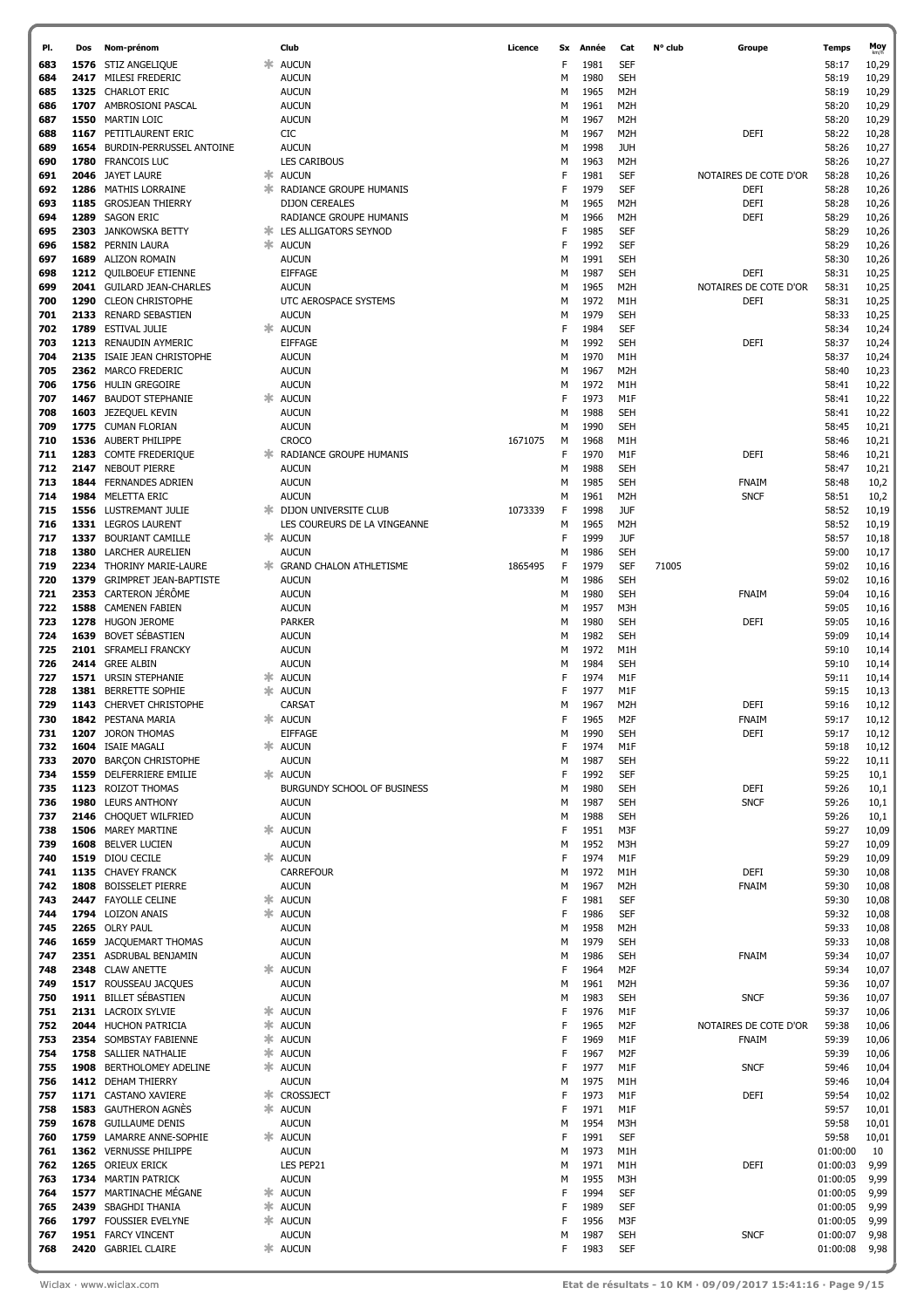| PI. | Dos  | Nom-prénom                    |    | Club                          | Licence | Sx | Année | Cat              | N° club | Groupe                         | Temps    | Moy  |
|-----|------|-------------------------------|----|-------------------------------|---------|----|-------|------------------|---------|--------------------------------|----------|------|
| 769 | 2327 | NINOT MARINE                  |    | <b>AUCUN</b>                  |         | F  | 1988  | SEF              |         |                                | 01:00:10 | 9,97 |
| 770 | 2270 | FOUQUEAU REYNALD              |    | RT <sub>2G</sub>              |         | м  | 1994  | <b>SEH</b>       |         |                                | 01:00:10 | 9,97 |
| 771 | 2141 | <b>BAUDHUIN MANUEL</b>        |    | <b>AUCUN</b>                  |         | м  | 1959  | M <sub>2</sub> H |         |                                | 01:00:13 | 9,96 |
| 772 | 1414 | DEN HARTIGH MELISSA           | 氺  | <b>AUCUN</b>                  |         | F  | 1978  | <b>SEF</b>       |         |                                | 01:00:13 | 9,96 |
| 773 | 1353 | <b>RENAUT ALAIN</b>           |    | <b>AUCUN</b>                  |         | М  | 1952  | M3H              |         |                                | 01:00:13 | 9,96 |
| 774 | 1869 | <b>GICQUIAUD ARNAUD</b>       |    | <b>AUCUN</b>                  |         | м  | 1970  | M1H              |         |                                | 01:00:15 | 9,96 |
| 775 | 1440 | MANNINO SEBASTIEN             |    | <b>AUCUN</b>                  |         | м  | 1970  | M1H              |         |                                | 01:00:18 | 9,95 |
|     |      |                               |    |                               |         | F  |       |                  |         |                                |          |      |
| 776 | 1406 | HUMBERSET EVA                 | ж. | <b>AUCUN</b>                  |         |    | 1989  | SEF              |         |                                | 01:00:18 | 9,95 |
| 777 | 1557 | <b>GAUTHIER EMILIE</b>        |    | * AUCUN                       |         | F  | 1980  | SEF              |         |                                | 01:00:19 | 9,95 |
| 778 | 2377 | <b>ALVAREZ PABLO</b>          |    | <b>AUCUN</b>                  |         | м  | 1980  | <b>SEH</b>       |         |                                | 01:00:19 | 9,95 |
| 779 | 2449 | <b>BEACCO SANDRA</b>          |    | * AUCUN                       |         | F  | 1972  | M1F              |         |                                | 01:00:20 | 9,94 |
| 780 |      | 1454 YSETTI FLORENCE          | ж. | <b>AUCUN</b>                  |         | F  | 1981  | SEF              |         |                                | 01:00:20 | 9,94 |
| 781 |      | 2151 GUILLAUMOT JULIE         |    | * AUCUN                       |         | F  | 1979  | SEF              |         |                                | 01:00:22 | 9,94 |
| 782 | 1764 | ADDABBO MICHEL                |    | <b>AUCUN</b>                  |         | м  | 1974  | M1H              |         |                                | 01:00:22 | 9,94 |
| 783 |      | 1334 CLERC AMÉLIE             |    | <b>AUCUN</b>                  |         | F  | 1986  | SEF              |         |                                | 01:00:24 | 9,93 |
| 784 | 1333 | <b>KRAMER CEDRIC</b>          |    | <b>AUCUN</b>                  |         | м  | 1976  | M1H              |         |                                | 01:00:24 | 9,93 |
| 785 | 1340 | <b>BASTIEN YANNICK</b>        |    | <b>AUCUN</b>                  |         | М  | 1974  | M1H              |         |                                | 01:00:25 | 9,93 |
|     |      |                               |    |                               |         |    |       |                  |         |                                |          |      |
| 786 | 1741 | DELACOURT AMANDINE            | ж. | <b>AUCUN</b>                  |         | F  | 1977  | M1F              |         |                                | 01:00:25 | 9,93 |
| 787 | 1350 | DE CIAN REINE                 |    | <b><del></del></b> DE CIAN    |         | F  | 1989  | SEF              |         |                                | 01:00:25 | 9,93 |
| 788 | 2010 | TOSI BRIE SÉVERINE            | ж. | <b>AUCUN</b>                  |         | F  | 1980  | SEF              |         | <b>SNCF</b>                    | 01:00:26 | 9,93 |
| 789 | 1515 | MOUGINE KARINE                |    | <b>☀ AUCUN</b>                |         | F  | 1972  | M1F              |         |                                | 01:00:27 | 9,93 |
| 790 | 1516 | MOUGINE LUDOVIC               |    | <b>AUCUN</b>                  |         | М  | 1970  | M1H              |         |                                | 01:00:27 | 9,93 |
| 791 |      | 1174 GALAND ERIC              |    | CROSSJECT                     |         | м  | 1968  | M <sub>1</sub> H |         | DEFI                           | 01:00:28 | 9,92 |
| 792 | 1177 | SEMENTA ALEXANDRE             |    | CROSSJECT                     |         | м  | 1986  | <b>SEH</b>       |         | DEFI                           | 01:00:28 | 9,92 |
| 793 | 2360 | <b>BURGAT XAVIER</b>          |    | <b>AUCUN</b>                  |         | м  | 1982  | <b>SEH</b>       |         |                                | 01:00:28 | 9,92 |
| 794 | 1800 | MAUGEY RÉGIS                  |    | <b>AUCUN</b>                  |         | М  | 1962  | M <sub>2</sub> H |         |                                | 01:00:34 | 9,91 |
| 795 |      | 2365 FLORET NICOLAS           |    | <b>AUCUN</b>                  |         | м  | 1980  | <b>SEH</b>       |         |                                | 01:00:37 | 9,9  |
|     |      |                               |    |                               |         |    |       |                  |         |                                |          |      |
| 796 | 1933 | <b>CHERREY LAURENCE</b>       | ж. | <b>AUCUN</b>                  |         | F  | 1970  | M1F              |         | <b>SNCF</b>                    | 01:00:41 | 9,89 |
| 797 | 1287 | <b>MIGUET HERVE</b>           |    | RADIANCE GROUPE HUMANIS       |         | М  | 1967  | M <sub>2</sub> H |         | DEFI                           | 01:00:41 | 9,89 |
| 798 | 1339 | <b>OSTROUCH BOGDAN</b>        |    | <b>AUCUN</b>                  |         | М  | 1985  | <b>SEH</b>       |         |                                | 01:00:43 | 9,88 |
| 799 | 2143 | <b>BORDES GILLES</b>          |    | <b>AUCUN</b>                  |         | М  | 1957  | M3H              |         |                                | 01:00:45 | 9,88 |
| 800 | 1228 | <b>BRESSON SEBASTIEN</b>      |    | LENNOXEMEA                    |         | М  | 1973  | M1H              |         | DEFI                           | 01:00:48 | 9,87 |
| 801 |      | 1415 CRAGNAZ NELLY            | ∗  | <b>AUCUN</b>                  |         | F  | 1976  | M1F              |         |                                | 01:00:49 | 9,87 |
| 802 |      | 1861 LEGROS THIERRY           |    | <b>AUCUN</b>                  |         | М  | 1965  | M <sub>2</sub> H |         | FNAIM                          | 01:00:50 | 9,86 |
| 803 | 1805 | <b>BISSEY ANNE-FRANCE</b>     |    | AJVN                          |         | F  | 1977  | M1F              |         | FNAIM                          | 01:00:50 | 9,86 |
| 804 | 2221 | <b>BABY BERNARD</b>           |    | <b>AUCUN</b>                  |         | М  | 1959  | M <sub>2</sub> H |         |                                | 01:00:50 | 9,86 |
|     |      |                               |    |                               |         |    |       |                  |         |                                |          |      |
| 805 |      | 1833 CHOUX FLORENCE           | Ж. | <b>AJVN</b>                   |         | F  | 1976  | M1F              |         | FNAIM                          | 01:00:50 | 9,86 |
| 806 |      | 1354 LAUGIER KEVIN            |    | <b>AUCUN</b>                  |         | М  | 1997  | ESH              |         |                                | 01:00:50 | 9,86 |
| 807 |      | 1263 MILOT ALAIN              |    | LES PEP21                     |         | М  | 1969  | M <sub>1</sub> H |         | DEFI                           | 01:00:51 | 9,86 |
| 808 |      | 1892 POCHERON FRANCOIS        |    | <b>AUCUN</b>                  |         | М  | 1974  | M1H              |         | <b>FNAIM</b>                   | 01:00:52 | 9,86 |
| 809 |      | 1594 LOBO ANTONIO             |    | <b>AUCUN</b>                  |         | М  | 1974  | M1H              |         |                                | 01:00:57 | 9,84 |
| 810 | 1675 | POULAIN BAPTISTE              |    | <b>AUCUN</b>                  |         | М  | 1980  | <b>SEH</b>       |         | <b>FNAIM</b>                   | 01:00:58 | 9,84 |
| 811 | 1897 | <b>LESOU CAMILLE</b>          |    | <b>AUCUN</b>                  |         | F  | 1989  | SEF              |         | FNAIM                          | 01:00:58 | 9,84 |
| 812 | 2285 | MANNEQUIN SYLVAIN             |    | <b>AUCUN</b>                  |         | М  | 1971  | M1H              |         |                                | 01:00:58 | 9,84 |
|     |      |                               |    |                               |         |    | 1970  |                  |         |                                |          |      |
| 813 |      | 1421 DE LIMA CARLOS           |    | <b>AUCUN</b>                  |         | М  |       | M1H              |         |                                | 01:01:00 | 9,84 |
| 814 |      | 2042 HESSEL AMÉLIE            |    | <b>AUCUN</b>                  |         | F  | 1990  | SEF              |         | NOTAIRES DE COTE D'OR          | 01:01:02 | 9,83 |
| 815 |      | 1974 LACOUA MICHEL            |    | <b>AUCUN</b>                  |         | М  | 1963  | M <sub>2</sub> H |         | <b>SNCF</b>                    | 01:01:02 | 9,83 |
| 816 |      | 1752 LECLERC SID              |    | <b>AUCUN</b>                  |         | м  | 1977  | M1H              |         |                                | 01:01:02 | 9,83 |
| 817 |      | 2453 BRETON GHISLAINE         | ж. | <b>AUCUN</b>                  |         | F  | 1971  | M <sub>1</sub> F |         |                                | 01:01:03 | 9,83 |
| 818 |      | 1647 VIEL MAXIME              |    | <b>AUCUN</b>                  |         | м  | 2000  | CAH              |         |                                | 01:01:03 | 9,83 |
| 819 |      | 1751 LETOURNEUR SCRAT         |    | <b>AUCUN</b>                  |         | F  | 1988  | <b>SEF</b>       |         |                                | 01:01:03 | 9,83 |
| 820 | 2386 | KADA NACERDDINE               |    | <b>AUCUN</b>                  |         | М  | 1979  | <b>SEH</b>       |         |                                | 01:01:03 | 9,83 |
| 821 | 2408 | POLAT ERCAN                   |    | <b>AUCUN</b>                  |         | М  | 1992  | <b>SEH</b>       |         |                                | 01:01:04 | 9,83 |
| 822 |      | 1483 BARD ERIKA               | Ж. | <b>AUCUN</b>                  |         | F  | 1972  | M1F              |         |                                | 01:01:05 | 9,82 |
|     |      |                               |    | <b>AMPLIFON</b>               |         | М  | 1984  | <b>SEH</b>       |         | <b>DEFI</b>                    |          |      |
| 823 | 1109 | EJUPOVIC YANN                 |    |                               |         |    |       |                  |         |                                | 01:01:06 | 9,82 |
| 824 |      | 2391 CARLHIAN MATTHIEU        |    | <b>AUCUN</b>                  |         | М  | 1991  | <b>SEH</b>       |         |                                | 01:01:06 | 9,82 |
| 825 |      | 2264 CHALANCON NATHALIE       |    | * AUCUN                       |         | F  | 1972  | M1F              |         |                                | 01:01:07 | 9,82 |
| 826 |      | 2376 THERVILLE LAURENT        |    | <b>AUCUN</b>                  |         | М  | 1979  | <b>SEH</b>       |         |                                | 01:01:07 | 9,82 |
| 827 | 1444 | DEGUIN SYLVIE                 | ∗. | <b>AUCUN</b>                  |         | F  | 1969  | M1F              |         |                                | 01:01:08 | 9,81 |
| 828 | 2025 | <b>BREHARD ANTOINE</b>        |    | <b>AUCUN</b>                  |         | М  | 1958  | M <sub>2</sub> H |         | NOTAIRES DE COTE D'OR 01:01:09 |          | 9,81 |
| 829 |      | 1612 BONFILS CATHERINE        |    | <b>* VAL DE GRAY MARATHON</b> |         | F  | 1949  | M3F              |         |                                | 01:01:12 | 9,8  |
| 830 | 1255 | FREGA AMANDINE                |    | * LES PEP21                   |         | F  | 1983  | SEF              |         | DEFI                           | 01:01:13 | 9,8  |
| 831 | 2250 | <b>BELLANT CYRIL</b>          |    | <b>AUCUN</b>                  |         | М  | 1968  | M1H              |         |                                | 01:01:15 | 9,8  |
| 832 | 1776 | <b>BIGARNET JUSTINE</b>       | ж. | <b>AUCUN</b>                  |         | F  | 2000  | CAF              |         |                                | 01:01:15 | 9,8  |
| 833 | 1666 | <b>BIGARNET SANDRINE</b>      | ж. | <b>AUCUN</b>                  |         | F  | 1970  | M1F              |         |                                | 01:01:16 | 9,79 |
| 834 |      | 1624 LENET ANDREA             | 氺  | <b>AUCUN</b>                  |         | F  | 1995  | <b>ESF</b>       |         |                                | 01:01:16 | 9,79 |
| 835 |      | 1173 DELPHIN CELIA            | 氺  | <b>CROSSJECT</b>              |         | F  | 1980  | <b>SEF</b>       |         | DEFI                           | 01:01:17 | 9,79 |
|     |      |                               | 氺  |                               |         |    |       |                  |         |                                |          |      |
| 836 | 1907 | <b>BERNARD AUDREY</b>         |    | <b>AUCUN</b>                  |         | F  | 1978  | SEF              |         | <b>SNCF</b>                    | 01:01:17 | 9,79 |
| 837 | 2079 | <b>BOUVIGNIES CAROLINE</b>    | Ж. | <b>AUCUN</b>                  |         | F  | 1975  | M1F              |         |                                | 01:01:17 | 9,79 |
| 838 | 2308 | <b>BOUVERET JEAN-BAPTISTE</b> |    | <b>AUCUN</b>                  |         | М  | 1987  | <b>SEH</b>       |         |                                | 01:01:17 | 9,79 |
| 839 | 1636 | CACHAFEIRO SÉBASTIEN          |    | <b>AUCUN</b>                  |         | М  | 1982  | <b>SEH</b>       |         |                                | 01:01:17 | 9,79 |
| 840 |      | 1958 GAUTHIER EMMANUELLE      | ж. | <b>AUCUN</b>                  |         | F  | 1977  | M1F              |         | <b>SNCF</b>                    | 01:01:18 | 9,79 |
| 841 | 2309 | <b>DENIS DELPHY</b>           | ∗. | <b>AUCUN</b>                  |         | F  | 1986  | <b>SEF</b>       |         |                                | 01:01:20 | 9,78 |
| 842 |      | 1478 THERY-SIMONIN VALENTIN   |    | <b>AUCUN</b>                  |         | М  | 1991  | <b>SEH</b>       |         |                                | 01:01:20 | 9,78 |
| 843 |      | 1477 DROGREY AURELIE          | ж. | <b>AUCUN</b>                  |         | F  | 1991  | SEF              |         |                                | 01:01:20 | 9,78 |
| 844 |      | 2037 GIRARD AMANDINE          | 氺  | <b>AUCUN</b>                  |         | F  | 1990  | SEF              |         | NOTAIRES DE COTE D'OR 01:01:20 |          | 9,78 |
| 845 | 2336 | <b>ESTELLE PECHOUX</b>        | ж  | <b>CROCO</b>                  | 1822116 | F  | 1993  | SEF              |         |                                | 01:01:20 | 9,78 |
| 846 |      | 1876 THOMAS BRUNO             |    | <b>AUCUN</b>                  |         | М  | 1953  | M3H              |         |                                | 01:01:21 | 9,78 |
|     |      |                               |    |                               |         |    |       |                  |         |                                |          |      |
| 847 |      | 1473 LIZARD GÉRARD            |    | <b>AUCUN</b>                  |         | М  | 1956  | M3H              |         |                                | 01:01:21 | 9,78 |
| 848 |      | 1929 CHAUX ISABELLE           | ж. | <b>AUCUN</b>                  |         | F  | 1969  | M1F              |         | <b>SNCF</b>                    | 01:01:21 | 9,78 |
| 849 |      | 1826 PESTANA ANGELA           | ∗. | <b>AUCUN</b>                  |         | F  | 1969  | M1F              |         | FNAIM                          | 01:01:22 | 9,78 |
| 850 | 1840 | KALONJI MILAMBU FRANCIS       |    | <b>AUCUN</b>                  |         | М  | 1970  | M1H              |         | FNAIM                          | 01:01:23 | 9,77 |
| 851 |      | 1512 GOBBO SOPHIE             | ж. | <b>AUCUN</b>                  |         | F  | 1970  | M1F              |         |                                | 01:01:23 | 9,77 |
| 852 | 1403 | <b>RENOT LILIAN</b>           |    | <b>AC TALANT</b>              | 1897022 | М  | 1989  | <b>SEH</b>       | 21033   |                                | 01:01:24 | 9,77 |
| 853 | 1690 | ROYER BRUNO                   |    | <b>AUCUN</b>                  |         | М  | 1967  | M <sub>2</sub> H |         |                                | 01:01:25 | 9,77 |
| 854 |      | 1120 HOUDIN ALEXANDRE         |    | BURGUNDY SCHOOL OF BUSINESS   |         | М  | 1980  | <b>SEH</b>       |         | DEFI                           | 01:01:25 | 9,77 |
|     |      |                               |    |                               |         |    |       |                  |         |                                |          |      |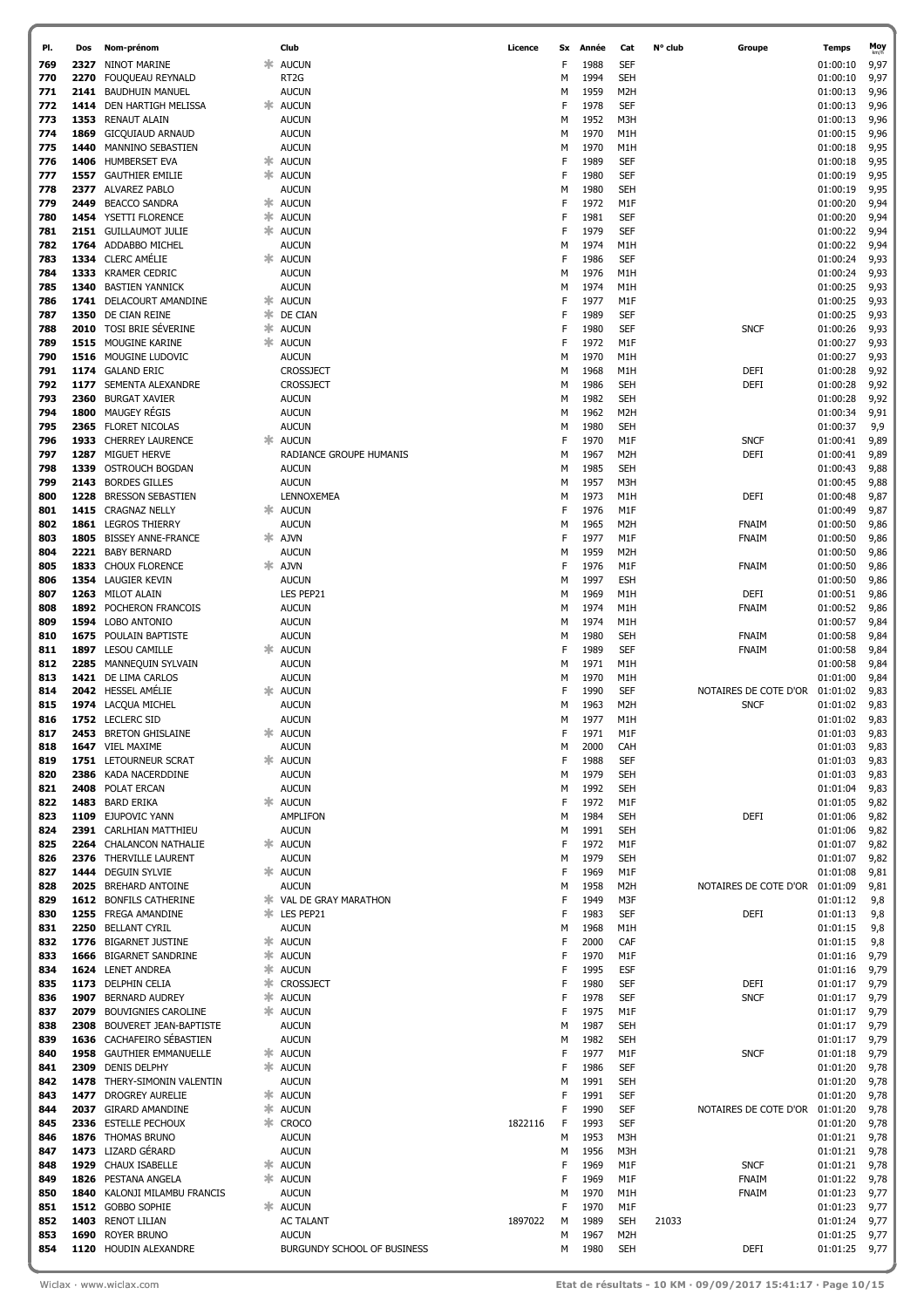| PI. | Dos  | Nom-prénom                  |    | Club                          | Licence | Sx | Année | Cat              | N° club | Groupe                 | Temps         | Moy  |
|-----|------|-----------------------------|----|-------------------------------|---------|----|-------|------------------|---------|------------------------|---------------|------|
| 855 | 2370 | <b>BREGER SOLANGE</b>       | ∗  | <b>AUCUN</b>                  |         | F  | 1961  | M <sub>2</sub> F |         |                        | 01:01:25      | 9,77 |
|     |      |                             | ∗  |                               |         |    |       |                  |         |                        |               |      |
| 856 | 1169 | THULOUP VALERIE             |    | <b>CIC</b>                    |         | F  | 1973  | M1F              |         | DEFI                   | 01:01:25      | 9,77 |
| 857 |      | 1691 ROYER IDA              |    | <b>☀ AUCUN</b>                |         | F  | 1968  | M1F              |         |                        | 01:01:25      | 9,77 |
| 858 | 1643 | CHEVALIER SÉBASTIEN         |    | <b>AUCUN</b>                  |         | м  | 1970  | M1H              |         |                        | 01:01:26      | 9,77 |
| 859 | 1735 | MALARBET CHRISTIAN          |    | <b>AUCUN</b>                  |         | м  | 1949  | M3H              |         |                        | 01:01:28      | 9,76 |
| 860 |      | 1662 TOMASELLO AURELIE      | ж. | <b>AUCUN</b>                  |         | F  | 1974  | M1F              |         |                        | 01:01:29      | 9,76 |
| 861 |      | 1214 ROSSIGNOL CLARA        |    | * EIFFAGE                     |         | F  | 1988  | <b>SEF</b>       |         | DEFI                   | 01:01:29      | 9,76 |
|     |      |                             |    |                               |         |    |       |                  |         |                        |               |      |
| 862 |      | 1431 OLLIVIER ALEXANDRE     |    | <b>AUCUN</b>                  |         | м  | 1982  | <b>SEH</b>       |         |                        | 01:01:30      | 9,76 |
| 863 |      | 2322 PY GREGORY             |    | <b>AUCUN</b>                  |         | м  | 1972  | M1H              |         |                        | 01:01:30      | 9,76 |
| 864 | 2168 | MICHOT EDITH                | ж. | S/L ATHLE 21 AO ARNETOISE     | 1423850 | F  | 1967  | M <sub>2</sub> F | 21034   |                        | 01:01:33      | 9,75 |
| 865 |      | 2396 PILLOUD STEPHANIE      |    | * PILLOUD                     |         | F  | 1980  | <b>SEF</b>       |         |                        | 01:01:33      | 9,75 |
| 866 |      | 1215 TRIBUT BENOIT          |    | <b>EIFFAGE</b>                |         | М  | 1978  | <b>SEH</b>       |         | DEFI                   | 01:01:33      | 9,75 |
|     |      |                             |    |                               |         |    |       |                  |         |                        |               |      |
| 867 |      | 1727 MOURON GILLES          |    | <b>AUCUN</b>                  |         | М  | 1956  | M3H              |         |                        | 01:01:33      | 9,75 |
| 868 | 2167 | MANIERE CHRISTOPHE          |    | S/L ATHLE 21 AO ARNETOISE     | 1333706 | М  | 1967  | M <sub>2</sub> H | 21034   |                        | 01:01:34      | 9,75 |
| 869 | 2344 | <b>MARTIN LAURENT</b>       |    | <b>AUCUN</b>                  |         | М  | 1966  | M <sub>2</sub> H |         |                        | 01:01:35      | 9,74 |
| 870 | 2304 | <b>GUISADO MARGOT</b>       |    | <b>AUCUN</b>                  |         | F  | 1997  | <b>ESF</b>       |         |                        | 01:01:36      | 9,74 |
| 871 |      | 1721 MAURON PIERRE YVES     |    | <b>DIJON TRIATHLON</b>        |         | М  | 1975  | M1H              |         | MENEUR D'ALLURE        | 01:01:37      | 9,74 |
|     |      |                             |    |                               |         |    |       |                  |         |                        |               |      |
| 872 | 2103 | <b>DESCHAMPS YANNICK</b>    |    | <b>AUCUN</b>                  |         | м  | 1981  | <b>SEH</b>       |         |                        | 01:01:37      | 9,74 |
| 873 | 2038 | <b>GIRARDOT FRANÇOIS</b>    |    | <b>AUCUN</b>                  |         | М  | 1990  | <b>SEH</b>       |         | NOTAIRES DE COTE D'OR  | 01:01:39      | 9,73 |
| 874 | 1787 | BENOIT CÉLINE               | ж. | <b>AUCUN</b>                  |         | F  | 1981  | <b>SEF</b>       |         |                        | 01:01:39      | 9,73 |
| 875 | 2446 | <b>BONIN ADRIEN</b>         |    | <b>AUCUN</b>                  |         | м  | 1994  | <b>SEH</b>       |         |                        | 01:01:42      | 9,72 |
| 876 | 1698 | <b>COLLINET ERIC</b>        |    | <b>AUCUN</b>                  |         | м  | 1966  | M <sub>2</sub> H |         |                        | 01:01:42      | 9,72 |
|     |      |                             |    |                               |         |    |       |                  |         |                        |               |      |
| 877 |      | 1430 OLLIVIER CÉCILE        | ж  | <b>AUCUN</b>                  |         | F  | 1980  | <b>SEF</b>       |         |                        | 01:01:43      | 9,72 |
| 878 |      | 2251 CABRERA JEAN-BERNARD   |    | <b>AUCUN</b>                  |         | м  | 1955  | M3H              |         |                        | 01:01:46      | 9,71 |
| 879 | 1225 | <b>MELIS OLIVIER</b>        |    | <b>LEJAY LAGOUTE</b>          |         | М  | 1970  | M1H              |         | <b>DEFI</b>            | 01:01:46      | 9,71 |
| 880 | 2036 | FERRARA MAEVA               | ж. | <b>AUCUN</b>                  |         | F  | 1991  | <b>SEF</b>       |         | NOTAIRES DE COTE D'OR  | 01:01:50      | 9,7  |
| 881 | 1989 | PAUL GRÉGORY                |    | <b>AUCUN</b>                  |         | м  | 1983  | <b>SEH</b>       |         | <b>SNCF</b>            | 01:01:51      | 9,7  |
| 882 |      | 2315 CARTIGNY EVA           |    | * AUCUN                       |         | F  | 1993  | <b>SEF</b>       |         |                        | 01:01:51      |      |
|     |      |                             |    |                               |         |    |       |                  |         |                        |               | 9,7  |
| 883 | 2380 | <b>CASIER JEANNE</b>        |    | * AUCUN                       |         | F  | 1996  | <b>ESF</b>       |         |                        | 01:01:51      | 9,7  |
| 884 | 1523 | <b>BOURDEAUX CYRIL</b>      |    | <b>AUCUN</b>                  |         | м  | 1980  | <b>SEH</b>       |         |                        | 01:01:52      | 9,7  |
| 885 | 2318 | MALEZIEUX ALEXIS            |    | <b>AUCUN</b>                  |         | М  | 1995  | <b>ESH</b>       |         |                        | 01:01:52      | 9,7  |
| 886 | 1605 | MALARBET EMMANUELLE         |    | * AUCUN                       |         | F  | 1978  | <b>SEF</b>       |         |                        | 01:01:54      | 9,69 |
| 887 |      | 1981 LONGCHAL MÉLANIE       |    | * AUCUN                       |         | F  | 1999  | <b>JUF</b>       |         | <b>SNCF</b>            | 01:01:55      | 9,69 |
|     |      |                             |    |                               |         |    |       |                  |         |                        |               |      |
| 888 |      | 2216 BESSE AURÉLIEN         |    | <b>AUCUN</b>                  |         | м  | 1981  | <b>SEH</b>       |         |                        | 01:01:56      | 9,69 |
| 889 |      | 2214 PERNOT ALBAN           |    | <b>AUCUN</b>                  |         | М  | 1985  | <b>SEH</b>       |         |                        | 01:01:56      | 9,69 |
| 890 | 2454 | <b>SCERVINO CELINE</b>      |    | * AUCUN                       |         | F  | 1972  | M <sub>1</sub> F |         |                        | 01:01:59      | 9,68 |
| 891 | 1178 | <b>VINCENT LAURETTE</b>     |    | * CROSSJECT                   |         | F  | 1992  | <b>SEF</b>       |         | DEFI                   | 01:02:01      | 9,67 |
| 892 | 1719 | FRÈREJACQUES OLIVIER        |    | <b>AUCUN</b>                  |         | м  | 1988  | <b>SEH</b>       |         | <b>MENEUR D'ALLURE</b> | 01:02:03      | 9,67 |
|     |      |                             |    |                               |         |    |       |                  |         |                        |               |      |
| 893 | 1857 | <b>FERRY VANESSA</b>        |    | <b>* AUCUN</b>                |         | F  | 1992  | <b>SEF</b>       |         | <b>FNAIM</b>           | 01:02:07      | 9,66 |
| 894 | 2419 | PERRIN ROMAIN               |    | <b>AUCUN</b>                  |         | М  | 1981  | <b>SEH</b>       |         |                        | 01:02:13      | 9,64 |
| 895 |      | 1901 BALSON ALAIN           |    | <b>AUCUN</b>                  |         | М  | 1967  | M <sub>2</sub> H |         | <b>SNCF</b>            | 01:02:19      | 9,63 |
| 896 | 2345 | MARTIN NADINE               | ж. | <b>AUCUN</b>                  |         | F  | 1967  | M <sub>2</sub> F |         |                        | 01:02:23      | 9,62 |
| 897 | 1962 | <b>GIORDANELLA ISABELLE</b> |    | * AUCUN                       |         | F  | 1973  | M1F              |         | <b>SNCF</b>            | 01:02:27      | 9,61 |
|     | 1300 | PEREIRA ALBANO              |    | LE BIEN PUBLIC                |         |    | 1966  | M <sub>2</sub> H |         | <b>DEFI</b>            | 01:02:27      |      |
| 898 |      |                             |    |                               |         | М  |       |                  |         |                        |               | 9,61 |
| 899 | 1384 | PEREIRA OLIVIER             |    | <b>AUCUN</b>                  |         | м  | 1979  | <b>SEH</b>       |         |                        | 01:02:28      | 9,61 |
| 900 |      | 1521 BOUKERROU CLAUDE       |    | * AUCUN                       |         | F  | 1972  | M1F              |         |                        | 01:02:29      | 9,6  |
| 901 | 1725 | <b>LECOANET GERARD</b>      |    | ASSOCIATION COURIR ET SOURIRE |         | м  | 1949  | M3H              |         |                        | 01:02:32      | 9,59 |
| 902 |      | 1401 MENANT ERIC            |    | US BERRU ATHLETISME           | 1547831 | М  | 1966  | M <sub>2</sub> H | 18035   |                        | 01:02:35      | 9,59 |
| 903 | 1195 | <b>HENRIOT NOEMIE</b>       |    | <b>*</b> DORAS                |         | F  | 1990  | <b>SEF</b>       |         | <b>DEFI</b>            | 01:02:36      | 9,58 |
|     |      |                             |    |                               |         |    |       |                  |         |                        |               |      |
| 904 |      | 1498 SOWA MAUREEN           |    | <b>☀ AUCUN</b>                |         | F  | 1991  | SEF              |         |                        | 01:02:36      | 9,58 |
| 905 |      | 1199 VILLEROT SANDRA        |    | * DORAS                       |         | F  | 1979  | <b>SEF</b>       |         | <b>DEFI</b>            | 01:02:37      | 9,58 |
| 906 |      | 1676 FONTAINE GUY           |    | <b>AUCUN</b>                  |         | м  | 1970  | M1H              |         |                        | 01:02:41      | 9,57 |
| 907 |      | 1457 CHASTANG FREDERIC      |    | <b>AUCUN</b>                  |         | М  | 1965  | M <sub>2</sub> H |         |                        | 01:02:42      | 9,57 |
| 908 |      | 2169 BOUCHER SERGE          |    | <b>AUCUN</b>                  |         | М  | 1959  | M <sub>2</sub> H |         |                        | 01:02:44      | 9,56 |
| 909 |      | 2191 MAUROIS IDA            |    | <b>*</b> AUCUN                |         | F  | 1985  | <b>SEF</b>       |         |                        | 01:02:47      |      |
|     |      |                             |    |                               |         |    |       |                  |         |                        |               | 9,56 |
| 910 |      | 2082 PERRET MARGOT          |    | <b><del></del></b> AUCUN      |         | F  | 1991  | <b>SEF</b>       |         |                        | 01:02:48      | 9,55 |
| 911 |      | 1543 ARBINET ROMAIN         |    | <b>AUCUN</b>                  |         | м  | 1977  | M1H              |         |                        | 01:02:49      | 9,55 |
| 912 | 1829 | <b>MARONNAT EVELYNE</b>     |    | <b>* CSLG DIJON RUNNING</b>   |         | F  | 1962  | M <sub>2</sub> F |         | <b>FNAIM</b>           | 01:02:50      | 9,55 |
| 913 | 1828 | <b>MARONNAT SERGE</b>       |    | CSLG DIJON RUNNING            |         | М  | 1960  | M <sub>2</sub> H |         | FNAIM                  | 01:02:50      | 9,55 |
| 914 |      | 1238 GOMES HENRIQUE         |    | LES COMPAGNONS CONSTRUCTEURS  |         | М  | 1967  | M <sub>2</sub> H |         | DEFI                   | 01:02:50      | 9,55 |
| 915 |      | 1918 BRUSON CHARLOTTE       |    | <b>*</b> AUCUN                |         | F  | 1986  | <b>SEF</b>       |         | <b>SNCF</b>            | 01:02:54      | 9,54 |
|     |      |                             |    |                               |         |    |       |                  |         |                        |               |      |
| 916 |      | 2071 LEGUAY QUENTIN         |    | <b>AUCUN</b>                  |         | М  | 1990  | <b>SEH</b>       |         |                        | 01:02:55      | 9,54 |
| 917 |      | 1960 GELIN FRANÇOIS         |    | <b>AUCUN</b>                  |         | М  | 1981  | <b>SEH</b>       |         | <b>SNCF</b>            | 01:02:55      | 9,54 |
| 918 |      | 2268 GALLOT NICOLAS         |    | RT <sub>2</sub> G             |         | М  | 1978  | <b>SEH</b>       |         |                        | 01:02:55      | 9,54 |
| 919 |      | 2158 SANTIQUET CAROLINE     |    | <b>AUCUN</b>                  |         | F  | 1986  | <b>SEF</b>       |         |                        | 01:02:57      | 9,53 |
| 920 |      | 1524 DANJEAN GERARD         |    | <b>AUCUN</b>                  |         | М  | 1966  | M <sub>2</sub> H |         |                        | 01:02:58      | 9,53 |
| 921 | 2170 | <b>GAS RENAUD</b>           |    | <b>AUCUN</b>                  |         | М  | 1956  | M3H              |         |                        | 01:03:00      | 9,52 |
|     |      |                             |    |                               |         |    |       |                  |         |                        |               |      |
| 922 |      | 1644 DORAS ALAIN            |    | <b>AUCUN</b>                  |         | М  | 1962  | M <sub>2</sub> H |         |                        | 01:03:07      | 9,51 |
| 923 |      | 2436 GEVREY ANNE            |    | <b>AUCUN</b>                  |         | F  | 1978  | <b>SEF</b>       |         |                        | 01:03:08      | 9,5  |
| 924 |      | 2434 CALDINI JEAN-PAUL      |    | <b>AUCUN</b>                  |         | М  | 1958  | M <sub>2</sub> H |         |                        | 01:03:08      | 9,5  |
| 925 |      | 1221 FERRARI DONATIEN       |    | LEJAY LAGOUTE                 |         | м  | 1987  | <b>SEH</b>       |         | DEFI                   | 01:03:09      | 9,5  |
| 926 |      | 1366 MARTINET LYDIE         |    | * AUCUN                       |         | F  | 1967  | M <sub>2F</sub>  |         |                        | 01:03:09      | 9,5  |
| 927 |      | 1540 MOREAU AMELIE          |    | <b>☀ AUCUN</b>                |         | F  | 1973  | M1F              |         |                        | 01:03:11      | 9,5  |
|     |      |                             |    |                               |         |    |       |                  |         |                        |               |      |
| 928 |      | 2280 MOLET LUCIE            |    | * AUCUN                       |         | F  | 1989  | <b>SEF</b>       |         |                        | 01:03:12      | 9,49 |
| 929 |      | 2438 NOBILE LUCA            |    | <b>AUCUN</b>                  |         | м  | 1970  | M1H              |         |                        | 01:03:20      | 9,47 |
| 930 |      | 1269 SA ANNE-MARIE          |    | * LES PEP21                   |         | F  | 1973  | M1F              |         | <b>DEFI</b>            | 01:03:21      | 9,47 |
| 931 |      | 1424 GOUJON CAROLINE        |    | <b>* AUCUN</b>                |         | F  | 1982  | <b>SEF</b>       |         |                        | 01:03:22      | 9,47 |
| 932 |      | 2097 LECLERC DENISE         |    | * AC CHENOVE                  | 729855  | F  | 1933  | M5F              | 21005   |                        | 01:03:23      | 9,47 |
| 933 |      | 1813 RAYTON CANDY           |    | * AUCUN                       |         | F  | 1980  | <b>SEF</b>       |         | <b>FNAIM</b>           | 01:03:24      | 9,46 |
|     |      |                             |    |                               |         |    |       |                  |         |                        |               |      |
| 934 |      | 2459 BOURGEOIS XAVIER       |    | <b>AUCUN</b>                  |         | М  | 1986  | <b>SEH</b>       |         |                        | 01:03:25      | 9,46 |
| 935 |      | 1810 MAROT VERONIQUE        |    | * AUCUN                       |         | F  | 1963  | M <sub>2</sub> F |         | FNAIM                  | 01:03:26      | 9,46 |
| 936 |      | 1242 TARDIEU LAURENCE       |    | * LES PEP21                   |         | F  | 1972  | M1F              |         | DEFI                   | 01:03:27      | 9,46 |
| 937 |      | 1355 LEGIOT CLAIRE          |    | * AUCUN                       |         | F  | 1975  | M1F              |         |                        | 01:03:30      | 9,45 |
| 938 |      | 2174 CORTINA MIREIA         |    | <b>☀ AUCUN</b>                |         | F  | 1987  | <b>SEF</b>       |         |                        | 01:03:35      | 9,44 |
| 939 | 1743 | PERREAULT JACQUES           |    | <b>AUCUN</b>                  |         | м  | 1950  | M3H              |         |                        | 01:03:36      | 9,43 |
|     |      |                             |    |                               |         |    |       |                  |         |                        |               |      |
| 940 |      | 2254 PROU ANNE              |    | * AUCUN                       |         | F  | 1985  | <b>SEF</b>       |         |                        | 01:03:38 9,43 |      |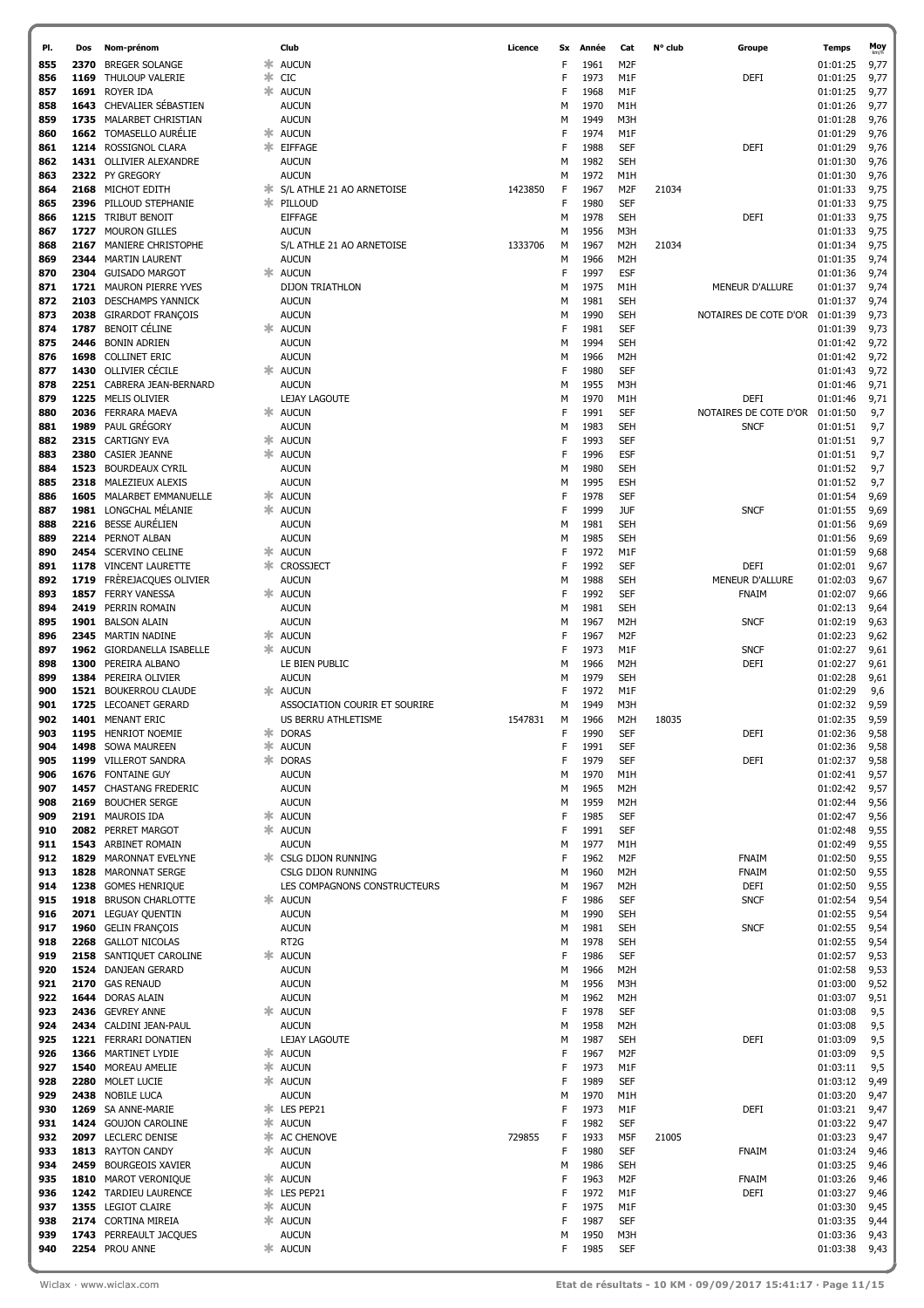| PI.          | Dos  | Nom-prénom                                          |          | Club                                      | Licence | Sx     | Année        | Cat                            | N° club | Groupe                | <b>Temps</b>         | Moy          |
|--------------|------|-----------------------------------------------------|----------|-------------------------------------------|---------|--------|--------------|--------------------------------|---------|-----------------------|----------------------|--------------|
| 941          | 1116 | NICLOU ALICE                                        |          | AMPLIFON                                  |         | F      | 1980         | <b>SEF</b>                     |         | <b>DEFI</b>           | 01:03:39             | 9,43         |
| 942          |      | 2173 ZERBIB JÉRÉMIE                                 |          | <b>AUCUN</b>                              |         | М      | 1990         | <b>SEH</b>                     |         |                       | 01:03:39             | 9,43         |
| 943          |      | 1461 FRANCOIS DANIEL                                |          | <b>AUCUN</b>                              |         | М      | 1943         | M4H                            |         |                       | 01:03:40             | 9,42         |
| 944          |      | 1131 GODART JOANNIE                                 |          | <b>* CAISSE D EPARGNE</b>                 |         | F      | 1986         | <b>SEF</b>                     |         | DEFI                  | 01:03:40             | 9,42         |
| 945          |      | 1303 NICLOU TRISTAN                                 |          | <b>AMPLIFON</b>                           |         | М      | 1985         | <b>SEH</b>                     |         | DEFI                  | 01:03:42             | 9,42         |
| 946          |      | 1393 MAGNIEN OLIVIER                                |          | <b>AUCUN</b>                              |         | М      | 1964         | M <sub>2</sub> H               |         |                       | 01:03:44             | 9,41         |
| 947          |      | 1377 SIMON NAT                                      |          | * AUCUN                                   |         | F<br>F | 1973         | M1F                            |         |                       | 01:03:46             | 9,41         |
| 948<br>949   |      | 1902 BALSON MELANIE<br>1771 FAULCONNIER ADELINE     | ж.       | * AUCUN                                   |         | F      | 1998<br>1989 | <b>JUF</b><br><b>SEF</b>       |         | <b>SNCF</b>           | 01:03:47             | 9,41         |
| 950          |      | 1971 HUDELEY PHILIPPE                               |          | <b>AUCUN</b><br><b>AUCUN</b>              |         | М      | 1969         | M1H                            |         | <b>SNCF</b>           | 01:03:50<br>01:03:50 | 9,4<br>9,4   |
| 951          | 1466 | JONDEAU FABRICE                                     |          | <b>AUCUN</b>                              |         | М      | 1980         | <b>SEH</b>                     |         |                       | 01:03:52             | 9,39         |
| 952          |      | 2394 HUSSON MATHIEU                                 |          | <b>AUCUN</b>                              |         | М      | 1992         | <b>SEH</b>                     |         |                       | 01:03:56             | 9,38         |
| 953          |      | 2415 BARBEAU CHRISTINE                              | ∗.       | <b>AUCUN</b>                              |         | F      | 1982         | <b>SEF</b>                     |         |                       | 01:03:56             | 9,38         |
| 954          | 1486 | VIGNAUD ANNE-SOPHIE                                 |          | * AUCUN                                   |         | F      | 1988         | SEF                            |         |                       | 01:03:57             | 9,38         |
| 955          | 2189 | <b>BLOUCTET PATRICE</b>                             |          | <b>AUCUN</b>                              |         | М      | 1982         | <b>SEH</b>                     |         |                       | 01:04:00             | 9,38         |
| 956          |      | 1661 CHARACHE CÉLINE                                |          | <b><del></del></b> AUCUN                  |         | F      | 1977         | M1F                            |         |                       | 01:04:02             | 9,37         |
| 957          |      | 1437 L'HOSTE PATRICIA                               | ж.       | <b>AUCUN</b>                              |         | F      | 1966         | M <sub>2</sub> F               |         |                       | 01:04:04             | 9,37         |
| 958          |      | 1956 FROMONT EVA                                    |          | * AUCUN                                   |         | F      | 1982         | <b>SEF</b>                     |         | <b>SNCF</b>           | 01:04:07             | 9,36         |
| 959          |      | 1182 CHAMEROY ALEXANDRA                             | 氺        | <b>DIJON CEREALES</b>                     |         | F      | 1978         | <b>SEF</b>                     |         | <b>DEFI</b>           | 01:04:09             | 9,35         |
| 960          |      | 1697 NICOLAS ANNE                                   |          | * AUCUN                                   |         | F      | 1958         | M <sub>2</sub> F               |         |                       | 01:04:10             | 9,35         |
| 961          | 2080 | <b>BOUVIGNIES FRANCK</b>                            |          | <b>AUCUN</b>                              |         | м      | 1975         | M1H                            |         |                       | 01:04:10             | 9,35         |
| 962<br>963   | 2256 | 1533 SANCHEZ ISABELLE<br><b>GARROT PATRICIA</b>     | ∗.<br>氺  | <b>AUCUN</b><br><b>AUCUN</b>              |         | F<br>F | 1969<br>1959 | M1F<br>M <sub>2F</sub>         |         |                       | 01:04:14<br>01:04:17 | 9,34         |
| 964          | 2266 | <b>GABOR GRAZYNA</b>                                | ж.       | S/L LANGRES AC SUD HT MARNAIS             | 1175645 | F      | 1954         | M3F                            | 52011   |                       | 01:04:18             | 9,33<br>9,33 |
| 965          |      | 2091 MICHAUT STÉPHANIE                              | ж.       | <b>AUCUN</b>                              |         | F      | 1975         | M1F                            |         |                       | 01:04:19             | 9,33         |
| 966          |      | 2329 ARCHEREAU NATHALIE                             |          | * AUCUN                                   |         | F      | 1977         | M1F                            |         |                       | 01:04:19             | 9,33         |
| 967          |      | 1969 HUARD SYLVIE                                   | ж.       | <b>AUCUN</b>                              |         | F      | 1962         | M <sub>2</sub> F               |         | <b>SNCF</b>           | 01:04:20             | 9,33         |
| 968          |      | 2124 GATTEAUT PAULINE                               |          | <b><del></del></b> AUCUN                  |         | F      | 1989         | <b>SEF</b>                     |         |                       | 01:04:20             | 9,33         |
| 969          |      | 1874 SAUTREAU BRUNO                                 |          | <b>AUCUN</b>                              |         | м      | 1964         | M <sub>2</sub> H               |         |                       | 01:04:20             | 9,33         |
| 970          |      | 1931 CHAVONNET ERIC                                 |          | <b>AUCUN</b>                              |         | М      | 1963         | M <sub>2</sub> H               |         | <b>SNCF</b>           | 01:04:20             | 9,33         |
| 971          |      | 1606 FONTAINE REMY                                  |          | <b>AUCUN</b>                              |         | М      | 1967         | M <sub>2</sub> H               |         |                       | 01:04:21             | 9,32         |
| 972          |      | 1655 JOUIN ANNIE                                    | ж.       | <b>AUCUN</b>                              |         | F      | 1953         | M3F                            |         |                       | 01:04:21             | 9,32         |
| 973          |      | 1703 CHAPAT MARIE                                   | ж.       | <b>AUCUN</b>                              |         | F      | 1980         | SEF                            |         |                       | 01:04:24             | 9,32         |
| 974          | 1246 | <b>BRETIN CHRISTINE</b>                             |          | * LES PEP21                               |         | F      | 1967         | M <sub>2F</sub>                |         | <b>DEFI</b>           | 01:04:26             | 9,31         |
| 975          |      | 1674 PARIS CATHERINE                                | ж.       | <b>AUCUN</b>                              |         | F      | 1964         | M <sub>2F</sub>                |         |                       | 01:04:27             | 9,31         |
| 976<br>977   |      | 2263 BRONNER LAURENCE<br>2232 CHARBOUILLOT DELPHINE | ж.<br>ж. | <b>AUCUN</b><br><b>BEAUJOLAIS RUNNERS</b> | 1273150 | F<br>F | 1967<br>1969 | M <sub>2F</sub><br>M1F         | 69094   |                       | 01:04:27<br>01:04:27 | 9,31         |
| 978          |      | 2207 LODOLO KARYN                                   | ж.       | <b>AUCUN</b>                              |         | F      | 1971         | M1F                            |         |                       | 01:04:32             | 9,31<br>9,3  |
| 979          | 2206 | <b>GIOUSE MARION</b>                                | ж.       | <b>AUCUN</b>                              |         | F      | 1984         | SEF                            |         |                       | 01:04:32             | 9,3          |
| 980          | 2068 | <b>GREFFE GÉRARD</b>                                |          | <b>AUCUN</b>                              |         | М      | 1954         | M3H                            |         |                       | 01:04:32             | 9,3          |
| 981          | 1584 | TEIXEIRA DE VASCONCELOS MICKAËL                     |          | <b>AUCUN</b>                              |         | M      | 1988         | <b>SEH</b>                     |         |                       | 01:04:33             | 9,3          |
| 982          | 1726 | LAPICQUE PAULETTE                                   | ж.       | ASSOCIATION COURIR ET SOURIRE             |         | F      | 1946         | M4F                            |         |                       | 01:04:37             | 9,29         |
| 983          |      | 2115 FONDECAVE KATIA                                | ж.       | <b>AUCUN</b>                              |         | F      | 1977         | M1F                            |         |                       | 01:04:38             | 9,28         |
| 984          | 1819 | <b>GOUSTARD SONIA</b>                               | ж.       | <b>AUCUN</b>                              |         | F      | 1977         | M1F                            |         | FNAIM                 | 01:04:39             | 9,28         |
| 985          |      | 2359 TORKI BIRNA                                    | ≭        | <b>AUCUN</b>                              |         | F      | 1971         | M1F                            |         |                       | 01:04:42             | 9,27         |
| 986          |      | 2241 CHALLET NATACHA                                | ≭        | <b>AUCUN</b>                              |         |        | 1981         | <b>SEF</b>                     |         |                       | 01:04:44             | 9,27         |
| 987          |      | 2244 PANAS MARLINE                                  |          | <b>PANAS</b>                              |         |        | 1986         | <b>SEF</b>                     |         |                       | 01:04:45             | 9,27         |
| 988          |      | 1151 NICOD GERALDINE                                |          | * CARSAT                                  |         | F      | 1976         | M1F                            |         | <b>DEFI</b>           | 01:04:46             | 9,26         |
| 989<br>990   |      | 1268 ROY MYRIAM<br>2305 BABY AURELIE                | ∗        | * LES PEP21<br><b>AUCUN</b>               |         | F<br>F | 1987<br>1988 | <b>SEF</b><br><b>SEF</b>       |         | <b>DEFI</b>           | 01:04:46<br>01:04:46 | 9,26<br>9,26 |
| 991          |      | 1772 VACHON PAULINE                                 |          | <b>AUCUN</b>                              |         | F      | 1991         | SEF                            |         |                       | 01:04:49             | 9,26         |
| 992          |      | 1623 ROBINET JUSTINE                                | ж.       | <b>AUCUN</b>                              |         | F      | 1996         | <b>ESF</b>                     |         |                       | 01:04:51             | 9,25         |
| 993          |      | 1748 COUETTE DIDIER                                 |          | <b>AUCUN</b>                              |         | М      | 1960         | M <sub>2</sub> H               |         |                       | 01:04:52             | 9,25         |
| 994          |      | 1843 LOISIER DIDIER                                 |          | <b>AUCUN</b>                              |         | М      | 1960         | M <sub>2</sub> H               |         | <b>FNAIM</b>          | 01:04:53             | 9,25         |
| 995          |      | 2204 TERRIER POINCIN MICHELLE                       |          | <b>AUCUN</b>                              |         | F      | 1973         | M1F                            |         |                       | 01:05:01             | 9,23         |
| 996          |      | 2205 AUCLAIR MATTHIEU                               |          | <b>AUCUN</b>                              |         | М      | 1980         | <b>SEH</b>                     |         |                       | 01:05:01             | 9,23         |
| 997          |      | 2224 BULGHERONI DIDIER                              |          | <b>AUCUN</b>                              |         | М      | 1964         | M <sub>2</sub> H               |         |                       | 01:05:02             | 9,23         |
| 998          |      | 2213 CLAW STEPHEN                                   |          | <b>AUCUN</b>                              |         | м      | 1958         | M <sub>2</sub> H               |         |                       | 01:05:09             | 9,21         |
| 999          |      | 1351 LEMARIE MARIE-CELINE<br>2016 ANDRE FRÉDÉRIC    |          | <b>AUCUN</b>                              |         | F      | 1971         | M1F                            |         |                       | 01:05:10             | 9,21         |
| 1000<br>1001 |      | 1475 DAVID BRUNO                                    |          | <b>AUCUN</b><br><b>AUCUN</b>              |         | м<br>м | 1973<br>1974 | M1H<br>M1H                     |         | NOTAIRES DE COTE D'OR | 01:05:12<br>01:05:14 | 9,2<br>9,2   |
| 1002         |      | 1388 YVRAY ANNE                                     |          | <b>AUCUN</b>                              |         | F      | 1972         | M1F                            |         |                       | 01:05:15             | 9,2          |
| 1003         |      | 1389 YVRAY YANN                                     |          | <b>AUCUN</b>                              |         | М      | 1972         | M1H                            |         |                       | 01:05:16             | 9,19         |
| 1004         |      | 2140 BAUDHUIB MARINE                                | ∗.       | <b>AUCUN</b>                              |         | F      | 1988         | <b>SEF</b>                     |         |                       | 01:05:16             | 9,19         |
| 1005         |      | 2269 COUTURIER KARINE                               | ж.       | RT <sub>2</sub> G                         |         | F      | 1982         | SEF                            |         |                       | 01:05:18             | 9,19         |
| 1006         |      | 1220 FAVIER LAURIANNE                               | ∗.       | LEJAY LAGOUTE                             |         | F      | 1985         | SEF                            |         | DEFI                  | 01:05:19             | 9,19         |
| 1007         |      | 1804 DE CREPY ANNE-LAURENCE                         | ∗.       | <b>AUCUN</b>                              |         | F      | 1969         | M1F                            |         |                       | 01:05:20             | 9,18         |
| 1008         |      | 2372 THERVILLE JULIE-ANNE                           | ∗        | <b>AUCUN</b>                              |         | F      | 1981         | <b>SEF</b>                     |         |                       | 01:05:25             | 9,17         |
| 1009         |      | 2245 CERATO ELODIE                                  | ж.       | <b>AUCUN</b>                              |         | F      | 1977         | M1F                            |         |                       | 01:05:26             | 9,17         |
| 1010         |      | 2183 LASNIER MALORY                                 | ж.       | <b>AUCUN</b>                              |         | F      | 1977         | M1F                            |         |                       | 01:05:26             | 9,17         |
| 1011<br>1012 |      | 1112 GONZALVEZ AURELIEN<br>2382 D'ANELLO SANDRINE   | ∗.       | <b>AMPLIFON</b><br><b>AUCUN</b>           |         | м<br>F | 1979<br>1975 | <b>SEH</b><br>M1F              |         | DEFI                  | 01:05:27<br>01:05:28 | 9,17<br>9,16 |
| 1013         |      | 2188 NONQUE VIRGINIE                                | ж.       | <b>AUCUN</b>                              |         | F      | 1977         | M1F                            |         |                       | 01:05:28             | 9,16         |
| 1014         |      | 1886 LESOU CHRISTOPHE                               |          | <b>AUCUN</b>                              |         | м      | 1964         | M <sub>2</sub> H               |         | FNAIM                 | 01:05:30             | 9,16         |
| 1015         |      | 1184 GARRESSUS SAMUEL                               |          | <b>DIJON CEREALES</b>                     |         | м      | 1966         | M <sub>2</sub> H               |         | <b>DEFI</b>           | 01:05:31             | 9,16         |
| 1016         |      | 1767 GUILLAUD JOEL                                  |          | <b>AUCUN</b>                              |         | м      | 1962         | M2H                            |         |                       | 01:05:31             | 9,16         |
| 1017         |      | 1766 MICHON CELINE                                  |          | <b>AUCUN</b>                              |         | F      | 1975         | M1F                            |         |                       | 01:05:31             | 9,16         |
| 1018         |      | 2364 PRINCE FREDERIQUE                              | ∗        | <b>AUCUN</b>                              |         | F      | 1972         | M1F                            |         |                       | 01:05:33             | 9,15         |
| 1019         |      | 1382 SUARD CAMILLE                                  | ∗.       | <b>AUCUN</b>                              |         | F      | 1982         | SEF                            |         |                       | 01:05:36             | 9,15         |
| 1020         |      | 2024 BONNOTTE ARIELLE                               | 氺        | <b>AUCUN</b>                              |         | F      | 1966         | M <sub>2</sub> F               |         | NOTAIRES DE COTE D'OR | 01:05:36             | 9,15         |
| 1021         |      | 1314 CORAZZA RÉBECCA                                | ж.       | <b>AUCUN</b>                              |         | F      | 1986         | SEF                            |         |                       | 01:05:36             | 9,15         |
| 1022         |      | 1315 CORAZZA NINA                                   | ж.       | <b>AUCUN</b>                              |         | F      | 1998         | <b>JUF</b>                     |         |                       | 01:05:36             | 9,15         |
| 1023<br>1024 | 2444 | 1464 PISTRE FRANCOIS<br><b>BERTHOMIER ELSA</b>      | ж.       | AUCUN<br><b>AUCUN</b>                     |         | м<br>F | 1960<br>1984 | M <sub>2</sub> H<br><b>SEF</b> |         |                       | 01:05:42<br>01:05:42 | 9,13<br>9,13 |
| 1025         | 1640 | <b>GAGNEPAIN AUDE</b>                               |          | * AUCUN                                   |         | F      | 1991         | <b>SEF</b>                     |         |                       | 01:05:42             | 9,13         |
| 1026         |      | 1257 LACHAUX BAPTISTE                               |          | LES PEP21                                 |         | м      | 1991         | <b>SEH</b>                     |         | <b>DEFI</b>           | 01:05:44             | 9,13         |
|              |      |                                                     |          |                                           |         |        |              |                                |         |                       |                      |              |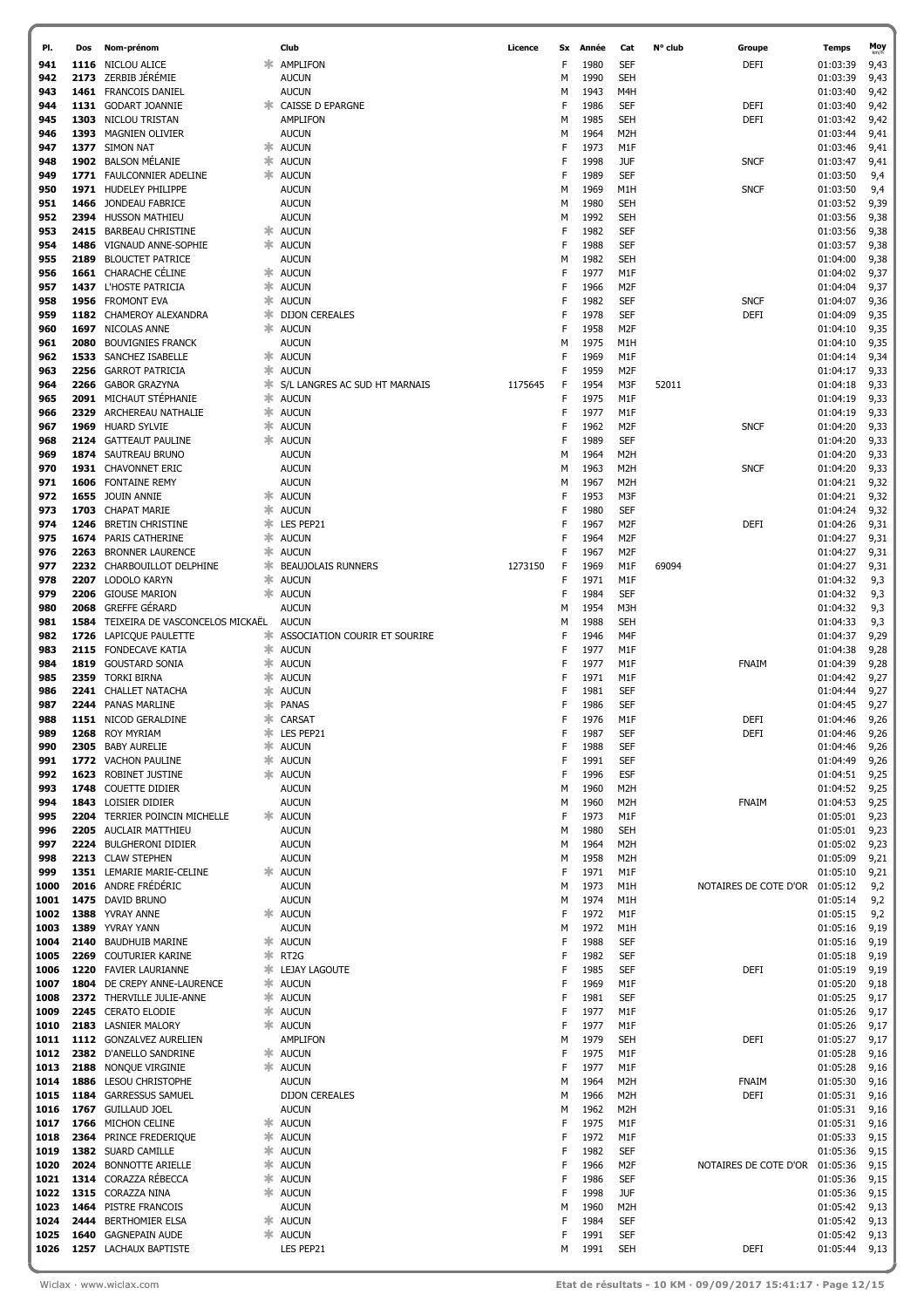| PI.          | Dos  | Nom-prénom                                      |        | Club                                 | Licence | Sx     | Année        | Cat                                  | N° club | Groupe                | <b>Temps</b>         | Moy<br>km/h  |
|--------------|------|-------------------------------------------------|--------|--------------------------------------|---------|--------|--------------|--------------------------------------|---------|-----------------------|----------------------|--------------|
| 1027         | 1273 | <b>VIDAL JULIEN</b>                             |        | LES PEP21                            |         | М      | 1977         | M1H                                  |         | <b>DEFI</b>           | 01:05:45             | 9,13         |
| 1028         | 2179 | CHANDON JOHANNA                                 | ж      | <b>AUCUN</b>                         |         | F      | 1981         | SEF                                  |         |                       | 01:05:46             | 9,12         |
| 1029         | 2175 | <b>VANHERSECKE MARGOT</b>                       | ж      | <b>AUCUN</b>                         |         | F      | 1990         | SEF                                  |         |                       | 01:05:47             | 9,12         |
| 1030         |      | 1193 GRANGE MICHEL                              |        | <b>DORAS</b>                         |         | М      | 1962         | M <sub>2</sub> H                     |         | DEFI                  | 01:05:47             | 9,12         |
| 1031         | 1194 | <b>GUINGAND ESTELLE</b>                         | ∗      | <b>DORAS</b>                         |         | F      | 1993         | SEF                                  |         | <b>DEFI</b>           | 01:05:47             | 9,12         |
| 1032         | 2061 | <b>BENOIST MELANIE</b>                          |        | * AUCUN                              |         | F      | 1980         | <b>SEF</b>                           |         |                       | 01:05:49             | 9,12         |
| 1033         | 1818 | <b>BAYAM MURAT</b>                              |        | <b>AUCUN</b>                         |         | М      | 1965         | M <sub>2</sub> H                     |         | FNAIM                 | 01:05:52             | 9,11         |
| 1034<br>1035 | 1411 | <b>BREUGNOT LUC</b><br>1856 GRISOT NADINE       | ж      | <b>AUCUN</b><br><b>AUCUN</b>         |         | М<br>F | 1963<br>1964 | M <sub>2</sub> H<br>M <sub>2</sub> F |         | <b>FNAIM</b>          | 01:05:59             | 9,09         |
| 1036         |      | 1889 SOUDAIN JULIE                              |        | * AUCUN                              |         | F      | 1981         | SEF                                  |         | FNAIM                 | 01:05:59<br>01:06:00 | 9,09<br>9,09 |
| 1037         |      | 1319 PINSON JEREMY                              |        | <b>AUCUN</b>                         |         | М      | 1987         | <b>SEH</b>                           |         |                       | 01:06:01             | 9,09         |
| 1038         |      | 2227 SIMONET FANNY                              |        | <b>AUCUN</b>                         |         | F      | 1990         | <b>SEF</b>                           |         |                       | 01:06:02             | 9,09         |
| 1039         |      | 2056 PETITJEAN MATHILDE                         | $\ast$ | <b>AUCUN</b>                         |         | F      | 1990         | <b>SEF</b>                           |         | NOTAIRES DE COTE D'OR | 01:06:03             | 9,08         |
| 1040         |      | 2228 CHANOIS ERIC                               |        | <b>AUCUN</b>                         |         | М      | 1982         | <b>SEH</b>                           |         |                       | 01:06:04             | 9,08         |
| 1041         |      | 2165 TOUSSENEL PATRICK                          |        | <b>AUCUN</b>                         |         | М      | 1965         | M <sub>2</sub> H                     |         |                       | 01:06:06             | 9,08         |
| 1042         |      | 1888 POUHIN FRÉDÉRIC                            |        | <b>AUCUN</b>                         |         | М      | 1969         | M1H                                  |         | FNAIM                 | 01:06:07             | 9,07         |
| 1043         |      | 1147 GOUVERNET LIONEL                           |        | <b>CARSAT</b>                        |         | М      | 1978         | <b>SEH</b>                           |         | <b>DEFI</b>           | 01:06:08             | 9,07         |
| 1044         |      | 1882 BEZ ALEXANDRA                              |        | * AUCUN                              |         | F      | 1973         | M1F                                  |         | FNAIM                 | 01:06:09             | 9,07         |
| 1045         | 1883 | RACLOT CAROLINE                                 |        | <b>EXAMPLE DIJON SINGLETRACK</b>     |         | F      | 1969         | M1F                                  |         | <b>FNAIM</b>          | 01:06:09             | 9,07         |
| 1046         | 2021 | <b>BERGERET CLAIRE</b>                          |        | * AUCUN                              |         | F      | 1980         | SEF                                  |         | NOTAIRES DE COTE D'OR | 01:06:09             | 9,07         |
| 1047         |      | 1835 FAURE OLIVIER                              |        | <b>AUCUN</b>                         |         | М<br>F | 1975<br>1991 | M1H                                  |         | <b>FNAIM</b>          | 01:06:11             | 9,07         |
| 1048<br>1049 |      | 2209 THIEBAUT CLEMENCE<br>2198 AUBERT JULIE     |        | * AUCUN<br>* AUCUN                   |         | F      | 1991         | SEF<br>SEF                           |         |                       | 01:06:18<br>01:06:19 | 9,05<br>9,05 |
| 1050         |      | 2302 OUDOT CINDY                                |        | * AUCUN                              |         | F      | 1982         | SEF                                  |         |                       | 01:06:21             | 9,04         |
| 1051         | 1650 | POINSOT ELISABETH                               |        | * AUCUN                              |         | F      | 1970         | M1F                                  |         |                       | 01:06:27             | 9,03         |
| 1052         |      | 1153 RUFFIN LAURENCE                            | ∗      | <b>CARSAT</b>                        |         | F      | 1967         | M <sub>2F</sub>                      |         | <b>DEFI</b>           | 01:06:28             | 9,03         |
| 1053         |      | 1799 DIZIN MARIE                                | ∗      | <b>AUCUN</b>                         |         | F      | 1974         | M1F                                  |         |                       | 01:06:29             | 9,02         |
| 1054         |      | 1142 BROCARD CELINE                             | ∗      | <b>CARSAT</b>                        |         | F      | 1984         | <b>SEF</b>                           |         | DEFI                  | 01:06:30             | 9,02         |
| 1055         | 1160 | <b>VIGNON SOPHIE</b>                            | ж.     | CHAMBRE D AGRICULTURE COTE D OR      |         | F      | 1974         | M1F                                  |         | <b>DEFI</b>           | 01:06:32             | 9,02         |
| 1056         |      | 1553 PHAY THYDA                                 | ж.     | <b>AUCUN</b>                         |         | F      | 1989         | SEF                                  |         |                       | 01:06:36             | 9,01         |
| 1057         |      | 2055 PANOUILLOT MATTHIEU                        |        | <b>AUCUN</b>                         |         | м      | 1985         | <b>SEH</b>                           |         | NOTAIRES DE COTE D'OR | 01:06:36             | 9,01         |
| 1058         |      | 1285 HABIB SACCARD JUSTINE                      |        | <b>* RADIANCE GROUPE HUMANIS</b>     |         | F      | 1988         | SEF                                  |         | <b>DEFI</b>           | 01:06:37             | 9,01         |
| 1059         | 1371 | <b>BARRIERE CHARLES</b>                         |        | <b>AUCUN</b>                         |         | М      | 1956         | M3H                                  |         |                       | 01:06:39             | 9            |
| 1060         | 1757 | SAINT-ETIENNE ELODIE<br>1693 PLUCHOT FRÉDÉRIC   | ж      | <b>AUCUN</b><br>NUITS COURSE A PIED  |         | F      | 1991<br>1965 | SEF<br>M <sub>2</sub> H              |         |                       | 01:06:41             | 9<br>9       |
| 1061<br>1062 |      | 2009 THOMAS GABRIEL                             |        | <b>AUCUN</b>                         |         | м<br>М | 2001         | CAH                                  |         | <b>SNCF</b>           | 01:06:42<br>01:06:43 | 8,99         |
| 1063         |      | 2291 HUDRY DELPHINE                             |        | * AUCUN                              |         | F      | 1983         | SEF                                  |         |                       | 01:06:45             | 8,99         |
| 1064         |      | 2186 SERY JEAN BERNARD                          |        | <b>AUCUN</b>                         |         | М      | 1967         | M <sub>2</sub> H                     |         |                       | 01:06:48             | 8,98         |
| 1065         |      | 2339 DESBOIS CHARLINE                           |        | * ASSOCIATION BEAUNE ATHLETISME 21   | 1961144 | F      | 1980         | SEF                                  | 21035   |                       | 01:06:49             | 8,98         |
| 1066         |      | 2185 SERY MICHÈLE                               | 氺      | <b>AUCUN</b>                         |         | F      | 1970         | M1F                                  |         |                       | 01:06:49             | 8,98         |
| 1067         |      | 1895 TROUDE CHRISTINE                           |        | * AUCUN                              |         | F      | 1976         | M1F                                  |         | <b>FNAIM</b>          | 01:06:49             | 8,98         |
| 1068         | 1680 | <b>BRACHET PASCAL</b>                           |        | <b>AUCUN</b>                         |         | м      | 1969         | M1H                                  |         |                       | 01:06:49             | 8,98         |
| 1069         |      | 2083 GARNIER CELINE                             |        | * AUCUN                              |         | F      | 1980         | SEF                                  |         |                       | 01:06:49             | 8,98         |
| 1070         |      | 2029 D'ESCRIENNE FRÉDÉRIC                       |        | <b>AUCUN</b>                         |         | м      | 1962         | M <sub>2</sub> H                     |         | NOTAIRES DE COTE D'OR | 01:06:51             | 8,98         |
| 1071         |      | 1137 DOUCHET JONATHAN                           |        | <b>CARREFOUR</b>                     |         | м      | 1983         | <b>SEH</b>                           |         | <b>DEFI</b>           | 01:06:54             | 8,97         |
| 1072         | 1537 | 1728 M'RAIM MOMO<br><b>BERLAND KARINE</b>       |        | <b>AUCUN</b><br><b>AUCUN</b>         |         | м<br>F | 1970<br>1978 | M1H<br>SEF                           |         |                       | 01:06:56             | 8,96         |
| 1073<br>1074 |      | 1679 HUGON JESSICA                              |        | * AUCUN                              |         | F      | 1990         | <b>SEF</b>                           |         |                       | 01:06:57<br>01:06:58 | 8,96<br>8,96 |
| 1075         |      | 1770 DREYFUS FLORENCE                           |        | <b>☀ AUCUN</b>                       |         | F      | 1963         | M <sub>2F</sub>                      |         |                       | 01:06:58             | 8,96         |
| 1076         |      | 1615 BOUGAUD LIONEL                             |        | <b>AUCUN</b>                         |         | М      | 1955         | M3H                                  |         |                       | 01:07:00             | 8,96         |
| 1077         |      | 1596 BOISSEL GILBERT                            |        | <b>AUCUN</b>                         |         | М      | 1951         | M3H                                  |         |                       | 01:07:04             | 8,95         |
| 1078         |      | 1244 BARTHOMIER ESTELLE                         |        | * LES PEP21                          |         | F      | 1973         | M1F                                  |         | <b>DEFI</b>           | 01:07:06             | 8,94         |
| 1079         |      | 1545 DECK SALOMÉ                                |        | * AUCUN                              |         | F      | 1998         | <b>JUF</b>                           |         |                       | 01:07:13             | 8,93         |
| 1080         |      | 1777 HORNY DELPHINE                             |        | * AUCUN                              |         | F      | 1981         | SEF                                  |         |                       | 01:07:19             | 8,91         |
| 1081         |      | 1792 PURAVET-WENZEL ISABELLE                    |        | * AUCUN                              |         | F      | 1962         | M <sub>2</sub> F                     |         |                       | 01:07:19             | 8,91         |
| 1082         |      | 1706 JAMMAS COLETTE                             | ∗      | <b>AUCUN</b>                         |         | F      | 1973         | M1F                                  |         |                       | 01:07:20             | 8,91         |
| 1083         |      | 1313 BLONDEAU CHRISTINE<br>1722 BENHIDA LICHAM  |        | * AUCUN<br><b>AUCUN</b>              |         | F      | 1958<br>1974 | M <sub>2</sub> F<br>M1H              |         |                       | 01:07:22<br>01:07:24 | 8,91         |
| 1084<br>1085 |      | 1914 BOUCHOT-GAUDIAU MARION                     |        | * AUCUN                              |         | М<br>F | 1984         | SEF                                  |         | <b>SNCF</b>           | 01:07:24             | 8,9<br>8,9   |
| 1086         |      | 1790 MARGUIER JEROME                            |        | <b>AUCUN</b>                         |         | М      | 1985         | <b>SEH</b>                           |         |                       | 01:07:25             | 8,9          |
| 1087         |      | 1439 MAITREHENRY ANGELIQUE                      |        | * AUCUN                              |         | F      | 1974         | M1F                                  |         |                       | 01:07:26             | 8,9          |
| 1088         |      | 2432 BAUDOUIN THIBAUT                           |        | <b>AUCUN</b>                         |         | М      | 1997         | <b>ESH</b>                           |         |                       | 01:07:26             | 8,9          |
| 1089         |      | 2320 BOUTON LOÏC                                |        | <b>AUCUN</b>                         |         | М      | 1987         | <b>SEH</b>                           |         |                       | 01:07:27             | 8,9          |
| 1090         |      | 1781 SCHWEISS CATHY                             |        | <b>* LES CARIBOUS</b>                |         | F      | 1965         | M <sub>2F</sub>                      |         |                       | 01:07:28             | 8,89         |
| 1091         |      | 1124 SOUALAH MARIE                              |        | <b>* BURGUNDY SCHOOL OF BUSINESS</b> |         | F      | 1989         | SEF                                  |         | DEFI                  | 01:07:29             | 8,89         |
| 1092         |      | 2095 JUMEAU AMÉLIE                              |        | * AUCUN                              |         | F      | 1995         | <b>ESF</b>                           |         |                       | 01:07:33             | 8,88         |
| 1093         |      | 1572 WEILL MARINE                               |        | * AUCUN                              |         | F      | 1990         | SEF                                  |         |                       | 01:07:34             | 8,88         |
| 1094<br>1095 |      | 2427 PERRIN AMANDINE<br>1433 CONTET MARIE AGNES | 氺      | <b>AUCUN</b><br>* AUCUN              |         | F<br>F | 1985<br>1946 | <b>SEF</b><br>M4F                    |         |                       | 01:07:40<br>01:07:40 | 8,87<br>8,87 |
| 1096         |      | 1236 EYRAUD EMMANUEL                            |        | LES COMPAGNONS CONSTRUCTEURS         |         | М      | 1970         | M1H                                  |         | <b>DEFI</b>           | 01:07:41             | 8,86         |
| 1097         |      | 1862 VANDERSCHELDEN STEPHANIE                   |        | * AUCUN                              |         | F      | 1971         | M1F                                  |         |                       | 01:07:42             | 8,86         |
| 1098         |      | 1378 DURAND HERVE                               |        | <b>AUCUN</b>                         |         | М      | 1964         | M <sub>2</sub> H                     |         |                       | 01:07:45             | 8,86         |
| 1099         |      | 2111 RILLIOT JEAN-CLAUDE                        |        | <b>AUCUN</b>                         |         | М      | 1968         | M1H                                  |         |                       | 01:07:47             | 8,85         |
| 1100         |      | 1489 PENCOLE CECILE                             |        | * AUCUN                              |         | F      | 1974         | M1F                                  |         |                       | 01:07:54             | 8,84         |
| 1101         |      | 2233 CHARBOUILLOT DIDIER                        |        | <b>BEAUJOLAIS RUNNERS</b>            | 1726292 | М      | 1964         | M <sub>2</sub> H                     | 69094   |                       | 01:08:01             | 8,82         |
| 1102         |      | 1509 LOUBATIERE SOPHIE                          |        | * AUCUN                              |         | F      | 1975         | M1F                                  |         |                       | 01:08:04             | 8,81         |
| 1103         |      | 2187 BRODIN LAURENT                             |        | <b>AUCUN</b>                         |         | М      | 1964         | M <sub>2</sub> H                     |         |                       | 01:08:05             | 8,81         |
| 1104         |      | 1613 RIVET PHILIPPE                             |        | <b>AUCUN</b>                         |         | М      | 1973         | M1H                                  |         |                       | 01:08:08             | 8,81         |
| 1105<br>1106 |      | 1114 JUENET YOANN<br>1945 DESBOURBES VINCENT    |        | <b>AMPLIFON</b><br><b>AUCUN</b>      |         | М<br>М | 1985<br>1988 | <b>SEH</b><br><b>SEH</b>             |         | DEFI<br><b>SNCF</b>   | 01:08:08<br>01:08:09 | 8,81<br>8,8  |
| 1107         |      | 1939 DATH CHARLOTTE                             |        | * AUCUN                              |         | F      | 1989         | SEF                                  |         | <b>SNCF</b>           | 01:08:10             | 8,8          |
| 1108         |      | 2223 MELOT OLIVIER                              |        | <b>AUCUN</b>                         |         | м      | 1970         | M1H                                  |         |                       | 01:08:10             | 8,8          |
| 1109         |      | 2196 DATH FREDERIC                              |        | <b>AUCUN</b>                         |         | М      | 1966         | M <sub>2</sub> H                     |         |                       | 01:08:10             | 8,8          |
| 1110         |      | 2197 DATH GLORIA                                |        | <b><del></del></b> AUCUN             |         | F      | 1969         | M1F                                  |         |                       | 01:08:10             | 8,8          |
| 1111         |      | 1485 MARCO ALEXIA                               |        | <b>☀ AUCUN</b>                       |         | F      | 1992         | SEF                                  |         |                       | 01:08:11             | 8,8          |
| 1112         |      | 1480 LAMOOT LAURIE                              |        | * AUCUN                              |         | F      | 1977         | M1F                                  |         |                       | 01:08:12             | 8,8          |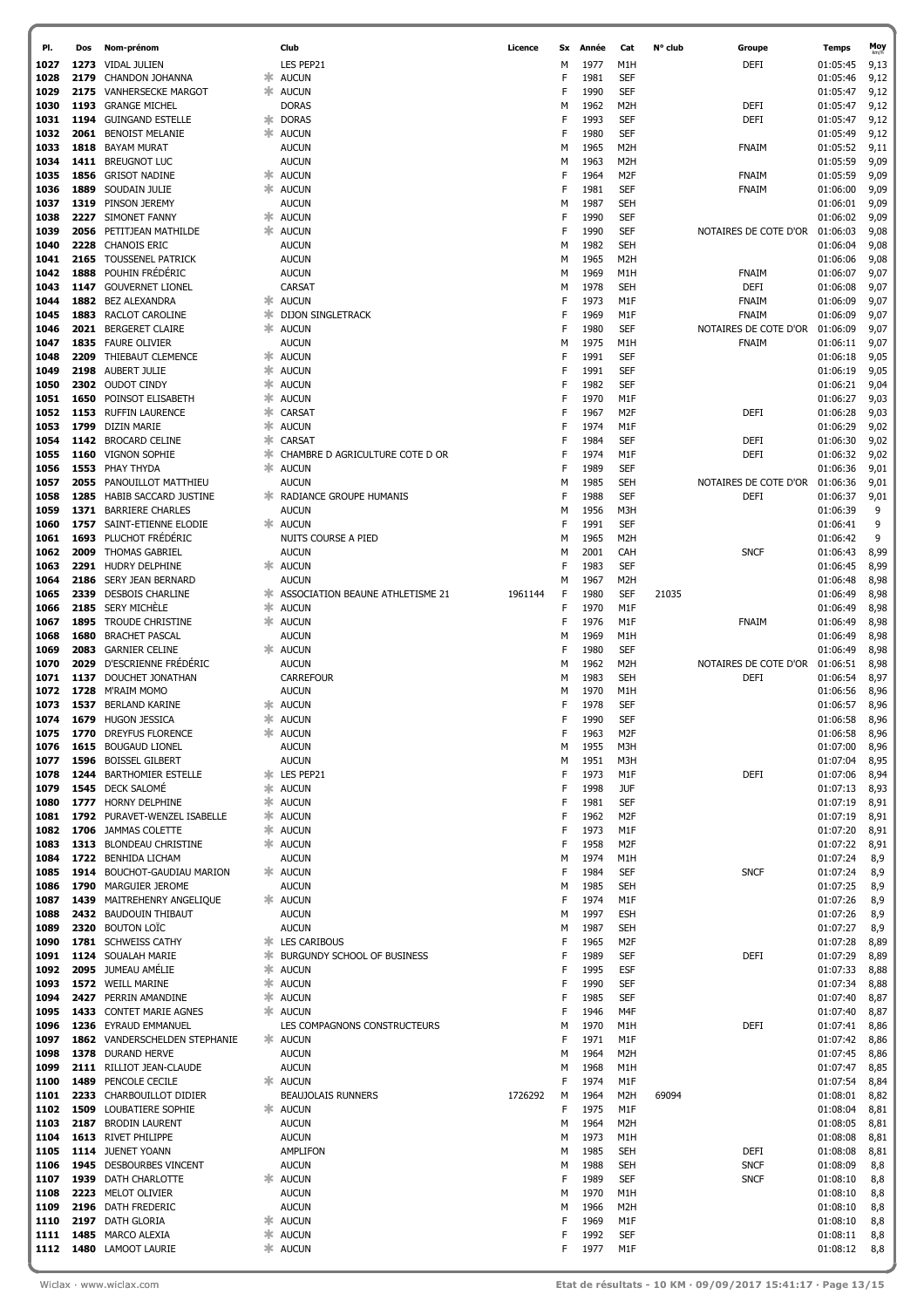| PI.          | Dos          | Nom-prénom                                            |        | Club                                | Licence | <b>Sx</b> | Année        | Cat                                 | N° club | Groupe                                         | <b>Temps</b>         | Moy          |
|--------------|--------------|-------------------------------------------------------|--------|-------------------------------------|---------|-----------|--------------|-------------------------------------|---------|------------------------------------------------|----------------------|--------------|
| 1113         | 2166         | <b>BEAURAIN FLORENCE</b>                              | ∗      | <b>AUCUN</b>                        |         | F         | 1976         | M1F                                 |         |                                                | 01:08:13             | 8,8          |
| 1114         | 2184         | PELISSIER FABRICE                                     |        | <b>AUCUN</b>                        |         | м         | 1969         | M1H                                 |         |                                                | 01:08:13             | 8,8          |
| 1115         | 1814         | <b>RAYTON ALEXANDRE</b>                               |        | <b>AUCUN</b>                        |         | M         | 1979         | <b>SEH</b>                          |         | <b>FNAIM</b>                                   | 01:08:18             | 8,78         |
| 1116         | 1587         | MATHEY JEAN CHARLES                                   |        | <b>AUCUN</b>                        |         | м         | 1958         | M <sub>2</sub> H                    |         |                                                | 01:08:19             | 8,78         |
| 1117<br>1118 | 1494<br>1267 | <b>GASPAROTTO BERNARD</b><br>PINTO MENDES FRANCOISE   |        | <b>AUCUN</b><br>* LES PEP21         |         | м<br>F    | 1950<br>1970 | M3H<br>M1F                          |         | DEFI                                           | 01:08:22<br>01:08:23 | 8,78<br>8,77 |
| 1119         |              | 1156 FERCOQ AMÉLIE                                    | $\ast$ | CHAMBRE D AGRICULTURE COTE D OR     |         | F         | 1980         | SEF                                 |         | DEFI                                           | 01:08:26             | 8,77         |
| 1120         | 2148         | TRIVULCE DOMINIQUE                                    |        | * AUCUN                             |         | F         | 1966         | M <sub>2F</sub>                     |         |                                                | 01:08:27             | 8,77         |
| 1121         |              | 2422 MACLE BÉNÉDICTE                                  |        | * AUCUN                             |         | F         | 1988         | SEF                                 |         |                                                | 01:08:31             | 8,76         |
| 1122         | 1867         | <b>JAKYMIW PIERRE</b>                                 |        | <b>AUCUN</b>                        |         | M         | 1994         | <b>SEH</b>                          |         |                                                | 01:08:32             | 8,75         |
| 1123         | 2077         | LÉON DE TREVERET YANN                                 |        | <b>AUCUN</b>                        |         | м         | 1982         | <b>SEH</b>                          |         |                                                | 01:08:33             | 8,75         |
| 1124         | 2220         | VIGLINO HINDERZE MYRIAM                               |        | * VIGLINO                           |         | F         | 1971         | M1F                                 |         |                                                | 01:08:34             | 8,75         |
| 1125<br>1126 |              | 1574 BAYON CORINNE<br>1575 BAYON JEAN-LUC             | $\ast$ | <b>AUCUN</b><br><b>AUCUN</b>        |         | F<br>м    | 1973<br>1971 | M1F<br>M1H                          |         |                                                | 01:08:36<br>01:08:38 | 8,75<br>8,74 |
| 1127         |              | 2295 DESVIGNES LISA                                   | ∗      | <b>AUCUN</b>                        |         | F         | 1994         | <b>SEF</b>                          |         |                                                | 01:08:41             | 8,74         |
| 1128         |              | 1992 PERRIN MÉLANIE                                   | $\ast$ | <b>AUCUN</b>                        |         | F         | 1991         | <b>SEF</b>                          |         | <b>SNCF</b>                                    | 01:08:43             | 8,73         |
| 1129         | 1795         | JAGOT ELODIE                                          |        | <b>AUCUN</b>                        |         | F         | 1981         | <b>SEF</b>                          |         |                                                | 01:08:46             | 8,73         |
| 1130         |              | 2176 SAMSON JEAN-PHILIPPE                             |        | <b>AUCUN</b>                        |         | м         | 1972         | M1H                                 |         |                                                | 01:08:49             | 8,72         |
| 1131         |              | 2182 GAUTHERON ESTELLE                                | ж      | <b>AUCUN</b>                        |         | F         | 1975         | M1F                                 |         |                                                | 01:08:49             | 8,72         |
| 1132         | 2128         | JOLY MICHÈLE                                          |        | <b>* AUCUN</b>                      |         | F         | 1974         | M1F                                 |         |                                                | 01:08:50             | 8,72         |
| 1133         |              | 1321 VAN VEEN ANNA                                    |        | * AUCUN                             |         | F         | 1965         | M <sub>2</sub> F                    |         |                                                | 01:08:51             | 8,71         |
| 1134<br>1135 | 1259<br>1266 | MATRAT MARIE<br>PILLET ANNABELLE                      | ж.     | * LES PEP21<br>LES PEP21            |         | F<br>F    | 1990<br>1971 | <b>SEF</b><br>M1F                   |         | DEFI<br>DEFI                                   | 01:08:52<br>01:08:53 | 8,71<br>8,71 |
| 1136         | 1327         | <b>RENAULT BLANDINE</b>                               |        | * AUCUN                             |         | F         | 1970         | M1F                                 |         |                                                | 01:08:55             | 8,71         |
| 1137         | 2116         | LEDEUIL MICHEL                                        |        | <b>AUCUN</b>                        |         | м         | 1957         | M3H                                 |         |                                                | 01:09:04             | 8,69         |
| 1138         | 1668         | <b>MERCIER CHRISTOPHE</b>                             |        | <b>AUCUN</b>                        |         | м         | 1964         | M <sub>2</sub> H                    |         |                                                | 01:09:05             | 8,69         |
| 1139         | 1855         | CAMANDONA DIDIER                                      |        | <b>AUCUN</b>                        |         | м         | 1954         | M3H                                 |         | FNAIM                                          | 01:09:09             | 8,68         |
| 1140         | 2134         | <b>KESSEL SOPHIE</b>                                  |        | <b>AUCUN</b>                        |         | F         | 1984         | <b>SEF</b>                          |         |                                                | 01:09:10             | 8,67         |
| 1141         | 2451         | <b>ROBIN SOPHIE</b>                                   | ж      | <b>AUCUN</b>                        |         | F         | 1976         | M1F                                 |         |                                                | 01:09:12             | 8,67         |
| 1142         | 1249         | DECOSNE DIDIER                                        |        | LES PEP21                           |         | M         | 1953         | M3H                                 |         | DEFI                                           | 01:09:39             | 8,61         |
| 1143<br>1144 | 1348<br>2020 | ABDELLAOUI MOHAMED<br>BEGUIN LOUISE - EUGÉNIE         |        | <b>AUCUN</b><br>* AUCUN             |         | м<br>F    | 1946<br>1987 | M4H<br>SEF                          |         | NOTAIRES DE COTE D'OR                          | 01:09:46<br>01:09:56 | 8,6<br>8,58  |
| 1145         | 1898         | <b>GROSJEAN HERVE</b>                                 |        | <b>AUCUN</b>                        |         | м         | 1965         | M <sub>2</sub> H                    |         | FNAIM                                          | 01:09:57             | 8,58         |
| 1146         | 2193         | <b>FOURNIER BRYAN</b>                                 |        | <b>AUCUN</b>                        |         | М         | 1990         | <b>SEH</b>                          |         |                                                | 01:09:59             | 8,57         |
| 1147         | 1880         | <b>FANOI TIPHAINE</b>                                 |        | * AUCUN                             |         | F         | 1978         | SEF                                 |         | FNAIM                                          | 01:10:00             | 8,57         |
| 1148         | 1807         | <b>LECRIGNY STEPHANIE</b>                             |        | * AUCUN                             |         | F         | 1967         | M <sub>2</sub> F                    |         | FNAIM                                          | 01:10:00             | 8,57         |
| 1149         | 1547         | <b>RENAUT PAULINE</b>                                 |        | * AUCUN                             |         | F         | 1992         | <b>SEF</b>                          |         |                                                | 01:10:01             | 8,57         |
| 1150         | 1546         | ROUGEMONT LAURA                                       |        | <b>☀ AUCUN</b>                      |         | F         | 1988         | SEF                                 |         |                                                | 01:10:01             | 8,57         |
| 1151         | 1365         | MARTINEZ DELPHINE                                     |        | * AUCUN                             |         | F         | 1979         | <b>SEF</b>                          |         |                                                | 01:10:03             | 8,57         |
| 1152<br>1153 | 2049<br>2034 | LAURIOT GUILLEMAUD CAROLINE<br>DUMONT GIRARD SÉVERINE |        | * AUCUN<br>* AUCUN                  |         | F<br>F    | 1966<br>1978 | M <sub>2F</sub><br>SEF              |         | NOTAIRES DE COTE D'OR<br>NOTAIRES DE COTE D'OR | 01:10:05<br>01:10:11 | 8,56<br>8,55 |
| 1154         | 2222         | <b>BABY DOMINIQUE</b>                                 |        | * AUCUN                             |         | F         | 1963         | M <sub>2</sub> F                    |         |                                                | 01:10:15             | 8,54         |
| 1155         | 1852         | <b>DARMIGNY SERGE</b>                                 |        | <b>AUCUN</b>                        |         | м         | 1970         | M1H                                 |         | FNAIM                                          | 01:10:16             | 8,54         |
| 1156         | 1820         | <b>GRIFFON SERGE</b>                                  |        | <b>CROCO</b>                        |         | M         | 1949         | M3H                                 |         | FNAIM                                          | 01:10:18             | 8,53         |
| 1157         | 1479         | <b>BROCARD SYLVIE</b>                                 |        | * AUCUN                             |         |           | 1960         | M <sub>2</sub> F                    |         |                                                | 01:10:23             | 8,52         |
| 1158         | 2192         | <b>GERARD STÉPHANIE</b>                               |        | * AUCUN                             |         | F         | 1987         | SEF                                 |         |                                                | 01:10:30             | 8,51         |
| 1159         | 1765         | SALMAIN NORMAND CHRISTIANE                            |        | * AUCUN                             |         |           | 1960         | M <sub>2</sub> F                    |         |                                                | 01:10:33             | 8,5          |
| 1160         |              | 1324 BROUSSAIS SABINE                                 |        | * AUCUN                             |         | F         | 1956         | M3F                                 |         |                                                | 01:10:47             | 8,48         |
| 1161<br>1162 | 1943         | <b>DELAITRE MARTINE</b><br>1944 DELAITRE PASCAL       |        | * AUCUN<br><b>AUCUN</b>             |         | м         | 1967<br>1967 | M <sub>2F</sub><br>M <sub>2</sub> H |         | <b>SNCF</b><br><b>SNCF</b>                     | 01:10:49<br>01:10:49 | 8,47<br>8,47 |
| 1163         | 2389         | <b>BADRANI ASSIYA</b>                                 |        | * AUCUN                             |         |           | 1993         | SEF                                 |         |                                                | 01:10:49             | 8,47         |
| 1164         |              | 1667 FENEAU SABINE                                    |        | * AUCUN                             |         | F         | 1970         | M1F                                 |         |                                                | 01:10:50             | 8,47         |
| 1165         |              | 1432 LESPRIT CLEMENCE                                 |        | * AUCUN                             |         | F         | 1982         | SEF                                 |         |                                                | 01:11:00             | 8,45         |
| 1166         |              | 1793 MAREY KATHLEEN                                   |        | * AUCUN                             |         | F         | 1979         | SEF                                 |         |                                                | 01:11:05             | 8,44         |
| 1167         |              | 1589 RABIET JEAN LOUIS                                |        | <b>ACR DIJON</b>                    | 146617  | м         | 1938         | M4H                                 | 21038   |                                                | 01:11:05             | 8,44         |
| 1168         |              | 2260 BARBETTE ANGÉLIQUE                               |        | * AUCUN                             |         | F         | 1977         | M1F                                 |         |                                                | 01:11:12             | 8,43         |
| 1169<br>1170 |              | 2371 MAMIE EMILIE<br>1161 CHARGRASSE ANAIS            |        | <b><del></del></b> AUCUN<br>$*$ CIC |         | F<br>F    | 1979<br>1992 | SEF<br>SEF                          |         | DEFI                                           | 01:11:13<br>01:11:18 | 8,42<br>8,42 |
| 1171         |              | 1164 DUCROUX THIBAULT                                 |        | CIC                                 |         | М         | 1983         | <b>SEH</b>                          |         | DEFI                                           | 01:11:18             | 8,42         |
| 1172         |              | 1555 CARDYN DOMINIQUE                                 |        | * AUCUN                             |         | F         | 1957         | M3F                                 |         |                                                | 01:11:20             | 8,41         |
| 1173         |              | 2458 HELIOT JEAN MARIE                                |        | <b>AUCUN</b>                        |         | М         | 1941         | M4H                                 |         |                                                | 01:11:23             | 8,41         |
| 1174         |              | 1894 SAINT PIERRE LAURENT                             |        | <b>AUCUN</b>                        |         | М         | 1978         | <b>SEH</b>                          |         | FNAIM                                          | 01:11:24             | 8,4          |
| 1175         |              | 1738 MARTIN ARNAUD                                    |        | <b>MARTIN</b>                       |         | М         | 1973         | M1H                                 |         |                                                | 01:11:28             | 8,4          |
| 1176         |              | 1551 MARTIN MARINETTE                                 |        | * AUCUN                             |         | F         | 1971         | M1F                                 |         |                                                | 01:11:28             | 8,4          |
| 1177         |              | 1853 PASCAL BRUNO<br>2019 BATISSE CAROLINE            |        | <b>AUCUN</b><br><b>☀ AUCUN</b>      |         | М<br>F    | 1966<br>1979 | M <sub>2</sub> H<br>SEF             |         | FNAIM<br>NOTAIRES DE COTE D'OR 01:11:53        | 01:11:48             | 8,36<br>8,35 |
| 1178<br>1179 |              | 2399 DE VOS MARIE-CLAORE                              |        | <b>* AGROSUP DIJON</b>              |         | F         | 1967         | M <sub>2F</sub>                     |         |                                                | 01:11:54             | 8,34         |
| 1180         |              | 1385 PEREIRA ABEL                                     |        | <b>AUCUN</b>                        |         | М         | 1971         | M1H                                 |         |                                                | 01:11:55             | 8,34         |
| 1181         |              | 2058 TISSIER NATHALIE                                 |        | * AUCUN                             |         | F         | 1970         | M1F                                 |         | NOTAIRES DE COTE D'OR                          | 01:11:56             | 8,34         |
| 1182         |              | 2437 VIGNON HERVE                                     |        | <b>AUCUN</b>                        |         | М         | 1970         | M1H                                 |         |                                                | 01:12:05             | 8,32         |
| 1183         |              | 1747 COUETTE FLORENCE                                 |        | * AUCUN                             |         | F         | 1962         | M <sub>2</sub> F                    |         |                                                | 01:12:11             | 8,31         |
| 1184         |              | 1567 ADAM CLARA                                       |        | * AUCUN                             |         | F         | 1978         | SEF                                 |         |                                                | 01:12:12             | 8,31         |
| 1185         |              | 1476 DAVID LUCILE<br>1656 STENGEL CHRISTOPHE          |        | <b>☀ AUCUN</b>                      |         | F<br>М    | 1986<br>1965 | SEF<br>M <sub>2</sub> H             |         |                                                | 01:12:18             | 8,3          |
| 1186<br>1187 |              | 1591 CELIK MUSA                                       |        | <b>AUCUN</b><br><b>AUCUN</b>        |         | М         | 1979         | <b>SEH</b>                          |         |                                                | 01:12:24<br>01:12:24 | 8,29<br>8,29 |
| 1188         |              | 1868 MOREAUD SYLVIE                                   |        | * AUCUN                             |         | F         | 1970         | M1F                                 |         |                                                | 01:12:25             | 8,29         |
| 1189         |              | 2104 RACLOT LIONEL ROBERT GEORGES                     |        | <b>AUCUN</b>                        |         | М         | 1964         | M <sub>2</sub> H                    |         |                                                | 01:12:32             | 8,27         |
| 1190         |              | 1452 FLEISCH CLAUDE                                   |        | <b>AUCUN</b>                        |         | М         | 1941         | M4H                                 |         |                                                | 01:12:40             | 8,26         |
| 1191         |              | 2108 MINATCHY JONATHAN                                |        | <b>AUCUN</b>                        |         | М         | 1985         | SEH                                 |         |                                                | 01:12:41             | 8,25         |
| 1192         |              | 2200 SOULIER MANON                                    |        | * AUCUN                             |         | F         | 1990         | <b>SEF</b>                          |         |                                                | 01:12:51             | 8,24         |
| 1193         |              | 1208 JOSSINET FABIEN                                  |        | <b>EIFFAGE</b>                      |         | М         | 1986         | <b>SEH</b>                          |         | DEFI                                           | 01:12:55             | 8,23         |
| 1194         |              | 2443 BACHELET MATHIEU                                 |        | <b>AUCUN</b>                        |         | М         | 1981         | <b>SEH</b>                          |         |                                                | 01:13:01             | 8,22         |
| 1195<br>1196 |              | 1146 DUBOST ELISE<br>1152 OUBAHMANE JAWAD             |        | * CARSAT<br>CARSAT                  |         | F<br>М    | 1987<br>1977 | <b>SEF</b><br>M1H                   |         | DEFI<br>DEFI                                   | 01:13:02<br>01:13:03 | 8,22<br>8,21 |
| 1197         |              | 1669 MERCIER VERONIQUE                                |        | * AUCUN                             |         | F         | 1964         | M <sub>2</sub> F                    |         |                                                | 01:13:03             | 8,21         |
| 1198         |              | 1122 MAX SYLVAIN                                      |        | BURGUNDY SCHOOL OF BUSINESS         |         | М         | 1981         | <b>SEH</b>                          |         | DEFI                                           | 01:13:23 8,18        |              |